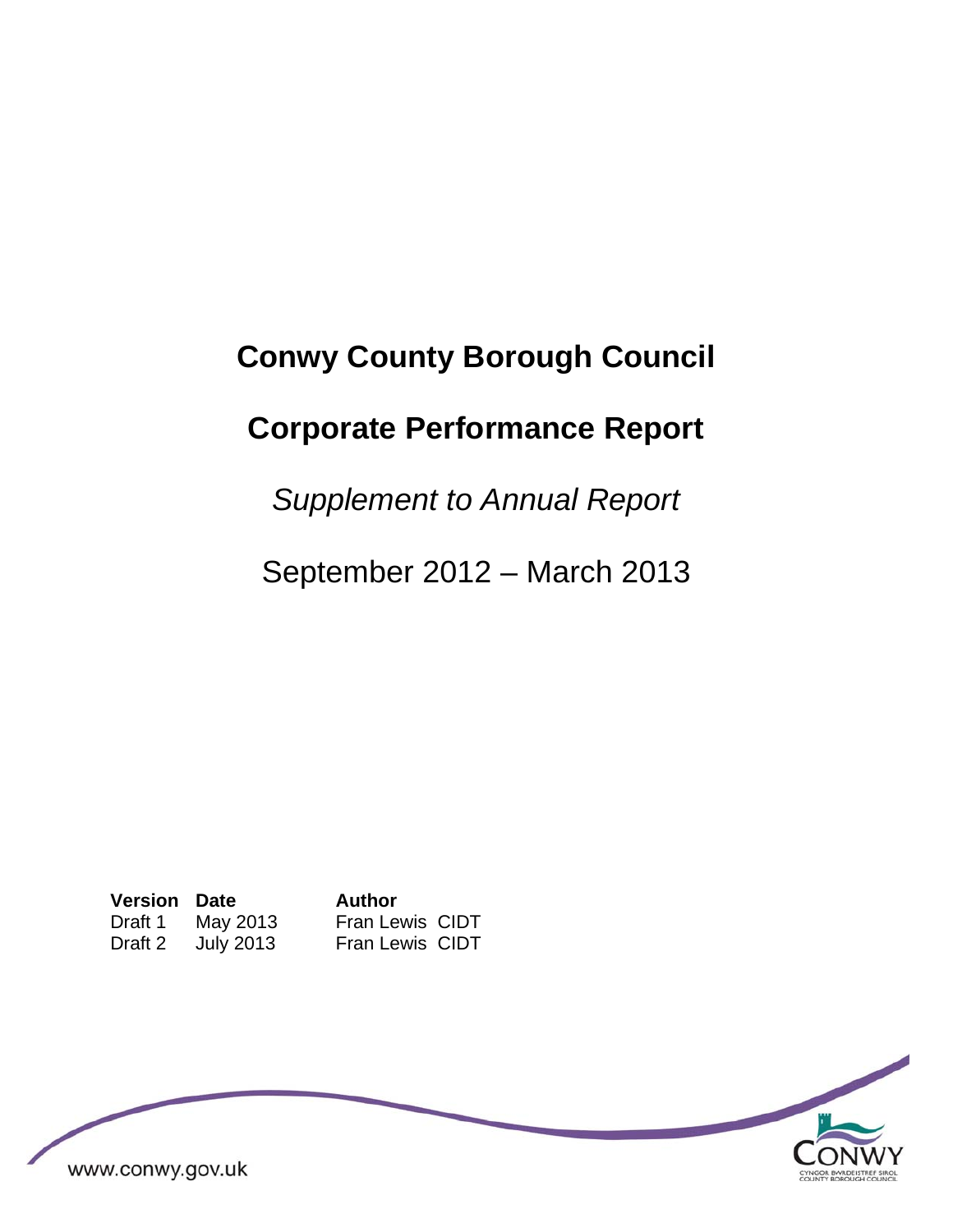#### **Table of Contents**

| 1.0 | Overview of Performance             | 3  |
|-----|-------------------------------------|----|
| 2.0 | Corporate Plan 2012 - 2017 Progress | 11 |
| 3.0 | <b>Corporate Risks</b>              | 11 |
| 4.0 | <b>Outcome Agreement</b>            | 17 |
| 5.0 | Performance Indicators              | 18 |
| 6.0 | <b>Regulatory Activity</b>          | 26 |
| 7.0 | 6 Key Themes/ Improving Conwy       | 26 |
| 8.0 | Summary of Services' progress       | 26 |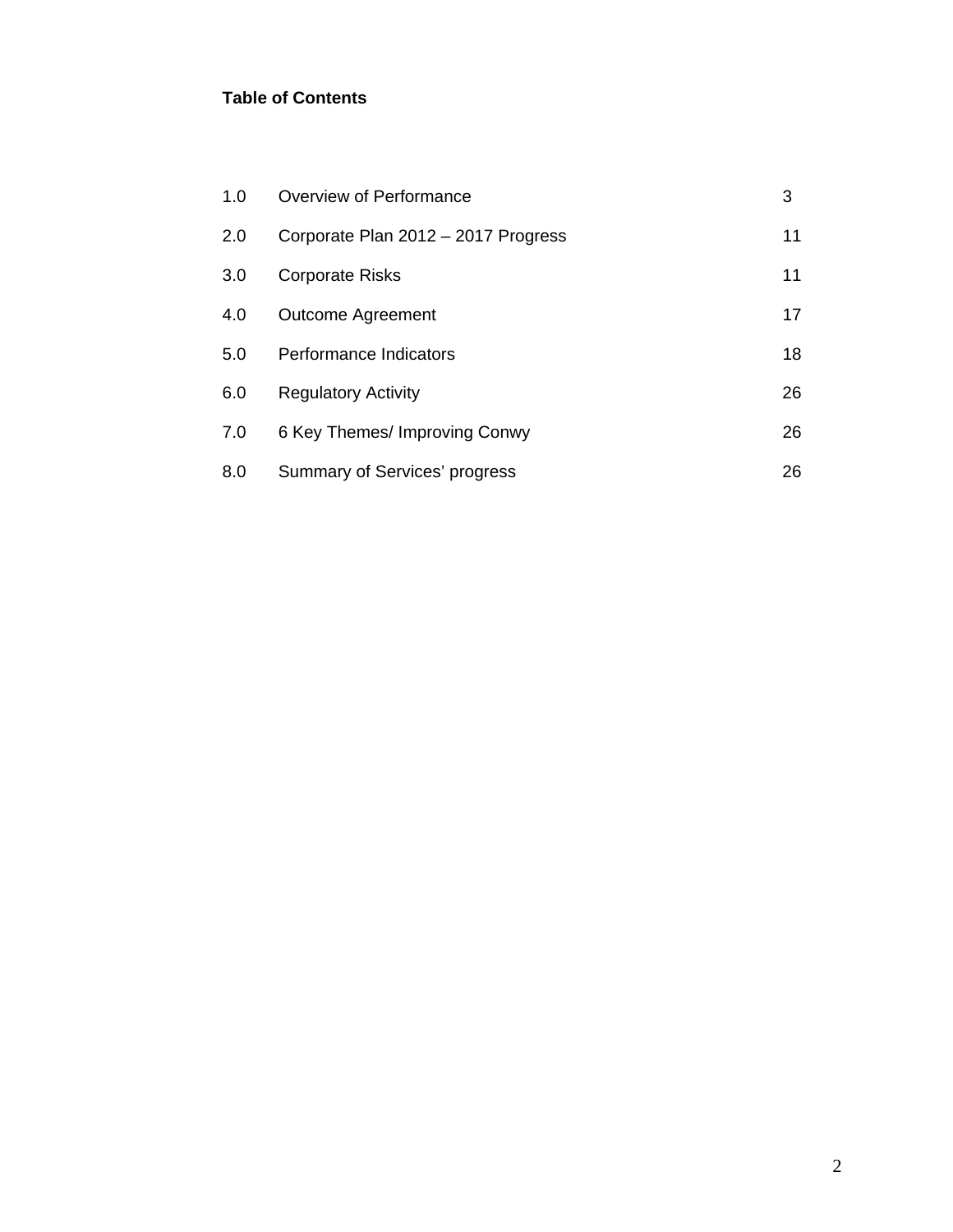#### **1.0 Overview of Performance**

The Corporate Performance Report details a self evaluation of the Council's performance based on feedback from the support and challenge that takes place in the six monthly service performance reviews. The Service Performance Reviews support the monitoring of the Council's activities and achievements, our financial position and performance.

Membership of the Service Performance Reviews includes the Head of Service and their Service Management Teams, the Deputy Leader, Cabinet Portfolio holder, Scrutiny Chair, Executive Team representative, Head of Service peer representative and the Corporate Performance and Improvement Manager.

This report covers the period September 2012 to March 2013.

#### **1.1 Achievements and Good Practice noted**

- The regional school improvement service 'GwE' went live on  $1<sup>st</sup>$  April.
- The IT Service has been awarded the SOCITM IT Service award 2012 and for the 2<sup>nd</sup> year running achieved a 3\* website, which is one of the best in Wales and follows best practice,
- Venue Cymru has been nominated and shortlisted for a sustainability award.
- An award has been received from North Wales Fire & Rescue Service for the support given in Denbighshire during in the December 2012 Floods.
- The Communication & Marketing Team was named Event Organiser of the Year at the 2013 National Outdoor Events Association (NOEA) Awards**.** The Team was also awarded Production Partnership of the Year with Orchard Media & Events Group Ltd for Access All Eirias 2012.
- The Wales Rally GB is confirmed as returning to Llandudno.
- A middle Managers' forum has been established. Positive feedback has been received from the first meeting.
- A council staff survey has been completed and the overall results are very positive.
- iTrent went live in March 2013. Phase 2 to introduce e payslips, web recruitment and electronic travel forms are now in progress.
- The green car scheme for staff is now live.
- A Conwy Change Management Training course has been developed by HR & CIDT and was piloted in April.
- A skills strategic Board has been established and will work to increase the number of apprenticeships available and consider options such as subsidised travel. A bidding scheme is to be put in place to ensure that we maximise the impact of potential apprenticeship placements.
- An interim APSE manager has been appointed to review Home to School Transport.
- Since the implementation of the appropriate I.T. software within the Revenue and Benefits Service in March 2012 over 7,500 (13.83%) taxpayers in the County are now being billed electronically for their council tax. Conwy was recently placed top in a UK wide survey of e-billing campaigns.
- Phase I of the EDM has seen the completion of the implementation of the system within the pilot areas of Environmental Services and Development and Control. The implementation within the other pilot areas of Estates and Planning are scheduled to go live early in 2013/14.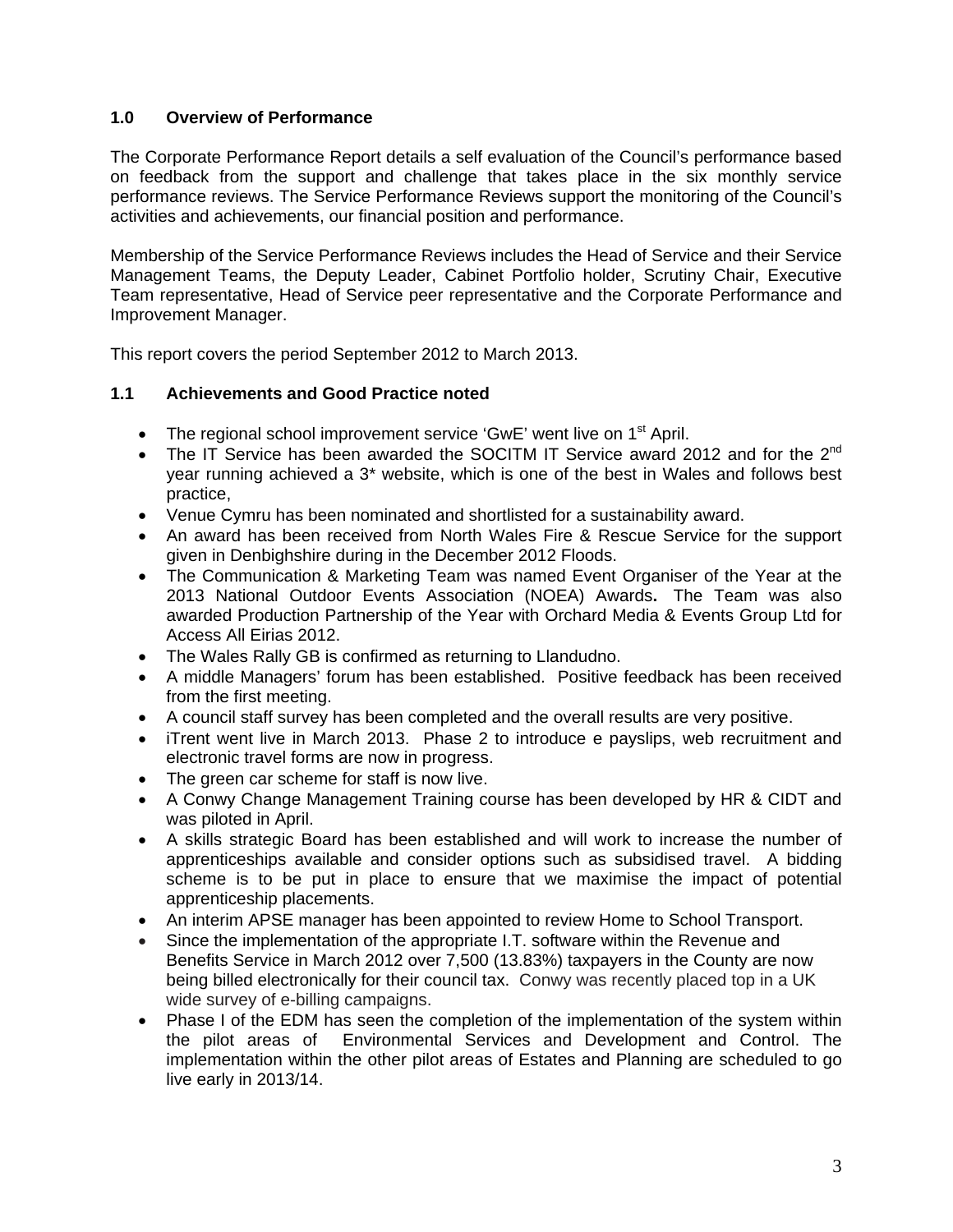# **1.2 Key issues where work is ongoing to progress delivery / improvement:**

| Director of Finance<br>&           |
|------------------------------------|
|                                    |
|                                    |
|                                    |
| Corporate Information & Customer   |
|                                    |
|                                    |
|                                    |
|                                    |
|                                    |
|                                    |
|                                    |
|                                    |
| &<br><b>Theatres</b>               |
|                                    |
|                                    |
|                                    |
|                                    |
|                                    |
|                                    |
| Democracy,                         |
|                                    |
|                                    |
|                                    |
|                                    |
|                                    |
|                                    |
| Strategic Director Economy & Place |
|                                    |
|                                    |
| &                                  |
|                                    |
|                                    |
|                                    |
|                                    |
|                                    |
|                                    |
|                                    |
| Finance                            |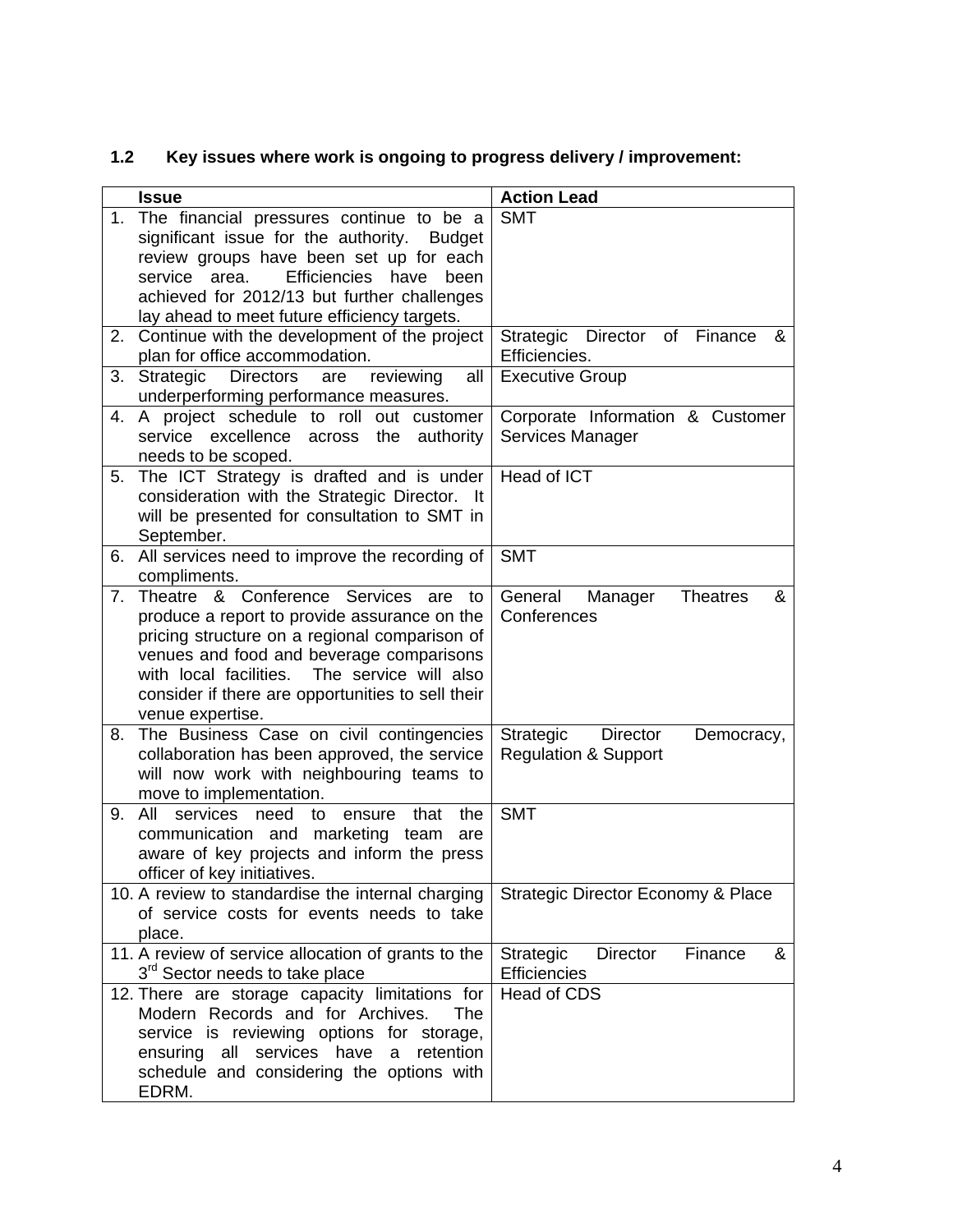| 13. A review of the frequency of performance   CIDT<br>measures will be undertaken                               |                        |
|------------------------------------------------------------------------------------------------------------------|------------------------|
| 14. A new Outcome Agreement with the Welsh   CIDT<br>Government is currently being drafted for<br>$2013 - 2016.$ |                        |
| 15. Consideration of whether we need to review<br>and rationalise strategic partnerships needs<br>to take place. | <b>Executive Group</b> |
| 16. All services need to renew the online<br>information management training.                                    | SMT                    |

# **1.3 Corporate Performance – Business as Usual (BAU)**

| Action not progressing / areas of<br>concern have been raised | Red   |
|---------------------------------------------------------------|-------|
| Action progressing and no<br>concerns raised                  | Amber |
| Action complete                                               | Green |

### **ACTIONS KEY: PERFORMANCE KEY:**

| essing / areas of | <b>Red</b> | Red - Below Intervention     | Red   |
|-------------------|------------|------------------------------|-------|
| ave been raised   |            | Point                        |       |
| gressing and no   | Amber      | Amber - Between Intervention | Amber |
| concerns raised   |            | & Target                     |       |
| Action complete   | Green      | Green - Above Target         | Green |
|                   |            |                              |       |

| <b>Ref</b>      | <b>Title</b>                                                          | Our<br>results in<br>11/12 | <b>Target</b><br>12/13 | Our<br><b>Results</b><br>12/13 | Wales<br>Av. | How we<br>compare<br>across<br><b>Wales</b> | <b>RAG</b>   |
|-----------------|-----------------------------------------------------------------------|----------------------------|------------------------|--------------------------------|--------------|---------------------------------------------|--------------|
| GM <sub>1</sub> | Annual Performance Development<br>Review (PDR) completion rate        | 70.47%                     | 80%                    | 68.77                          |              |                                             | Amber        |
| GM <sub>2</sub> | <b>Budget Savings</b>                                                 | £5.954 $m$                 | £5.454<br>m            | £5.454m                        |              |                                             | Green        |
| GM <sub>3</sub> | The number of working days/shifts<br>lost to sickness absence per FTE | 9.97                       | 9.50                   | 10.18                          | 10.55        | 8 of 18                                     | <b>Red</b>   |
| M8.3a           | % of complaints successfully dealt<br>with at stage 1                 | 90%                        | 90%                    | 89.0%                          |              | 2/5                                         | <b>Amber</b> |
| M8.3b           | No of compliments received                                            | 591                        | 689                    | 538                            |              | 2/3                                         | <b>Red</b>   |

| Ref              | Title                                                                                                                                                                                                                                                                                                                                                                                                                                                 | Our results<br>in $11/12$ | Target<br>12/13 | Our<br>Results<br>12/13 | Wales<br>Av. | How we<br>compare<br>across<br>Wales | <b>RAG</b> |
|------------------|-------------------------------------------------------------------------------------------------------------------------------------------------------------------------------------------------------------------------------------------------------------------------------------------------------------------------------------------------------------------------------------------------------------------------------------------------------|---------------------------|-----------------|-------------------------|--------------|--------------------------------------|------------|
| CHS <sub>1</sub> | Number of accidents, incidents and<br>near misses                                                                                                                                                                                                                                                                                                                                                                                                     | 1,614                     |                 | 1,735                   |              |                                      |            |
|                  | The Corporate Health and Safety Management (CHSM) project ran from October 2010 - May2013. A robust and<br>detailed communication plan has raised awareness with regard to the requirement to report all accidents and<br>incidents. All foundation schools now buy into Educations Services service level agreement and therefore now<br>report their accident and incidents to CCBC. Both these initiatives have influenced the reportable figures. |                           |                 |                         |              |                                      |            |
| CHS4ii           | Total number of HSE reportable<br>RiDDOR incidents / accidents: b) for<br>the whole of the council                                                                                                                                                                                                                                                                                                                                                    | 12 <sup>2</sup>           |                 | 24                      |              |                                      |            |
| CHS <sub>5</sub> | <b>Health and Safety Site Survey</b><br>compliance: The % Partially<br>compliant                                                                                                                                                                                                                                                                                                                                                                      |                           |                 | 6.0%                    |              |                                      |            |
| CHS <sub>6</sub> | <b>Health and Safety Site Survey</b>                                                                                                                                                                                                                                                                                                                                                                                                                  |                           |                 | 1.8%                    |              |                                      |            |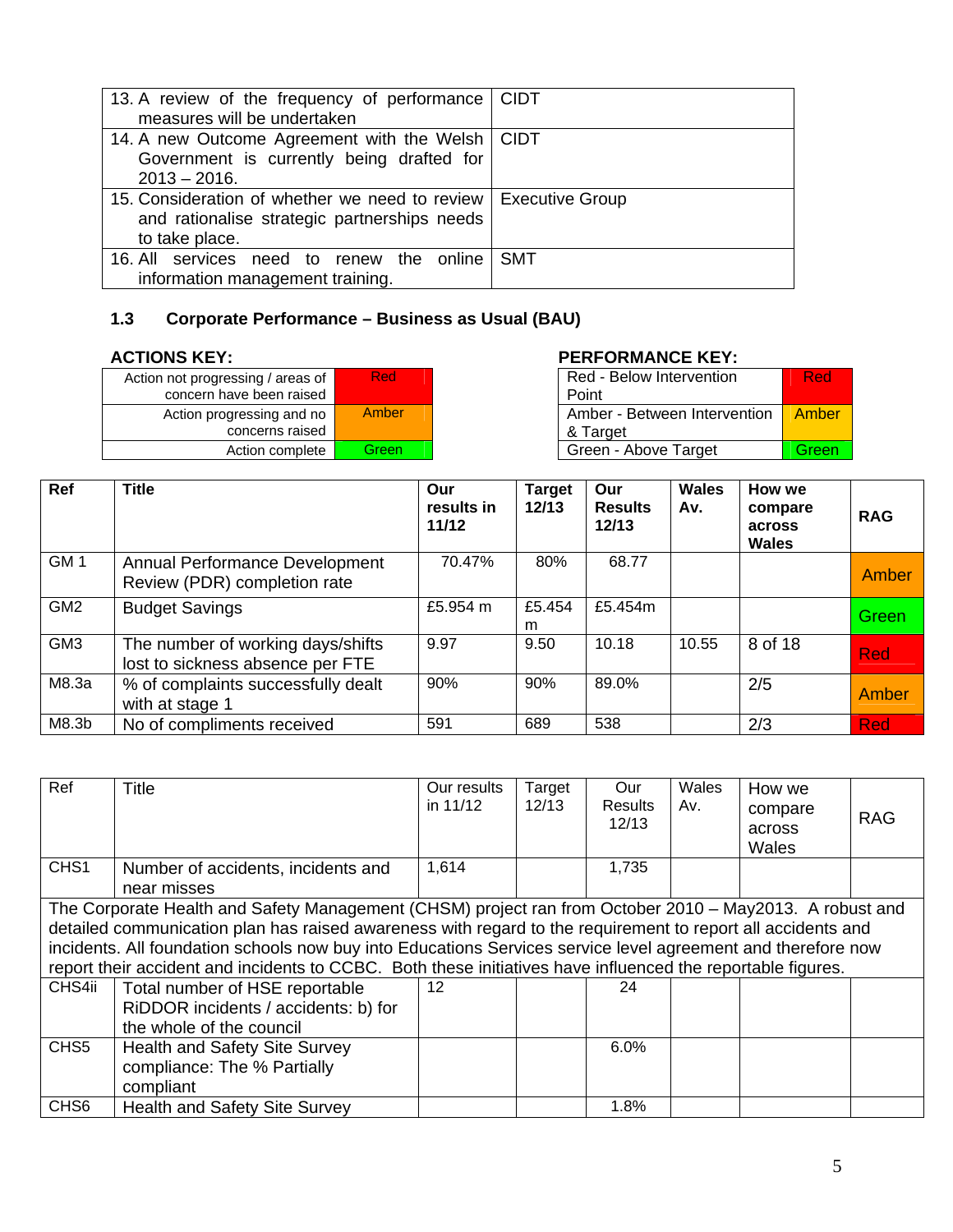| compliance: The % Non compliant                                                                                      |  |  |  |
|----------------------------------------------------------------------------------------------------------------------|--|--|--|
| As part of the now implemented health and safety site file system all sites in CCBC, circa 180, are required to self |  |  |  |
| audit against set compliance standards. Those sites whom have not attained full compliance are currently working     |  |  |  |
| through actions plans to address areas of non-compliance or partial-compliance. The progression of these actions     |  |  |  |
| is monitored by Corporate Health & Safety Management Team.                                                           |  |  |  |

A report is being presented to the November Corporate Improvement Board 2 providing a more detailed response on accident data.

#### **1.4 Corporate Plan 2012 – 2017 Dashboard**

This table represents a high level overview of the assessment of progress made in implementing the Corporate Plan. The detailed progress is described in the Annual Report 2012/13.

| Outcome 1 - People in Conwy are     |              |                              | Outcome 2 - People in Conwy are safe |                                 |                         |       |              |  |
|-------------------------------------|--------------|------------------------------|--------------------------------------|---------------------------------|-------------------------|-------|--------------|--|
| <b>Educated and Skilled</b>         |              |                              | and feel safe                        |                                 |                         |       |              |  |
| A1.1                                | Amber        | M1.1                         | Green                                | A2.1                            | Green                   | M2.1  | Green        |  |
| A1.2                                | Amber        | M1.2a                        | Green                                | A2.2                            | Amber                   | M2.2  | Green        |  |
| A1.3                                | <b>Amber</b> | M1.2 <sub>b</sub>            | Red                                  | A2.3                            | <b>Amber</b>            | M2.3  | Green        |  |
| A1.4                                | <b>Amber</b> | M1.3                         | Green                                | A2.4                            | <b>Amber</b>            | M2.4  | <b>Amber</b> |  |
| A1.5                                | Amber        | M1.4                         | Green                                |                                 |                         | M2.5  | Green        |  |
| A1.7                                | Amber        | M1.5                         | Red                                  |                                 |                         |       |              |  |
| A1.8                                | Amber        | M1.6a                        | Green                                |                                 |                         |       |              |  |
|                                     |              | M <sub>16</sub> b            | <b>Amber</b>                         |                                 |                         |       |              |  |
|                                     |              | M <sub>1.7</sub>             | Green                                |                                 |                         |       |              |  |
|                                     |              | M1.8                         | Green                                |                                 |                         |       |              |  |
|                                     |              | M1.9                         | <b>Amber</b>                         |                                 |                         |       |              |  |
| Outcome 3 - People in Conwy live in |              |                              |                                      | Outcome 4 - People in Conwy are |                         |       |              |  |
|                                     |              |                              |                                      |                                 |                         |       |              |  |
|                                     |              | safe and appropriate housing |                                      |                                 | healthy and independent |       |              |  |
| A3.1                                | Amber        | M3.1                         | <b>Amber</b>                         | A4.1                            | Amber                   | M4.1  | Green        |  |
| A3.2                                | <b>Amber</b> | M3.2                         | Green                                | A4.2                            | Amber                   | M4.2a |              |  |
| A3.3                                | Red          |                              | <b>Amber</b>                         | A4.3                            | Amber                   | M4.2b |              |  |
| A3.4                                | Amber        | M3.3<br>M3.4a                |                                      | A4.4                            | Amber                   | M4.3  | Green        |  |
| A3.5                                | <b>Amber</b> | M3.4 <sub>b</sub>            |                                      |                                 |                         | M4.4  | <b>Amber</b> |  |
| A3.6                                | <b>Amber</b> | M3.5                         | Amber                                |                                 |                         | M4.5  | <b>Amber</b> |  |
| A3.7                                | Amber        | M3.6                         | <b>Red</b>                           |                                 |                         |       |              |  |
|                                     |              | M3.7                         |                                      |                                 |                         |       |              |  |

| Outcome 5 – People in Conwy live in | Outcome 6 – People in Conwy live in a |
|-------------------------------------|---------------------------------------|
| a county which has a thriving       | sustainable environment               |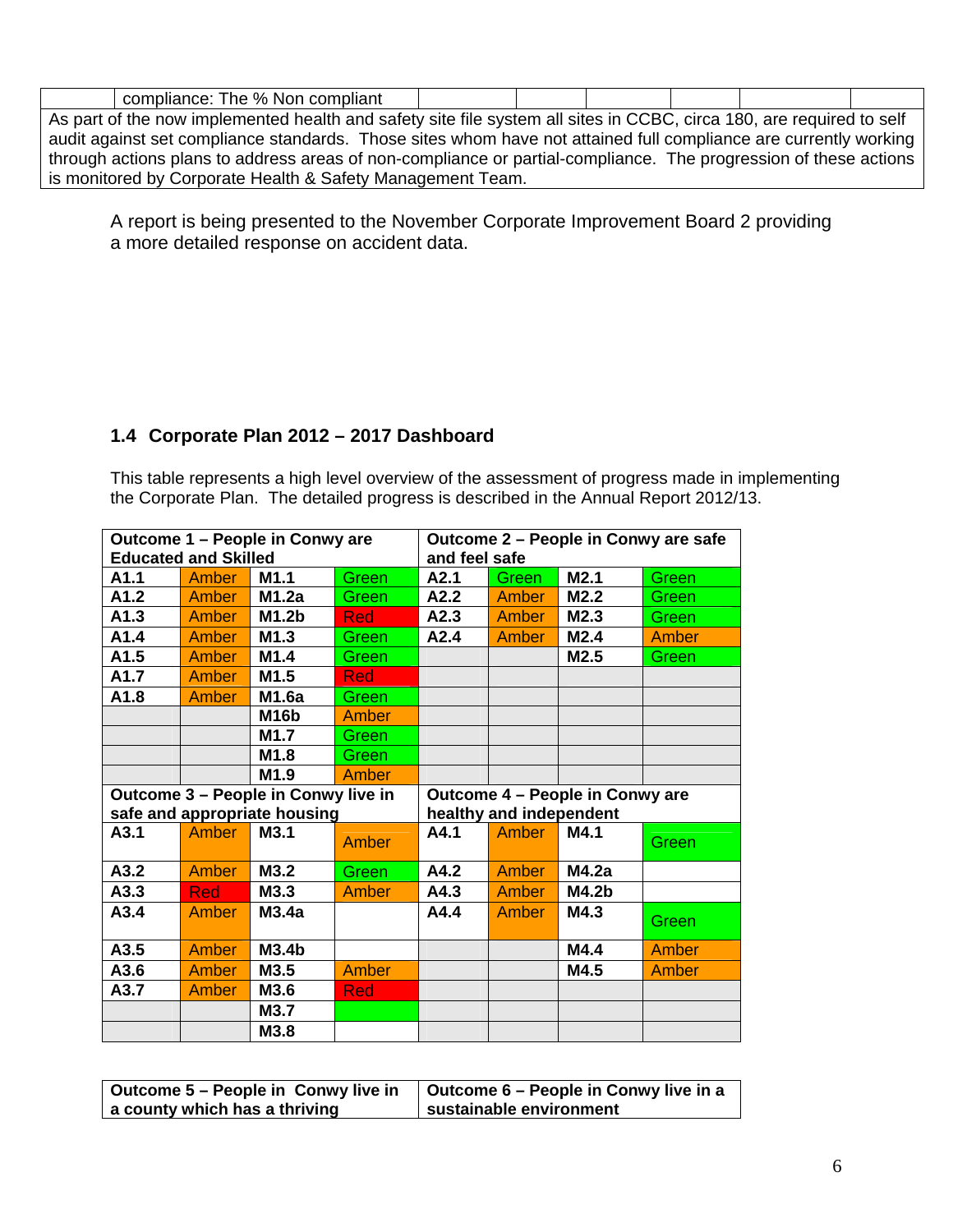| economy |              |                   |              |      |              |       |              |
|---------|--------------|-------------------|--------------|------|--------------|-------|--------------|
| A5.1    | <b>Amber</b> | M5.1a             | Greenl       | A6.1 | <b>Green</b> | M6.1  | Green        |
| A5.2    | <b>Amber</b> | M5.1 <sub>b</sub> | Green        | A6.2 | <b>Amber</b> | M6.2  | Green        |
| A5.3    | <b>Amber</b> | M5.2              | Green.       | A6.3 | <b>Amber</b> | M6.3  | Amber        |
| A5.4    | <b>Amber</b> | M <sub>5.3</sub>  | <b>Amber</b> | A6.4 | <b>Amber</b> | M6.4a |              |
| A5.5    | <b>Amber</b> | M <sub>5.4</sub>  | <b>Amber</b> | A6.5 | Amber        | M6.4b |              |
| A5.6    | <b>Amber</b> | M5.5              | Green        | A6.6 | <b>Amber</b> | M6.5  | <b>Red</b>   |
|         |              | M5.6              | Green        |      |              | M6.6  | <b>Green</b> |
|         |              | M5.7              |              |      |              | M6.7  | Green        |
|         |              |                   |              |      |              | M6.8  | Green        |

| Outcome 7 - People in Conwy live in a<br>county where heritage, culture and the<br>Welsh language thrive |              |                 | Outcome 8 - People in Conwy are<br>informed, included and listened to. |      |              |             |       |
|----------------------------------------------------------------------------------------------------------|--------------|-----------------|------------------------------------------------------------------------|------|--------------|-------------|-------|
| A7.1                                                                                                     | <b>Amber</b> | M7.1a           | Green                                                                  | A8.1 | <b>Amber</b> | M8.1        | Green |
| A7.2                                                                                                     | Amber        | <b>M7.1b</b>    | Green                                                                  | A8.2 | Amber        | <b>M8.2</b> | Green |
| A7.3                                                                                                     | Amber        | M7.2            | <b>Red</b>                                                             | A8.3 | Amber        | M8.3a       | Amber |
|                                                                                                          |              | M7.3            | <b>Amber</b>                                                           | A8.4 | Amber        | M8.3b       | Red   |
|                                                                                                          |              | M7.4            | Green                                                                  | A8.5 | Amber        | M8.4        | Green |
|                                                                                                          |              | M7.5            |                                                                        |      |              | M8.5        | Red   |
|                                                                                                          |              |                 |                                                                        |      |              | M8.6        |       |
|                                                                                                          |              |                 |                                                                        |      |              | <b>M8.7</b> |       |
| <b>General Priorities</b>                                                                                |              |                 |                                                                        |      |              |             |       |
| GA <sub>1</sub>                                                                                          | Amber        | GM <sub>1</sub> | Amber                                                                  |      |              |             |       |
| GA <sub>2</sub>                                                                                          | Amber        |                 |                                                                        |      |              |             |       |
| GA <sub>3</sub>                                                                                          | Amber        |                 |                                                                        |      |              |             |       |
| GA4                                                                                                      | Amber        |                 |                                                                        |      |              |             |       |

#### **1.5 Corporate Improvement Board 1**

The tables below represent a high level overview of the assessment of progress made (*August 2012 to June 2013*) in implementing the major projects and programmes that contribute to the realisation of the Corporate Plan Outcomes. The projects and programmes are monitored through Corporate Improvement Board 1 & 2. This high level summary of progress is currently being piloted, therefore there are areas of information which are not currently available, but will be presented in future performance reports.

| <b>KEY</b>   |                                                             |
|--------------|-------------------------------------------------------------|
| <b>GREEN</b> | This element of the programme / project is currently okay   |
| <b>AMBER</b> | Potential problems have been identified                     |
| <b>RED</b>   | Definite problem identified and to be addressed             |
|              | No highlight report requested / received during the 6 month |
| <b>WHITE</b> | period                                                      |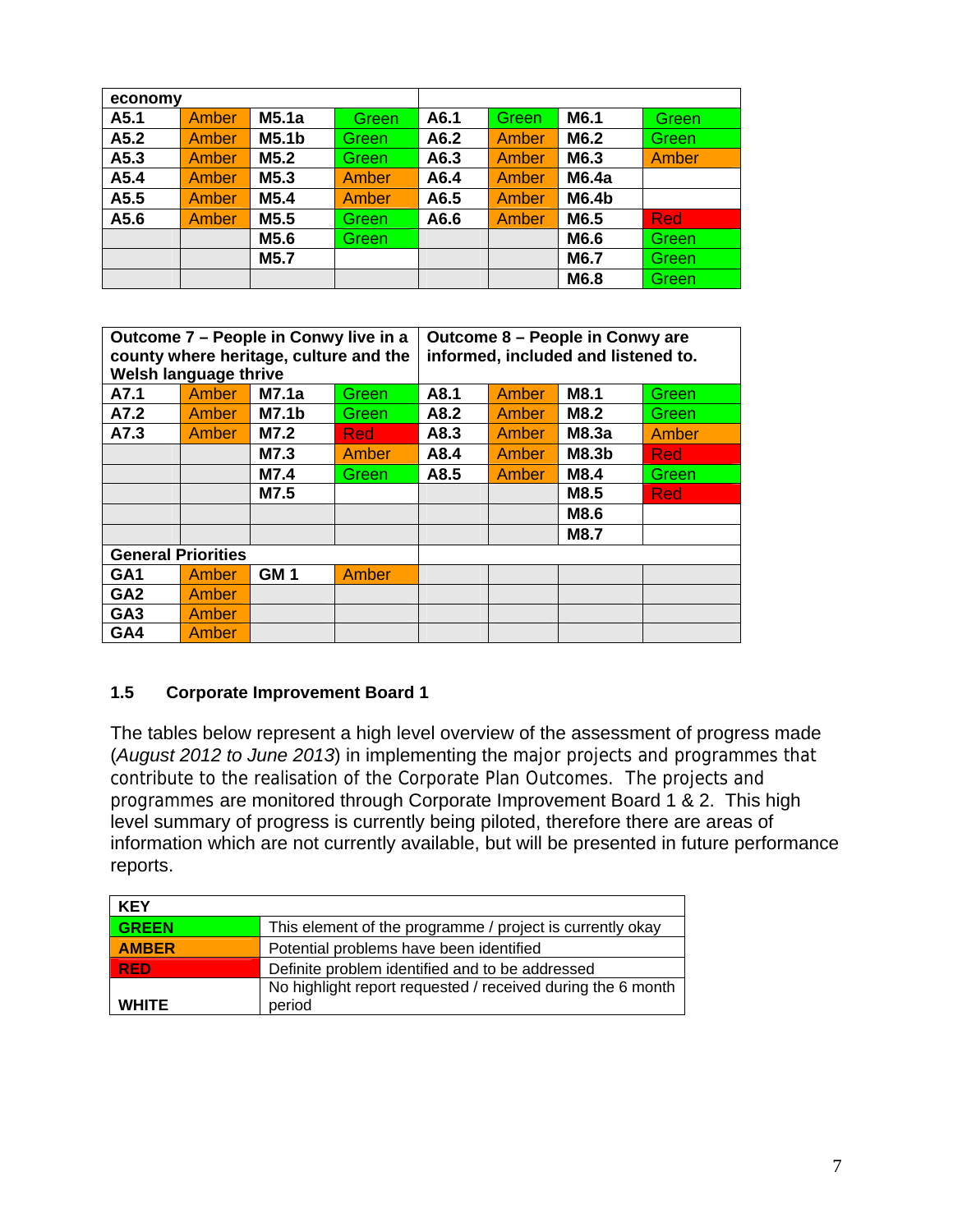|                                                                                                                                                                                                                  | <b>Budget</b> | Schedule      | Reporting<br>Period<br>This | Tolerance<br>Project<br><b>Status</b> | Issues        | Risks         | Resource<br>Capacity | Realisation<br><b>Benefits</b> | undertaken<br>to Embed<br><b>Actions</b><br>Change |
|------------------------------------------------------------------------------------------------------------------------------------------------------------------------------------------------------------------|---------------|---------------|-----------------------------|---------------------------------------|---------------|---------------|----------------------|--------------------------------|----------------------------------------------------|
| <b>Educated &amp; Skilled</b>                                                                                                                                                                                    |               |               |                             |                                       |               |               |                      |                                |                                                    |
| <b>Skills Programme</b>                                                                                                                                                                                          |               |               |                             |                                       |               |               |                      |                                |                                                    |
| <b>Workforce Development</b>                                                                                                                                                                                     | G             | ${\mathbb G}$ | G                           | G                                     | G             | G             |                      |                                |                                                    |
| <b>ICT Strategy</b>                                                                                                                                                                                              |               |               |                             |                                       |               |               |                      |                                |                                                    |
| 21st Century Schools - Ysgol y<br>Gogarth                                                                                                                                                                        | G             | G             | ${\mathbb G}$               | ${\mathbb G}$                         | A             | A             |                      |                                |                                                    |
| <b>Combined Residential Services for</b><br><b>Children with Disabilities</b>                                                                                                                                    | G.            | G             | ${\mathbb G}$               | G                                     | A             | A             |                      |                                |                                                    |
| Let's Get Working (Genesis2,<br>Engagement gateway, New Work<br><b>Connections Projects &amp; Families First</b><br>Funding)                                                                                     | $\mathsf{R}$  | A             | Ā                           | A                                     | A             | A             |                      |                                |                                                    |
|                                                                                                                                                                                                                  | <b>Budget</b> | Schedule      | Reporting<br>Period<br>This | Tolerance<br>Project<br><b>Status</b> | Issues        | Risks         | Resource<br>Capacity | Realisation<br><b>Benefits</b> | undertaken<br>to Embed<br><b>Actions</b><br>Change |
| <b>Thriving Economy</b>                                                                                                                                                                                          |               |               |                             |                                       |               |               |                      |                                |                                                    |
| Procurement inc. Regional<br>Procurement Service and 21st<br><b>Century Schools Collaborative</b><br>Procurement                                                                                                 | G             | G             | G                           | G                                     | A             | G             |                      |                                |                                                    |
| <b>Families First Programme</b>                                                                                                                                                                                  | Ā             | G             | G                           | A                                     | ${\mathbb G}$ | G             |                      |                                |                                                    |
| <b>Communities First</b>                                                                                                                                                                                         | G             | G             | G                           | G                                     | G             | A             |                      |                                |                                                    |
| <b>Business Support</b>                                                                                                                                                                                          | Ā             | A             | Ā                           | A                                     | A             | A             |                      |                                |                                                    |
| <b>Integrated Transport Strategy</b><br>(including Community Transport Plan)                                                                                                                                     |               |               |                             |                                       |               |               |                      |                                |                                                    |
| North Wales Transport Collaborative<br>Project (including Feasibility Study,<br>Post-16 Transport, Procurement of<br>Authority Owned Vehicles, Regional<br>Passenger Transport and Regional<br>Road Safety) (OA) | A             | G             | A                           | A                                     | A             | A             |                      |                                |                                                    |
| Development of Events Strategy                                                                                                                                                                                   |               |               |                             |                                       |               |               |                      |                                |                                                    |
| Destination Management (OA)                                                                                                                                                                                      |               |               |                             |                                       |               |               |                      |                                |                                                    |
| Rural Partnership - RDP2                                                                                                                                                                                         |               | A             | A                           | A                                     | A             | A             |                      |                                |                                                    |
| Llandudno Junction Programme                                                                                                                                                                                     |               | G             | G                           | G                                     | A             | A             |                      |                                |                                                    |
| Conwy Programme                                                                                                                                                                                                  |               |               |                             |                                       |               |               |                      |                                |                                                    |
| Llanrwst Programme                                                                                                                                                                                               |               |               |                             |                                       |               |               |                      |                                |                                                    |
| <b>Baylife Programme</b>                                                                                                                                                                                         |               | A             | A                           | A                                     | A             | A             |                      |                                |                                                    |
| Colwyn Bay Waterfront                                                                                                                                                                                            |               |               |                             |                                       |               |               |                      |                                |                                                    |
| <b>Community Regeneration Fund</b>                                                                                                                                                                               | G             | G             | ${\mathbb G}$               | G                                     | G             | ${\mathbb G}$ |                      |                                |                                                    |
| <b>Economic Ambition</b>                                                                                                                                                                                         |               |               |                             |                                       |               |               |                      |                                |                                                    |
|                                                                                                                                                                                                                  |               |               |                             |                                       |               |               |                      |                                |                                                    |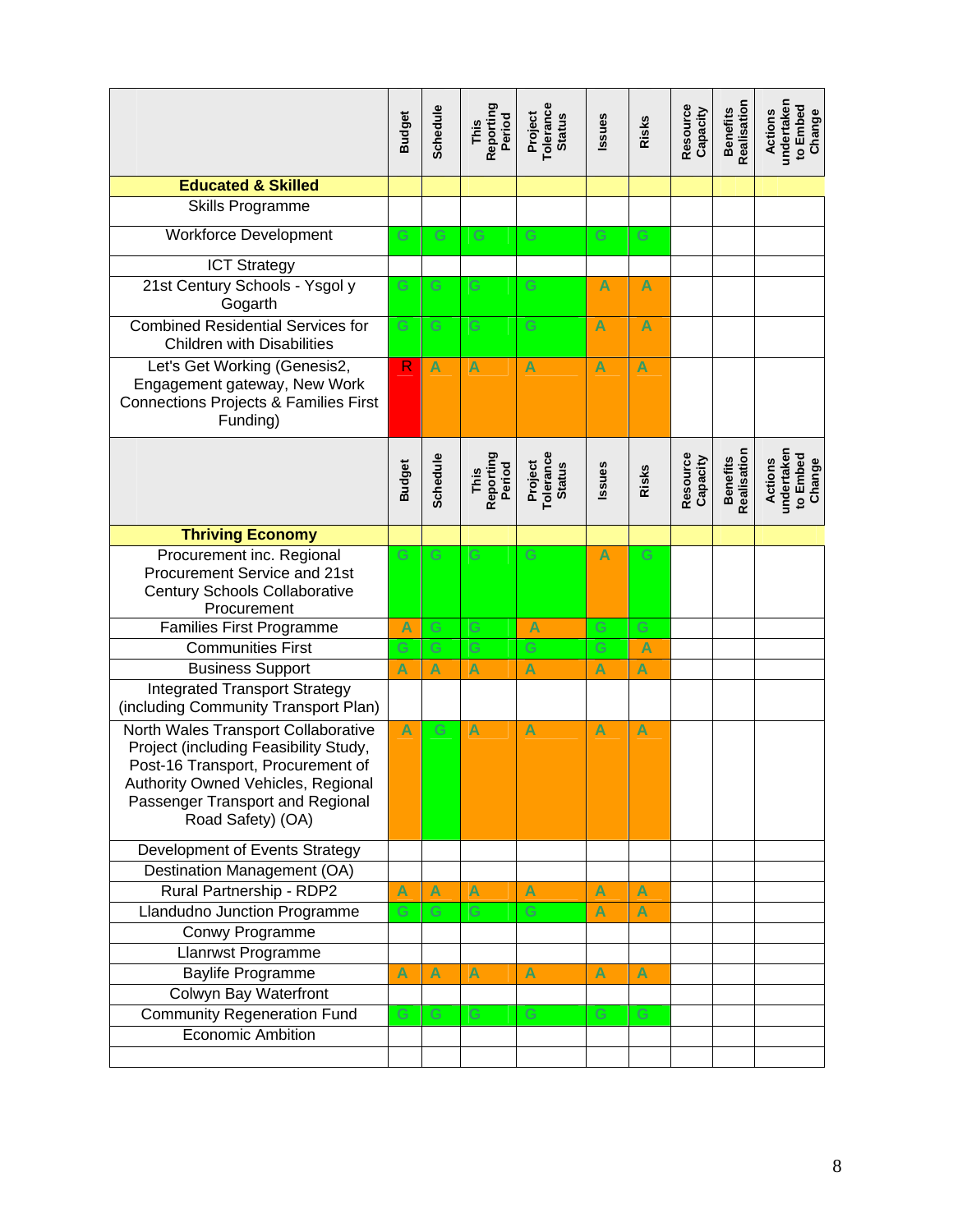|                                          | <b>Budget</b> | Schedule | Reporting<br>Period<br>This | Tolerance<br>Project<br><b>Status</b> | ssues | Risks | Resource<br>Capacity | Realisation<br><b>Benefits</b> | undertaken<br>to Embed<br>Change<br>Actions |
|------------------------------------------|---------------|----------|-----------------------------|---------------------------------------|-------|-------|----------------------|--------------------------------|---------------------------------------------|
| <b>Sustainable Environment</b>           |               |          |                             |                                       |       |       |                      |                                |                                             |
| Waste Programme Board (OA)               | A             | G        | G                           | G                                     | G     | Δ     |                      |                                |                                             |
| Green Programme Board                    | G             | Δ        | G                           | G                                     | G     | G     |                      |                                |                                             |
| Carbon Management Plan                   |               |          |                             |                                       |       |       |                      |                                |                                             |
| ICT (Joint Procurements)                 |               |          |                             |                                       |       |       |                      |                                |                                             |
| <b>Legal Services</b>                    |               |          |                             |                                       |       |       |                      |                                |                                             |
| <b>Business Transformation Programme</b> | G             | G        | G                           | G                                     | G     | G     |                      |                                |                                             |
| <b>Country Parks and Nature Reserves</b> |               |          |                             |                                       |       |       |                      |                                |                                             |
| <b>Flood Alleviation Schemes</b>         |               |          |                             |                                       |       |       |                      |                                |                                             |
| <b>Language, Culture &amp; Heritage</b>  |               |          |                             |                                       |       |       |                      |                                |                                             |
| <b>Heritage Strategy</b>                 | G             | A        | A                           | G                                     | G     | A     |                      |                                |                                             |
| <b>Encouraging Welsh Speaking</b>        |               |          |                             |                                       |       |       |                      |                                |                                             |
| <b>Complimentary Strategies / Plans</b>  |               |          |                             |                                       |       |       |                      |                                |                                             |
| One Conwy 2012 - 2025                    |               |          |                             |                                       |       |       |                      |                                |                                             |

# **1.6 Corporate Improvement Board 2**

|                                                               | <b>Budget</b> | Schedule | Reporting<br>Period<br>This | Project<br>Tolerance<br><b>Status</b> | Issues | Risks       | Resource<br>Capacity | Realisation<br><b>Benefits</b> | undertaken to<br>Actions<br>Change<br>Embed |
|---------------------------------------------------------------|---------------|----------|-----------------------------|---------------------------------------|--------|-------------|----------------------|--------------------------------|---------------------------------------------|
| <b>Safe &amp; Feel Safe</b>                                   |               |          |                             |                                       |        |             |                      |                                |                                             |
| CCTV Project (Project now closed)                             | G             | G        | G                           | G                                     | G      | G           |                      |                                |                                             |
| <b>Emergency Planning</b>                                     | Ġ             | G        | G                           | A                                     | G      | A           |                      |                                |                                             |
| Health & Safety Project (Project now<br>completed and closed) | Ġ             | G        | G                           | G                                     | G      | G           |                      |                                |                                             |
| <b>Regional Trading Standards Service</b>                     |               |          |                             |                                       |        |             |                      |                                |                                             |
| <b>Safe &amp; Appropriate Housing</b>                         |               |          |                             |                                       |        |             |                      |                                |                                             |
| <b>Housing Programme</b>                                      |               |          |                             |                                       |        |             |                      |                                |                                             |
| Homelessness Project                                          |               |          |                             |                                       |        |             |                      |                                |                                             |
| LDP                                                           |               |          |                             |                                       |        |             |                      |                                |                                             |
| <b>Healthy &amp; Independent</b>                              |               |          |                             |                                       |        |             |                      |                                |                                             |
| Social Services Modernisation<br>Programme                    | G             | G        | G                           | G                                     | G      | G           |                      |                                |                                             |
| <b>Extra Care Housing</b>                                     | G             | G        | G                           | G                                     | G      | G           |                      |                                |                                             |
| <b>Emergency Duty Team Collaboration</b>                      |               |          |                             |                                       |        |             |                      |                                |                                             |
| <b>Locality Plans</b>                                         | Ġ             | Δ        | A                           | G                                     | R      | $\mathsf R$ |                      |                                |                                             |
| Local Authority Creating an Active<br>Conwy Strategy (OA)     | G             | G        | G                           | G                                     | G      | A           |                      |                                |                                             |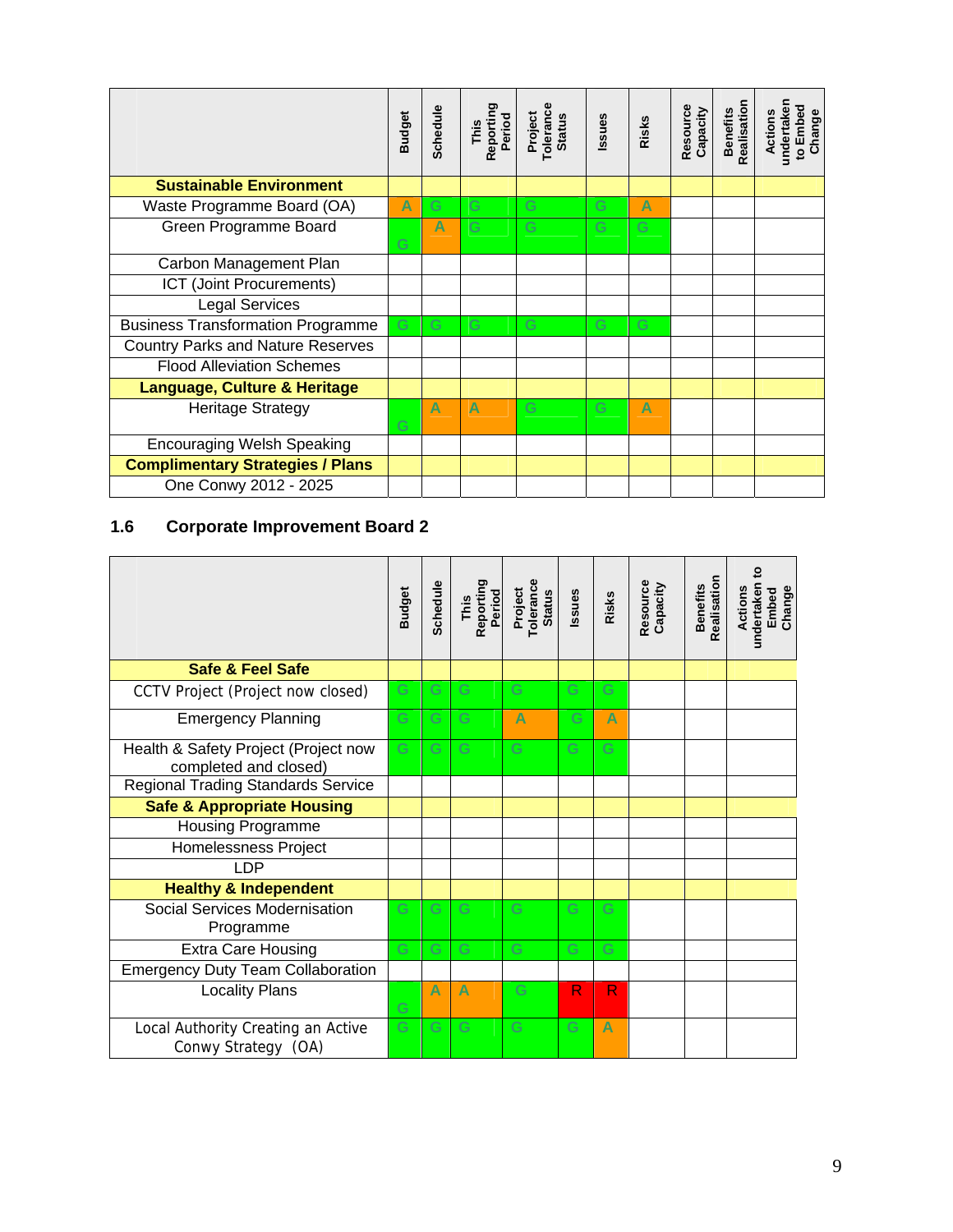|                                                                                                                                                                                             | <b>Budget</b> | Schedule | Reporting<br>Period<br>This | <b>Tolerance</b><br>Project<br><b>Status</b> | Issues | Risks | Resource<br>Capacity | Realisation<br><b>Benefits</b> | ខ្<br>undertaken<br>Actions<br>Change<br>Embed |
|---------------------------------------------------------------------------------------------------------------------------------------------------------------------------------------------|---------------|----------|-----------------------------|----------------------------------------------|--------|-------|----------------------|--------------------------------|------------------------------------------------|
| Social Care and Health Regional<br>Programme Board (Sustainable<br>Social Services: Framework For<br>Action NWSSIC Workstreams) inc.<br><b>NW Regional Family Support Group</b><br>and HECS |               |          |                             |                                              |        |       |                      |                                |                                                |
| <b>Informed, Included &amp; Listened To</b>                                                                                                                                                 |               |          |                             |                                              |        |       |                      |                                |                                                |
| <b>Customers Programme</b>                                                                                                                                                                  | A             | Δ        | G                           | G                                            | Δ      | Δ     |                      |                                |                                                |
| Modernisation of Libraries (project<br>part of Customers Prog but reports<br>separately)                                                                                                    | A             | G        | G                           | G                                            | Δ      | Δ     |                      |                                |                                                |
| <b>Strategic Equality Plan</b>                                                                                                                                                              | G             | Δ        | G                           | G                                            | Δ      | G     |                      |                                |                                                |
| Valuing Staff Programme (N/A)                                                                                                                                                               | G             | G        | G                           | G                                            | Ġ      | G     |                      |                                |                                                |

#### **1.7 Key Questions Discussed at the Service Performance Reviews:**

Assurance was given by all Services on the following standard agenda questions:

#### 1. **Service self evaluation**.

Services use a variety of methods to undertake self evaluation. Assurance was gained that it is occurring in all service areas. Techniques include the use of SWOT, regular team meeting discussions, audits of casework, feed back forms on the website and service surveys. Services also use benchmarking data – eg APSE, SOCITM, LExcel, CIPFA and use professional networks to share and gain ideas. Service monitoring of performance depends on the nature of the service work and varies from monthly to a six monthly basis. All Services report to Elected Members through formal committees. Some services are required to write Annual reports and report to external regulators eg Welsh Language Board, CSSIW. It was noted that ICT and Conferences and Theatres need to increase the regularity of reports to Committees.

#### **2. Equality Impact Assessment screening**

EIAs have been undertaken for significant policy/ project areas. Staff representatives within departments have undergone training. Demographic information is available corporately to support EIA requirements. There was an overall agreement that service control over what needed to be impact assessed and the relevant service processes to ensure that they were completed, needed to be reviewed and formalised. We also need to able to evidence where changes have been made as a result of EIAs.

#### **3. WAO recommendations not been completed within the action plan timeframe**

Services provide 6 monthly updates on progress to implement WAO recommendations. All actions that are older than two years old have recently been challenged by Audit Committee. Regular reports will continue to be presented to Audit Committee and will highlight any action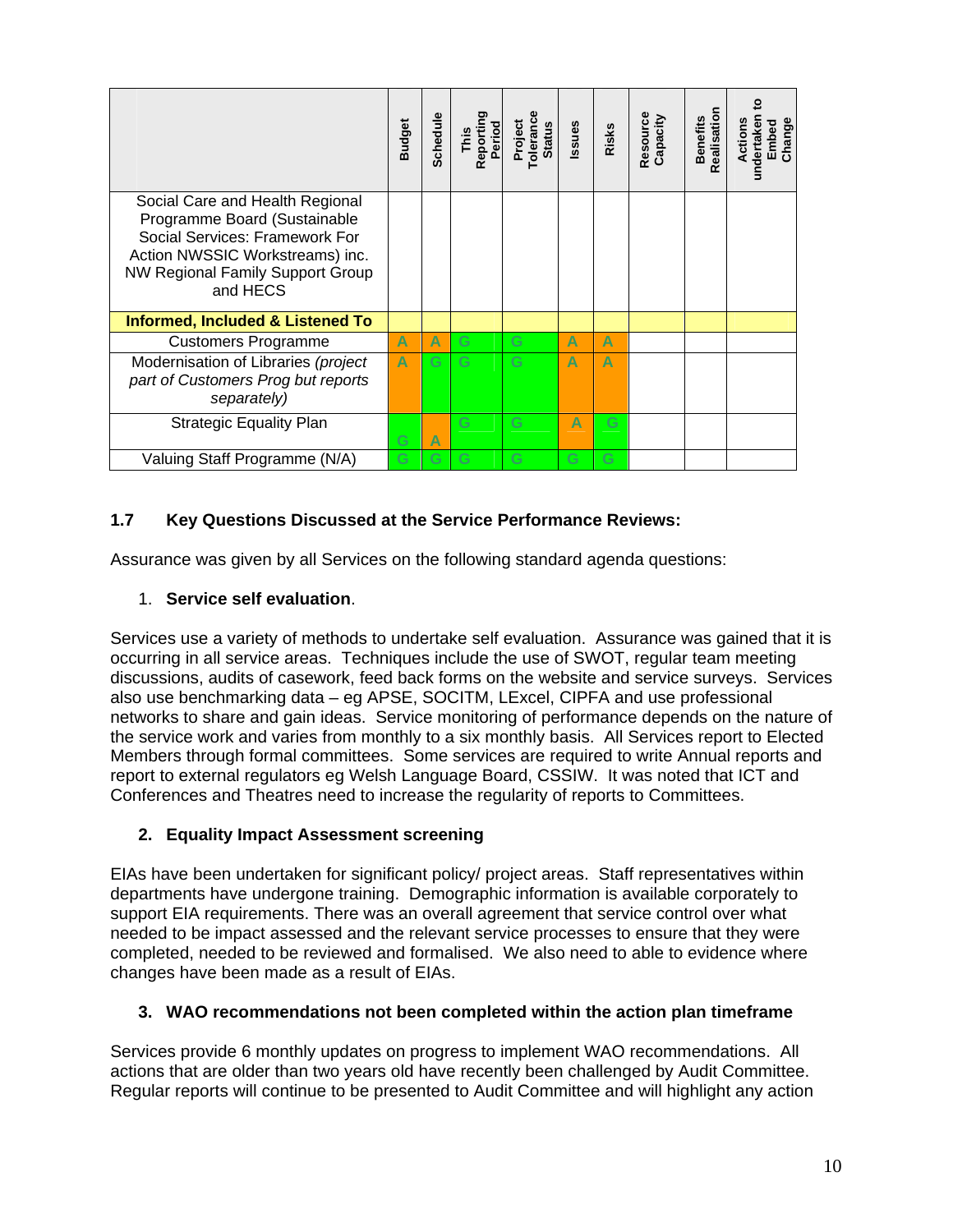that has exceeded timeframe. Assurance was received that recommendations are under regular review. Internal Audit has a programme of follow up audits to provide further validation.

4. **Information management** (*The draft information Strategy defines this as "Information Management describes the means by which an organisation efficiently plans, collects, stores, uses, controls, disseminates, shares and disposes of its information, and through which it ensures that the value of that information is identified and exploited to the fullest extent".*)

An information management strategy is drafted and is under consideration by the Strategic Director. Most services have management systems to manage service information. All services are in the process of reviewing and updating a retention schedule. Confidentiality and security is in place but there was overall agreement that the introduction of an information management board and the production of a corporate strategy was welcomed and would instigate all services to review/ update their arrangements to ensure they were still appropriate. For example there is no system to categorise the level of security for information. The Culture and Information Section of CDS is the corporate lead on information retention and is prioritising which services need assistance. At present there are service systems in place but they are not formerly documented at a service level. However each service has an Information Management Service Link Officer and Information management Training is now available again online. There issues in relation to lack of storage space for paper files. Consideration needs to be given to the value and cost of back scanning. Egress is used for emailing out confidential information. IT have an in information management asset register and it is anticipated that the roll out of EDM will support information management. Modern Records are currently working to put in place a file plan and indexing system.

#### **5. Structured techniques to facilitate change/ efficiencies**

Budget efficiencies and customer service were noted as key drivers. Budget working groups are in place for all key services to challenge financial efficiencies. The Project and Programme Framework is used for key change initiatives. Some services use a continuous process of identifying how to make processes more efficient eg challenging what, why and when. Most services fed back that they used a common sense approach of reviewing processes and assessing statistical results of performance. The most common response was how essential it was to work with the affected staff/ customers so that they were engaged in the change. An example of good practice included Heads of Service holding regular meetings with frontline staff to ask them if there are any problems and what could be done better. HR has an objective on all staff PDRs to consider an area of improvement/ potential efficiency savings. The Law and governance service have asked all staff to consider ways to increase income generation.

Conference and Theatres staff have benefited from 'Business Improvement Team' (BIT) training which is being provided free of charge by Deeside College. The team has 6 days of formal training in which they learn about how to plan and implement change including areas such as encouraging others to accept change positively and ensuring that any change planned is not a risk financially or physically (health and safety). Following the training the team work on projects to deliver change that will offer improvements in the way we work and / or efficiencies. The group that is currently looking at waste sent to landfill. In September a team of staff from the Food and Beverage department will take part in BIT training to look at streamlining and efficiencies within their area. Staff who take part in BIT training receive several qualifications including an NVQ. Social Services have used the managing change sustainability model and systems thinking approach to look at client/ customer focus and practitioner experience. The Customer Quality Framework was used for the joint reception project in the Civic.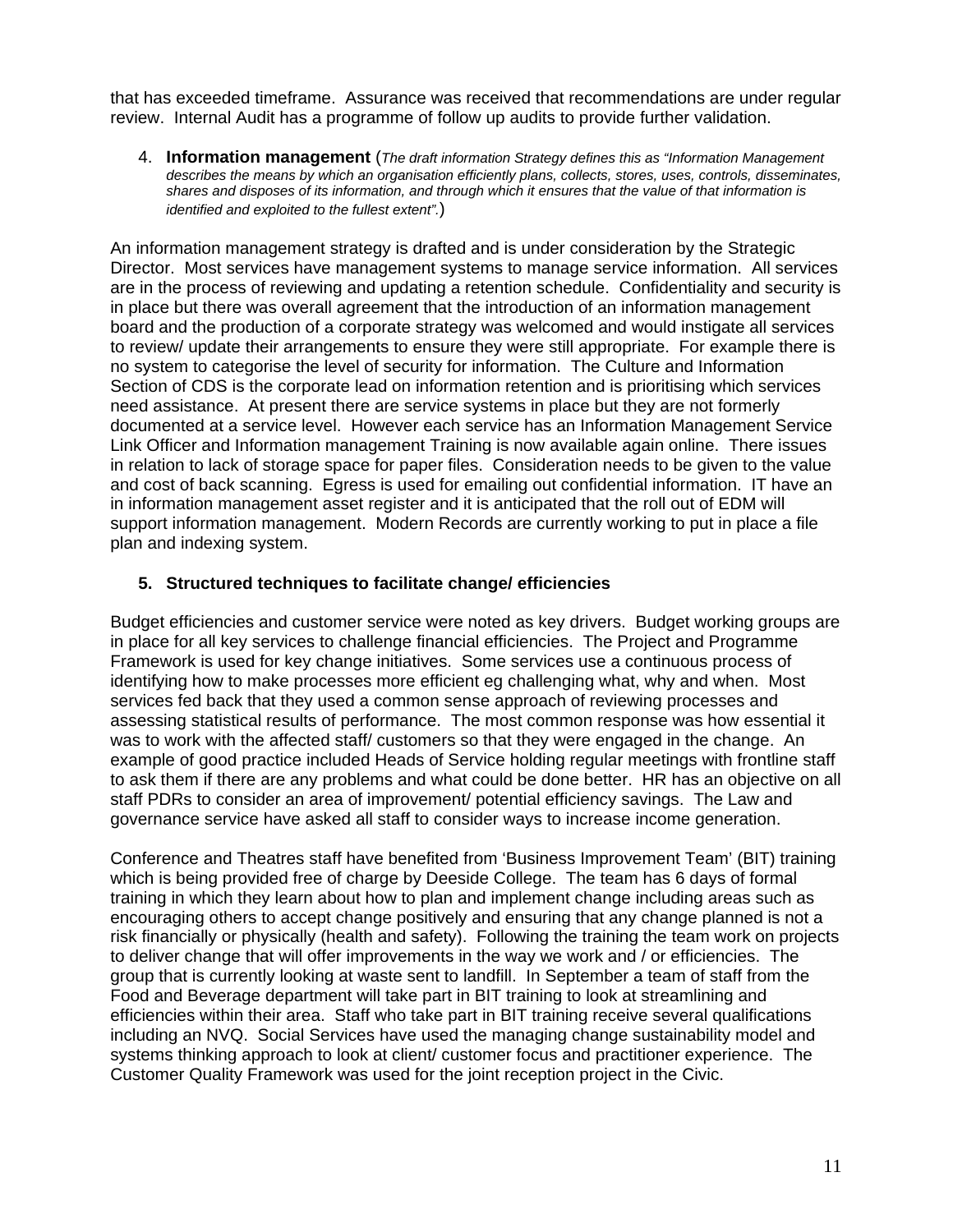#### **6. Any barriers limiting an innovative idea**

Aside from the obvious limitation of budgets, some services referred to capacity as a significant barrier. The uncertain strategic direction owing to the Social Services Bill and the Education review also limits the ability to plan. The necessary restrictions on IT security can slow down IT progressions as can the geographic limitations of 3G/4G coverage. Office accommodation in old buildings can also limit the use of wifi. A key barrier was communication – ensuring that communication channels are open for ideas to be put forward. A limitation can be the regulation changes which must be complied with but can limit a lean approach. The number of personnel required to facilitate regional working needed to be monitored – a growth in personnel could limit the savings that could be achieved. Revenue and Benefits Service noted that there is potential for savings to be achieved in the financial Assessment of domiciliary and residential care assessments if progress can be made in the PARIS finance module. Social Services could improve hospital social work processes if IT access could improve. At present they have to assess the client, walk across the car park, input the information, print it off and walk back across the car park to the ward. The sharing of information is still the biggest challenge for Social Services eg Health will not use the secure email system. Internal Audit noted they are happy to receive any request to review the need for paper signatories if this is considered to be preventing a move from paper to electronic processes.

#### **2.0 Corporate Plan 2012 – 2017 Progress**

Please refer to Annual Report 2012 - 13

#### **3.0 Corporate Risks**

Corporate Risks are logged and monitored on the Corporate Risk Register which can be obtained from the Corporate Improvement and Development Team. The Corporate Risk Register is regularly reviewed by Senior Managers, and then separately discussed at a meeting with the Leader, Deputy Leader and our external regulators. A separate more detailed report on the Corporate Risk Register is presented to Members through the democratic process every six months.

The team have been working hard to develop the risk register through the Welsh Government performance management software, Ffynnon. Conwy has being acting as a lead Local Authority for Wales on its development. We have now formatted the Corporate Risk Register under the headings of the 8 Citizen Outcomes.

A full report on the Corporate Risk Register is provided separately and is currently subject to twice yearly scrutiny by our external regulators. The new risks that emerged from the Performance Reviews are summarised below. *It should be noted they are still subject to scrutiny and assessment of scores and therefore may alter.* 

| <b>New</b>                | <b>Description</b>                                                                                                                         | <b>Inherent</b> |
|---------------------------|--------------------------------------------------------------------------------------------------------------------------------------------|-----------------|
| <b>Risk</b><br><b>Ref</b> |                                                                                                                                            | <b>Risk</b>     |
|                           | The risk that we fail to follow through the regeneration of the Colwyn Area<br>as a result of uncertainty around WG funding.               | B1              |
| 2                         | The risk of a reduction in our education attainment as a result of changes in<br>the Education Landscape following the Robert Hill Review. |                 |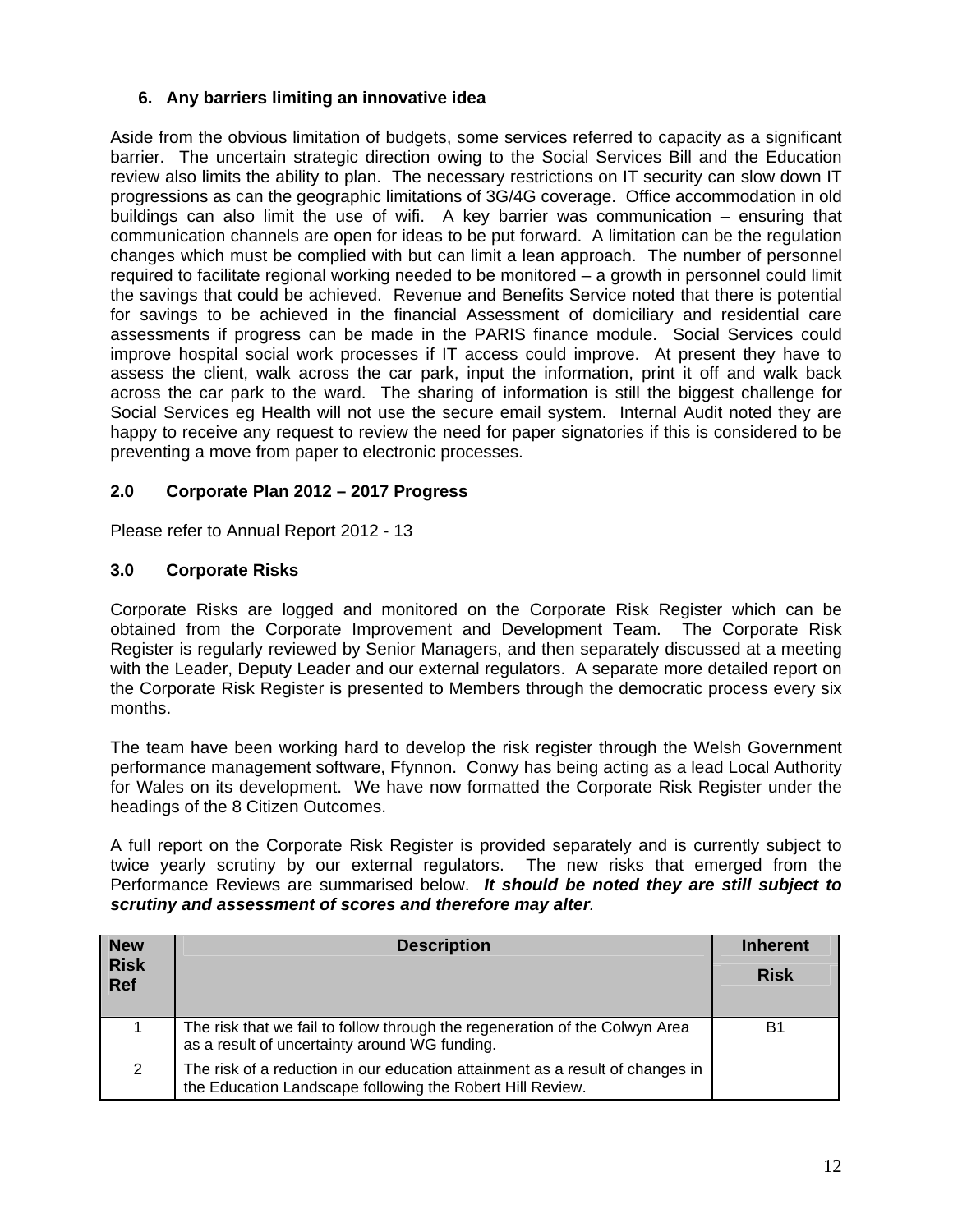| 3 | The risk that the uncertainty around the Pubic Services Commissions will<br>have a demoralising impact on the council | C2             |
|---|-----------------------------------------------------------------------------------------------------------------------|----------------|
|   | The risk that modernising services creates capacity challenges for support<br>services                                | B <sub>3</sub> |
| 5 | The risk that changes in health service will increase demand on Social<br>Services."                                  |                |

**Key:** 

| <b>Colour</b> | <b>Description</b>   | Increase in<br>residual risk<br>score  |  |
|---------------|----------------------|----------------------------------------|--|
| Purple        | Remove from register | No change in<br>residual risk<br>score |  |
| Yellow        | Change in scores     | reduction in<br>residual risk<br>score |  |

| New Risk Ref | Risk ref     | Aspect                                                                                                                                                                             | Inherent<br>Risk | Residual<br>Risk | Risk<br>Score | Change in<br>risk score | managing this<br>risk?<br>How are we |
|--------------|--------------|------------------------------------------------------------------------------------------------------------------------------------------------------------------------------------|------------------|------------------|---------------|-------------------------|--------------------------------------|
|              |              | <b>Efficient &amp; Well Managed</b>                                                                                                                                                |                  |                  |               |                         |                                      |
| <b>EW01</b>  | <b>CR001</b> | Political Management - The risk that<br>the council fail to focus on the<br>achievement of strategic issues and<br>priorities                                                      | <b>B1</b>        | C <sub>1</sub>   |               |                         | 3                                    |
| <b>EW02</b>  | CR006 -      | Capacity and Capability - The risk that<br>we do not have adequate plans for<br>succession planning and workforce<br>development resulting in a shortfall of<br>skills             | <b>B1</b>        | C <sub>3</sub>   |               |                         | 3                                    |
| <b>EW03</b>  | CR008a -     | Business Continuity - The risk that lack<br>of Business Continuity and Disaster<br>Recovery facilities would result in<br>inappropriate and inadequate<br>responses to emergencies | <b>B1</b>        | D <sub>1</sub>   |               |                         | 3                                    |
| <b>EW04</b>  | CR011 -      | The risk that the Council inconsistently<br>adheres to policies and procedures                                                                                                     | B <sub>3</sub>   | C <sub>3</sub>   |               |                         | 3                                    |
| <b>EW05</b>  | CR017 -      | The risk that the Home to School<br>Transport is not efficient and well<br>managed.                                                                                                | <b>B2</b>        | <b>B2</b>        |               |                         | 3                                    |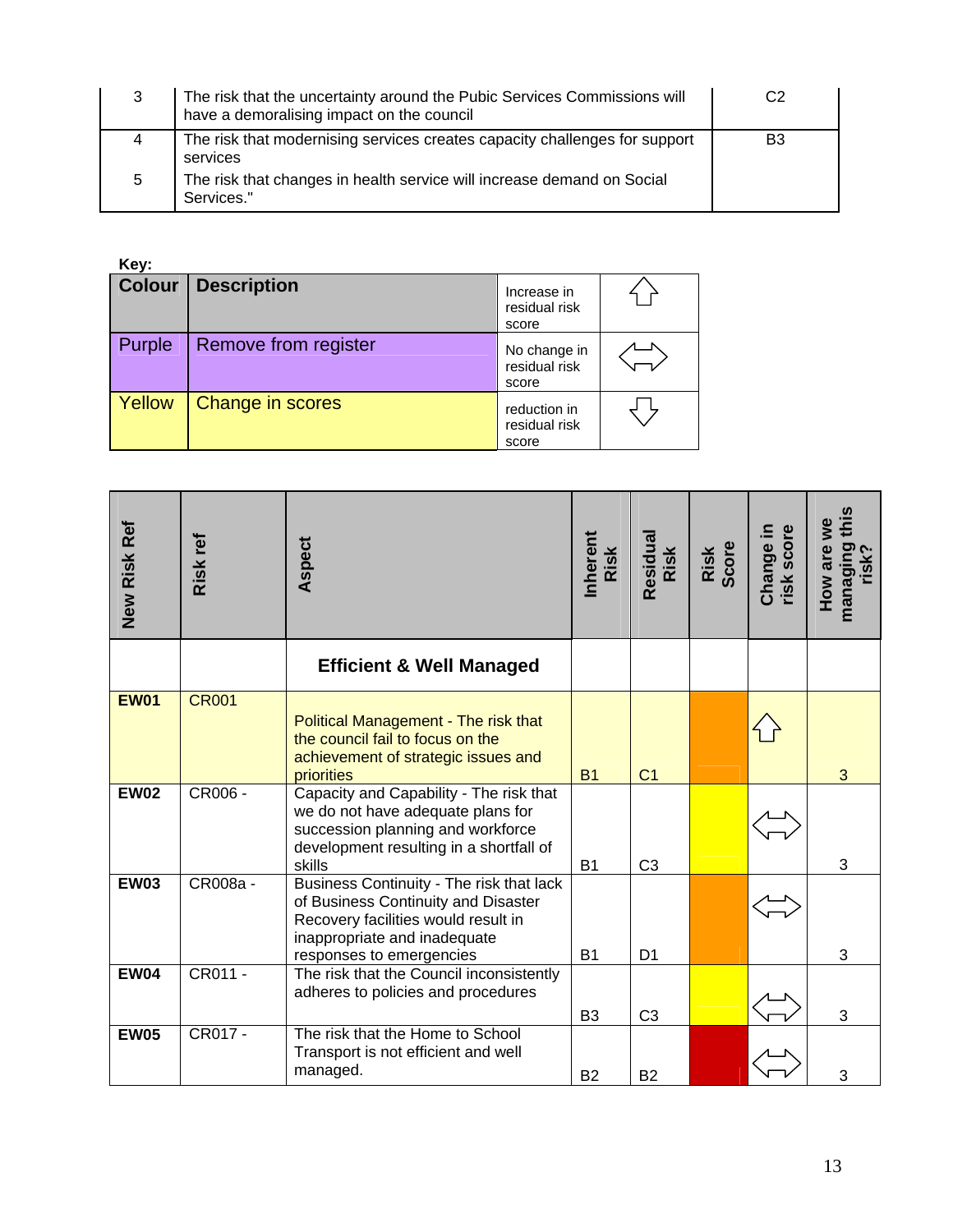| <b>EW06</b>     | <b>CR026 -</b>  | Outcome Agreements - The risk that<br>Welsh Government do not judge our<br>outcome agreements to be successful                                                                                                    | A3             | C <sub>3</sub> |    | 3              |
|-----------------|-----------------|-------------------------------------------------------------------------------------------------------------------------------------------------------------------------------------------------------------------|----------------|----------------|----|----------------|
| <b>EW07</b>     | <b>CR030 -</b>  | Modernising Service - The risk that we<br>fail to make difficult decisions relating<br>to modernising service requirements or<br>reduction in resources or demand                                                 | <b>B1</b>      | <b>B1</b>      |    | 3              |
| <b>EW08</b>     | <b>CR041d</b>   | The risk that the new EU Structural<br>Funding Programme does not<br>recognise Conwy's priorities                                                                                                                 | <b>B2</b>      | <b>B2</b>      |    | 3              |
| <b>EW08</b>     | <b>CR049b -</b> | The risk that the reduction in the<br>amount of benefit paid will result in an<br>increase in council tax arrears, and an<br>increase in collection costs.                                                        | A <sub>1</sub> | E <sub>5</sub> | くと | 3              |
| <b>EW09</b>     | CR049d -        | The risk that the replacement to the<br>Council Tax Benefit Scheme will not<br>be implemented by the 1st April 2013                                                                                               | A2             | E <sub>5</sub> |    | $\overline{4}$ |
|                 |                 | <b>Collaboration</b>                                                                                                                                                                                              |                |                |    |                |
| <b>C01</b>      | CR002 -         | Partnership - The Risk that Senior<br>representatives of relevant bodies do<br>not demonstrate a commitment to<br>setting objectives and to provide<br>mutual support to achieve agreed and<br>shared objectives. | <b>B2</b>      | D <sub>3</sub> |    | $\overline{2}$ |
| C <sub>02</sub> | CR002a -        | Partnership - The risk that the lack of<br><b>Partnership Governance arrangements</b><br>impacts on CCBC reputation, Finance<br>and the Health and Safety of Local<br>Authorities.                                | <b>B2</b>      | C <sub>2</sub> |    | 3              |
| C <sub>03</sub> | CR002c -        | Partnership - The Risk of lack of<br>appropriate engagement in the<br>planning and mapping of services                                                                                                            | <u>в</u> 1     | В1             |    | 4              |
| C <sub>04</sub> | <b>CR004 -</b>  | Regionalisation Agenda - The risk that<br>we fail to deliver the All Wales<br>collaboration compact and the<br><b>Regional Collaboration Compact.</b>                                                             | <b>B1</b>      | D <sub>3</sub> |    | $\overline{2}$ |
| C <sub>05</sub> | CR016 -         | Collaboration - The risk that<br>collaboration work creates capacity<br>challenges for those services and<br>support services involved                                                                            | A <sub>3</sub> | B <sub>3</sub> |    | 3              |
| C <sub>06</sub> | CR047a -        | <b>Sharing Services between Councils -</b><br>The risk that incompatible IT<br>infrastructure inhibits the progress of<br>collaborative working.                                                                  | <b>B2</b>      | C <sub>3</sub> |    | 3              |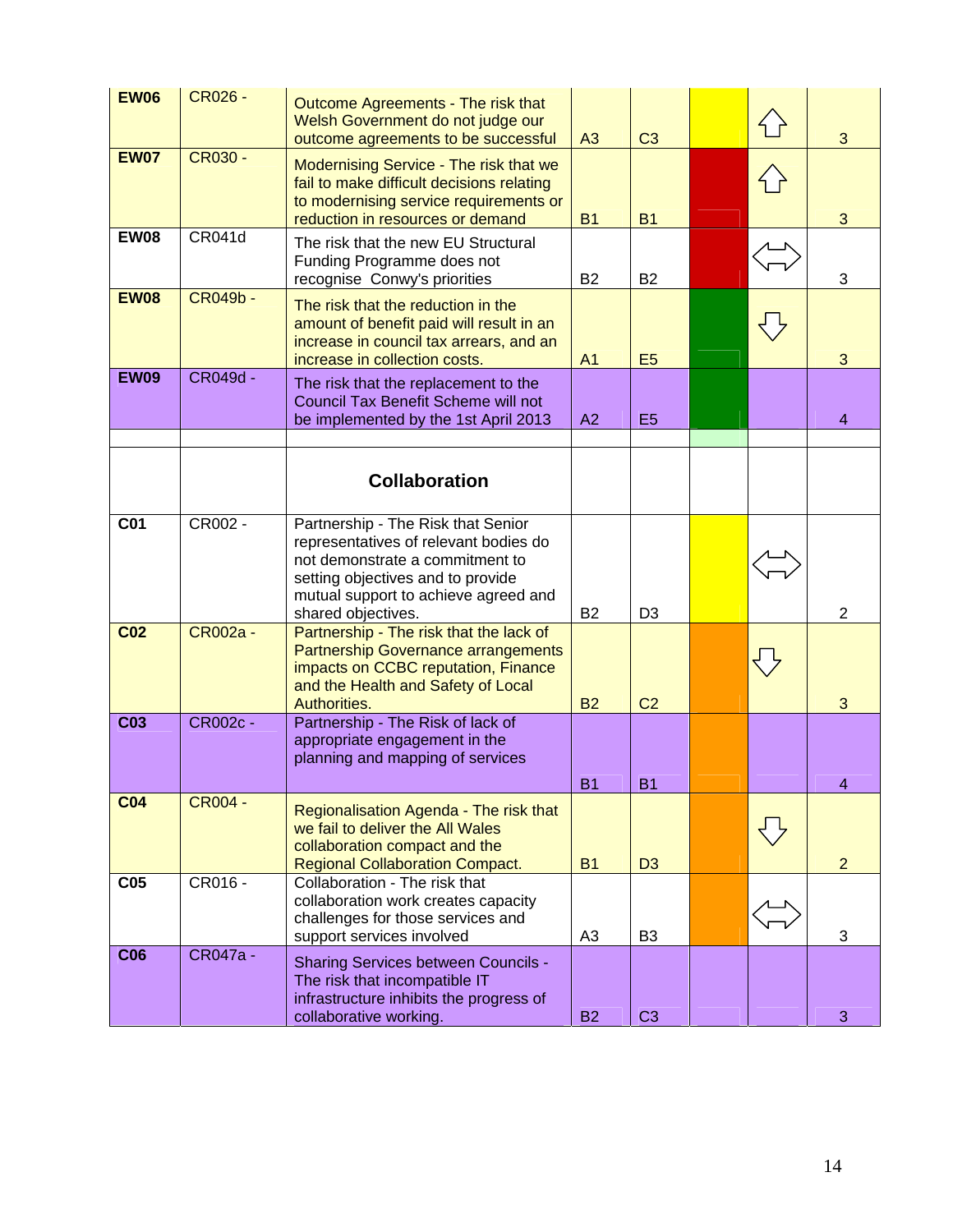#### **Outcome 1 - People in Conwy are Educated and Skilled**

| <b>ES01</b> | CR035 - | Modernisation Funding - The risk that<br>the Council has insufficient funding to<br>deliver a school modernisation<br>programme that meets community<br>needs.                                                            | A1 | C <sub>2</sub> |  |  |
|-------------|---------|---------------------------------------------------------------------------------------------------------------------------------------------------------------------------------------------------------------------------|----|----------------|--|--|
| <b>ES02</b> |         | The proportion of the annual cohort of<br>children reaching the end of their KS2<br>courses will fail to achieve the<br>standard of work they are capable of<br>attaining and therefore fail to fulfil their<br>potential | C1 | D1             |  |  |

#### **Outcome 2 - People in Conwy are Safe & Feel Safe**

| <b>SFS01</b>      | CR008 -        | Civil Contingencies - Risk that we are<br>unable to respond adequately to<br>emergencies e.g. flu pandemic,<br>flooding etc. | Β1             | D1             |  |  |
|-------------------|----------------|------------------------------------------------------------------------------------------------------------------------------|----------------|----------------|--|--|
| SFS <sub>02</sub> | <b>CR009 -</b> | Health & Safety - Health and Safety<br>Issues are not recognised or managed                                                  | C <sub>1</sub> | E4             |  |  |
|                   | NR01(12/12)    | The risk that the Housing White Paper<br>proposed changes which will impact<br>on service delivery                           | A1             | A <sub>3</sub> |  |  |

## **Outcome 3 - People in Conwy live in Safe & Appropriate Housing**

| SAH01             | CR029 -   | Planning Policy - The risk the Authority<br>fails to adopt LDP                                                                                                                                                                                    | -1-1-<br>A1 | D <sub>2</sub> |  |  |
|-------------------|-----------|---------------------------------------------------------------------------------------------------------------------------------------------------------------------------------------------------------------------------------------------------|-------------|----------------|--|--|
| SAH <sub>02</sub> | CR046ai - | Supporting People - The risk that<br>Supporting People Service will be<br>reduced                                                                                                                                                                 | A3          | A3             |  |  |
| <b>SAH03</b>      | CR049-    | Housing Benefit Legislation - The risk<br>that the planned changes contained<br>within the welfare reform bill to include<br>housing benefit within the new<br>universal credit from October 2013<br>could impact on the level of<br>homelessness | A1          | A1             |  |  |

#### **Outcome 4 - People in Conwy are healthy & Independent**

| <b>HI01</b> | CR046b - | Fees - The risk that we are required to<br>pay significantly higher fees for<br>residential homes.                      | A <sub>2</sub> | A2 |  |  |
|-------------|----------|-------------------------------------------------------------------------------------------------------------------------|----------------|----|--|--|
| <b>HI02</b> | CR046g - | Demand Led Services - The risk that<br>there will continue to be an increase in<br>the number of complex care packages. | A1             | A1 |  |  |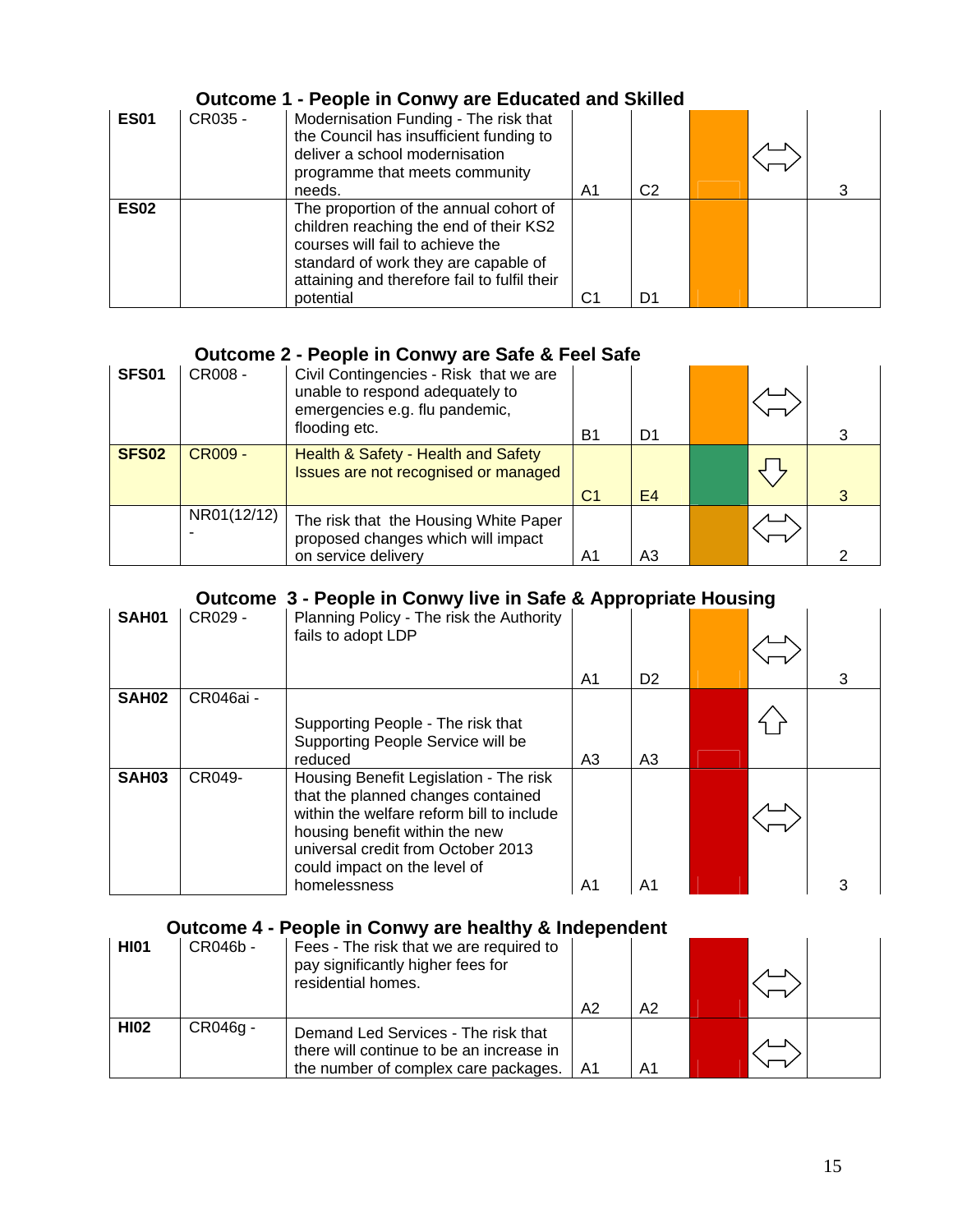| <b>HI03</b> | CR046i - | Mental Health Partnership - The risk<br>that the lack of clarity over the<br>governance and direction of the Mental<br>Health Partnership and the lack of<br>performance information could lead to<br>operational problems | Β1             | <b>B1</b>      |  |   |
|-------------|----------|----------------------------------------------------------------------------------------------------------------------------------------------------------------------------------------------------------------------------|----------------|----------------|--|---|
| <b>HI04</b> | CR046j - | Abuse in Care Homes - The risk that<br>abuse may be happening in care<br>homes                                                                                                                                             | C <sub>1</sub> | C <sub>1</sub> |  | З |
| <b>HI05</b> | CR046k   | The risk that the review of the<br>Emergency Duty Team will affect the<br>level of service we are able to provide                                                                                                          | A <sub>1</sub> | A1             |  |   |

#### **Outcome 5 - People in Conwy live in a County which has a thriving economy**

| <b>TE01</b> | CR014 -  | Economic Climate - The risk that the<br>downturn in the economic climate will<br>have an adverse effect on the delivery<br>of services and our community. | A2             | A <sub>2</sub> |  |  |
|-------------|----------|-----------------------------------------------------------------------------------------------------------------------------------------------------------|----------------|----------------|--|--|
| <b>TE02</b> | CR041b - | Key Venues - The risk that key event<br>venues do not maximise their full<br>potential                                                                    | C <sub>2</sub> | C <sub>2</sub> |  |  |

# **Outcome 6 - People in Conwy live in a Sustainable Environment**

| <b>SE01</b> | CR007 -  | Environmental Risks - The risk that we<br>fail to respond appropriately to the<br>Assembly's continuing focus on<br>promoting sustainable development                                                                           |                             |                                  |  |        |
|-------------|----------|---------------------------------------------------------------------------------------------------------------------------------------------------------------------------------------------------------------------------------|-----------------------------|----------------------------------|--|--------|
|             |          |                                                                                                                                                                                                                                 | B <sub>3</sub>              | C <sub>4</sub>                   |  | 3      |
| <b>SE02</b> | CR042a - | Flood defence and land drainage - The<br>risk that adequate planning,<br>contingencies and responses are not<br>available to respond to flooding,<br>coastal erosion and land drainage, in<br>the current, medium and long term | <b>B1</b>                   | C <sub>1</sub>                   |  | 3      |
| <b>SE03</b> | CR042b - | Failure to meet national recycling,<br>composting and food waste targets                                                                                                                                                        |                             |                                  |  |        |
| <b>SE04</b> | CR047g - | ICT Strategy - Lack of an over-arching<br>ICT / E-Government strategy                                                                                                                                                           | <b>B2</b>                   | D <sub>2</sub>                   |  | 3      |
| <b>SE05</b> | CR048 -  | CRC - a) The Risk of non compliance<br>with the Carbon Reduction<br>Commitment target b) The risk the<br>Authority will fail to meet the 3%<br>carbon reduction targets imposed on<br>us by Welsh Government                    | <b>B2</b><br>A <sub>3</sub> | C <sub>2</sub><br>C <sub>3</sub> |  | 3<br>2 |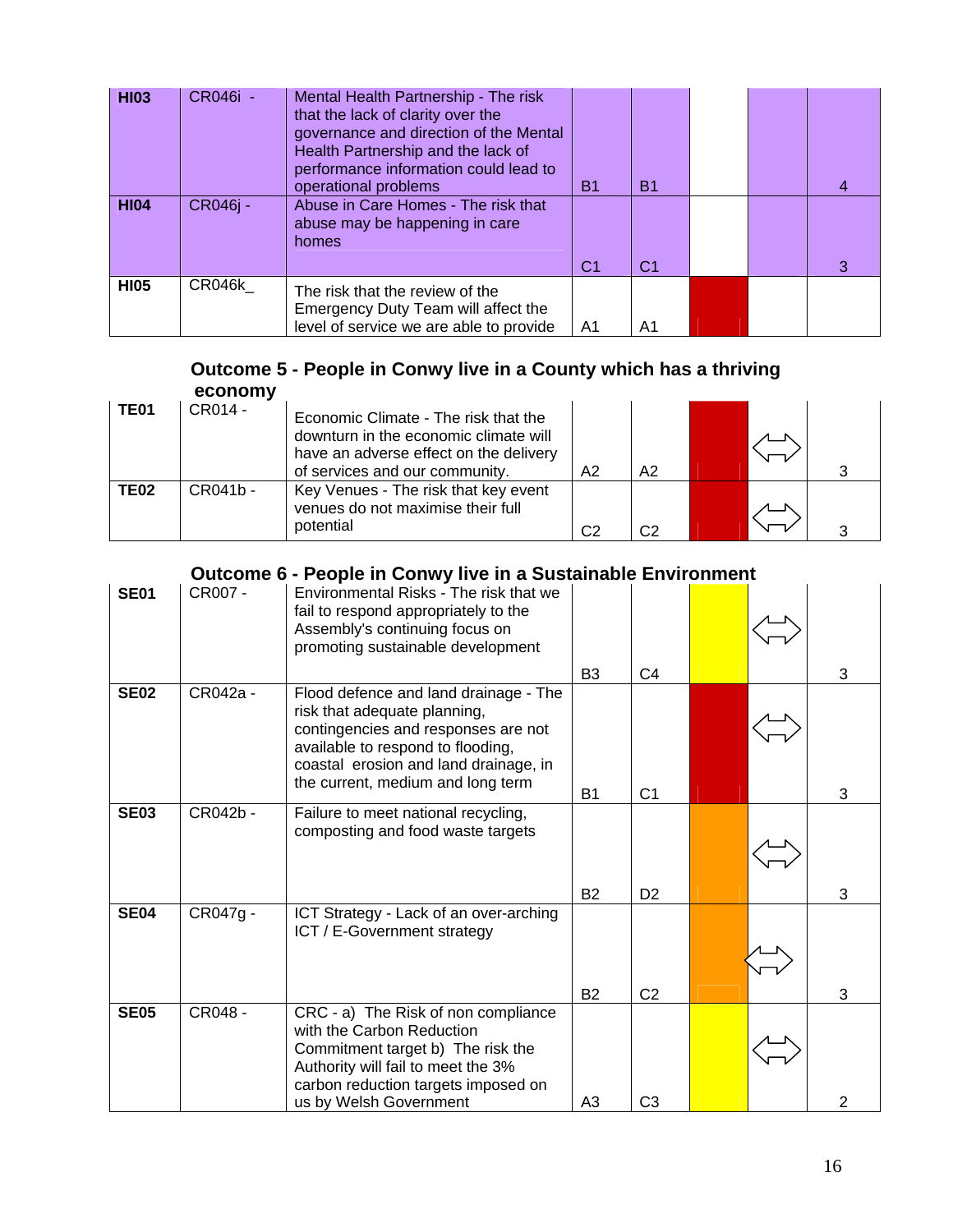#### **Outcome 7 - People in Conwy live in a County where Heritage, Culture and the Welsh Language thrive**

|       |          | and the weish Language through                                                                                      |                |    |  |  |
|-------|----------|---------------------------------------------------------------------------------------------------------------------|----------------|----|--|--|
| HCW01 | CR041a - | Libraries - The risk that the current<br>library service is not sustainable within<br>the current budget allocation |                |    |  |  |
|       |          |                                                                                                                     | A <sub>2</sub> | C3 |  |  |
| HCW02 | CR041c - | Pier - The risk that the local authority<br>does not gain the grants required for<br>the refurbishment of the pier. |                |    |  |  |
|       |          |                                                                                                                     | B1             | B1 |  |  |

#### **Outcome 8 - People in Conwy are informed, included and listened to.**

| IIL01        | CR018 -         | Information governance - The risk that<br>there is no corporate approach to<br>managing information                                                                                                                                  |                | 3              |  |   |
|--------------|-----------------|--------------------------------------------------------------------------------------------------------------------------------------------------------------------------------------------------------------------------------------|----------------|----------------|--|---|
| <b>IIL02</b> | CR023 -         | Equalities and Diversity - The risk that<br>the Authority is consciously or<br>unconsciously discriminating                                                                                                                          | B2             | C <sub>3</sub> |  | з |
| <b>IIL03</b> | <b>CR047c -</b> | E-Government - The risk that the full<br>potential for securing service<br>improvements through the use of<br>technology and information systems is<br>not being achieved.                                                           | <b>B3</b>      | C <sub>4</sub> |  | 3 |
| <b>IIL04</b> | <b>CR047f -</b> | IT and Information Security - The risk<br>that the Authority does not undertake a<br>methodical assessment of IT Security<br>risks that determines appropriate<br>management action and priorities for<br>managing IT Security risks | B <sub>3</sub> | D <sub>3</sub> |  |   |

#### **4.0 Outcome Agreement**

The Outcome Agreement qualified to receive 100% grant for the financial year 2011/12. We are due to submit the results for 2012/13 in September 2013. Implementation of the agreement is monitored quarterly by Executive Group and the end of year report for 2012/13 proposes that for 9 of the 10 Outcomes we are confident of demonstrating a successful outcome. We are still awaiting academic data for the last outcome. We have received draft new guidance from Welsh Government regarding the new Outcome Agreement for 2013/14 onwards. We are awaiting a final version, but have commenced preparations in readiness. The new Outcome Agreement will have stronger links to the Welsh Government's Programme for Government and reports from external regulators. It will also focus on the council's performance results for National Strategic Indicators (NSIs). A more detailed report will be presented when the final guidance is published. The table below summarises the Council's self assessment of performance in 2012/13. A more detailed report will be presented to Principal Overview and Scrutiny Committee and Cabinet.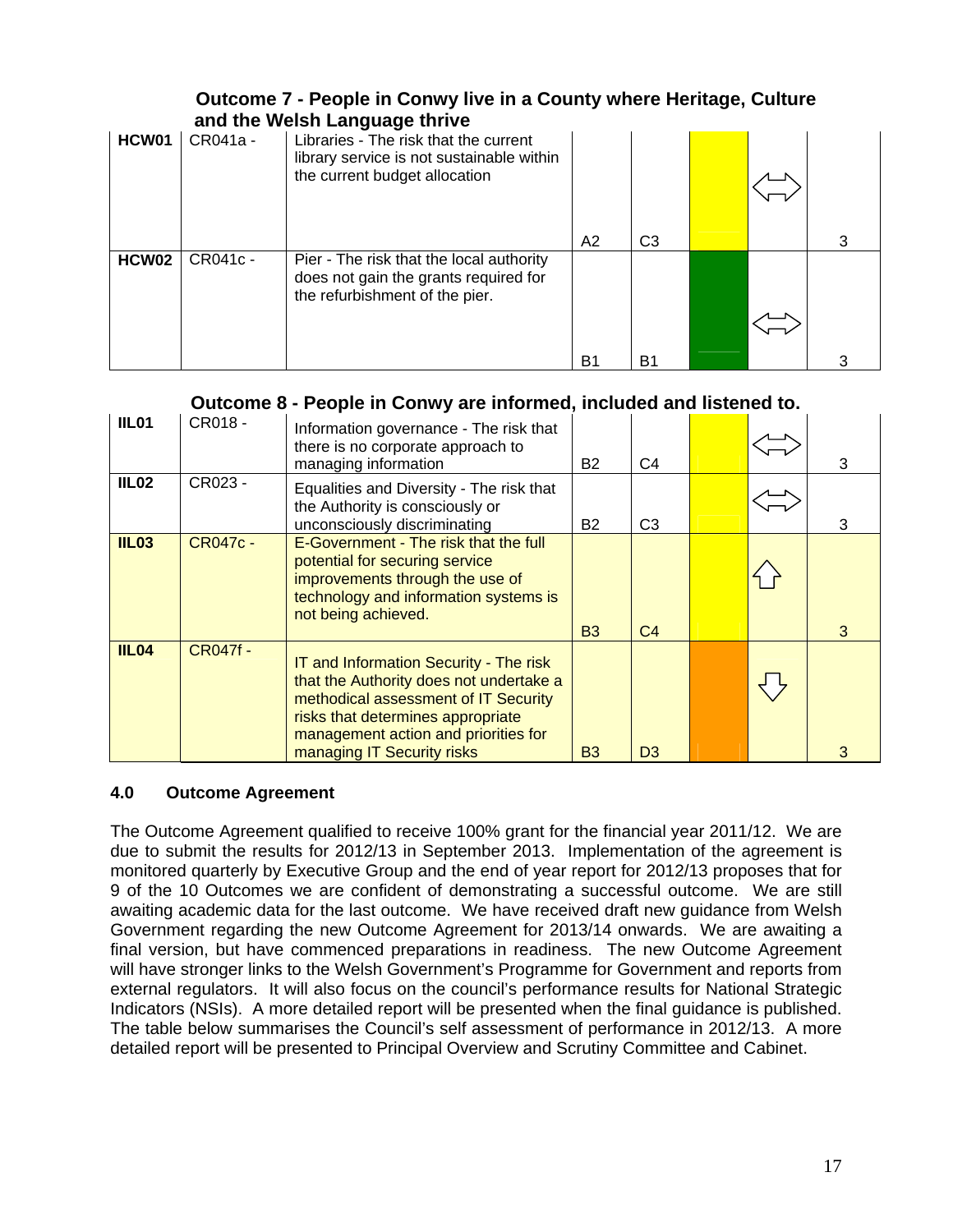|                   | <b>Outcome</b>                                                           | <b>Self Assessment</b> |
|-------------------|--------------------------------------------------------------------------|------------------------|
| C <sub>1</sub>    | The Welsh Language thrives                                               | <b>Awaiting Data</b>   |
| C <sub>5</sub>    | Healthier, sustainable communities                                       | Successful             |
| RC <sub>2</sub>   | Have a comprehensive range of<br>education and learning<br>opportunities | Successful             |
| RC <sub>6</sub>   | Improved learning opportunities<br>and skills                            | Successful             |
| <b>RC11</b>       | Enhancing the quality and<br>enjoyment of the natural<br>environment     | Successful             |
| C4                | Businesses in the Local<br>Community are supported to thrive             | Successful             |
| RC <sub>1</sub>   | Support is provided so that people<br>can live independent lives         | Successful             |
| RC <sub>2</sub> b | <b>Less Homelessness</b>                                                 | Successful             |
| RC7               | Waste and natural resource<br>efficiency                                 | Successful             |
| SU <sub>3</sub>   | More efficient and effective<br>procurement                              | Successful             |

#### **5.0 Performance Indicators – Exception Report**

The National Strategic Performance indicators and Core Indicators are submitted to the Welsh Assembly Government on an annual basis. They are monitored corporately by the Corporate Improvement and Development Team. The summary below provides an exception report highlighting the Performance indicators that:

- have shown a significant improvement and
- those which require further support and focus to meet targets.

It should be noted that there a significant number of performance indicators which are performing consistently well which are not shown. The full set of performance indicators are published on the intranet and can be accessed through the following hyperlink <http://intranet/section.asp?cat=3044&Language=1>

A new Performance Measurement Framework was introduced for 2011-12 and beyond, led by the WLGA and the Wales Data Unit.

There are 3 different types of performance measures: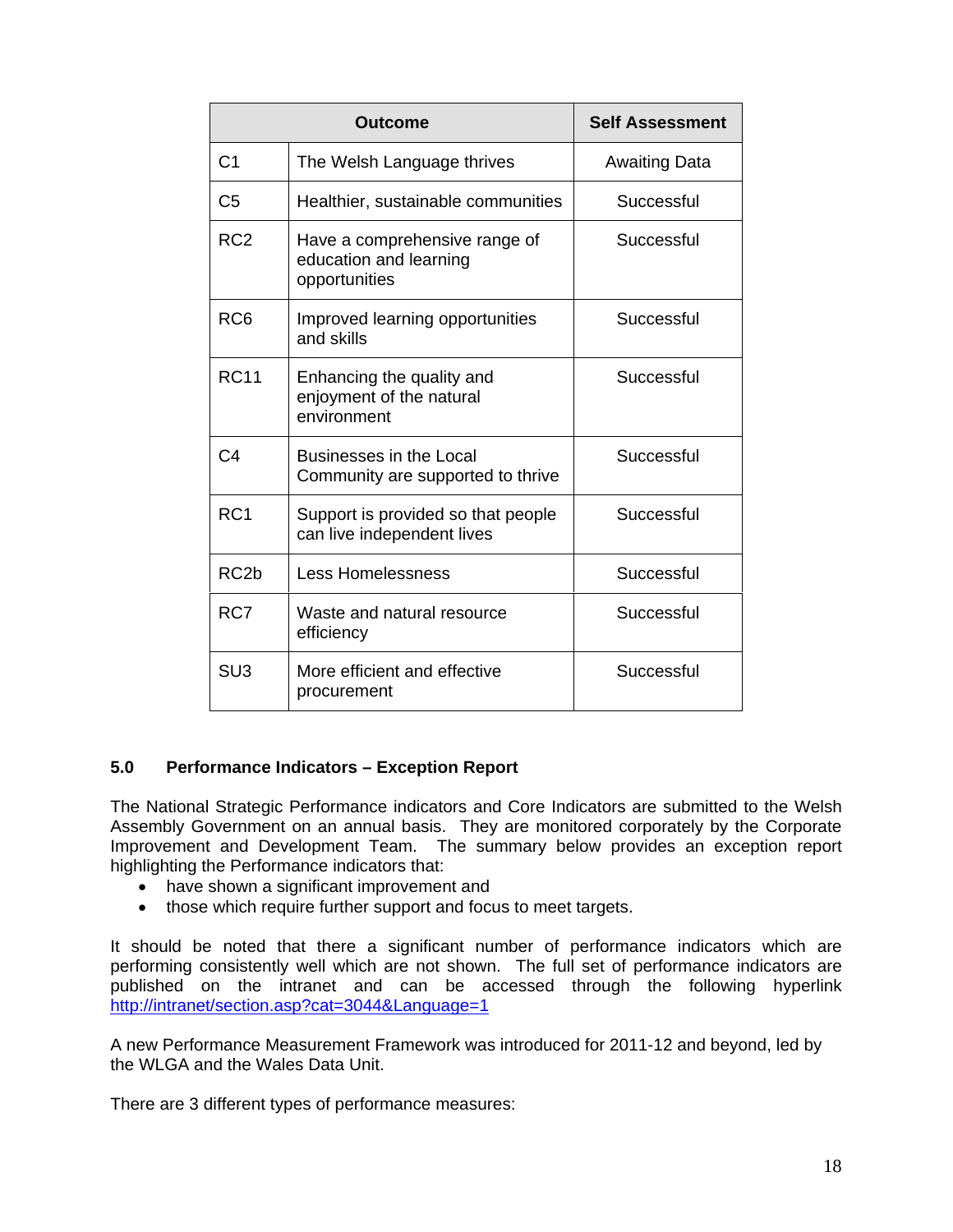- **National Strategic Indicators (NSIs)–** statutory indicators sent to Welsh Government aligned to their strategic objectives
- **Public Accountability Measures (PAMs) –** statutory indicators sent to the Wales Data Unit to measure key outcomes
- **Service Improvement Data (SIDs) –** *voluntary* indicators sent to the Wales Data Unit for benchmarking. These will no longer be published.

A national report - Local **Authority Service Performance (2011-12)** has been published by the Welsh Government, giving an overview of performance across Wales. It can be accessed on the Welsh Government website. The link is noted below.

[http://wales.gov.uk/topics/improvingservices/publicationsevents/publications/lasperf1112/?lang=](http://wales.gov.uk/topics/improvingservices/publicationsevents/publications/lasperf1112/?lang=en) [en](http://wales.gov.uk/topics/improvingservices/publicationsevents/publications/lasperf1112/?lang=en).

Further information on performance can be obtained from Corporate Improvement and Development Team.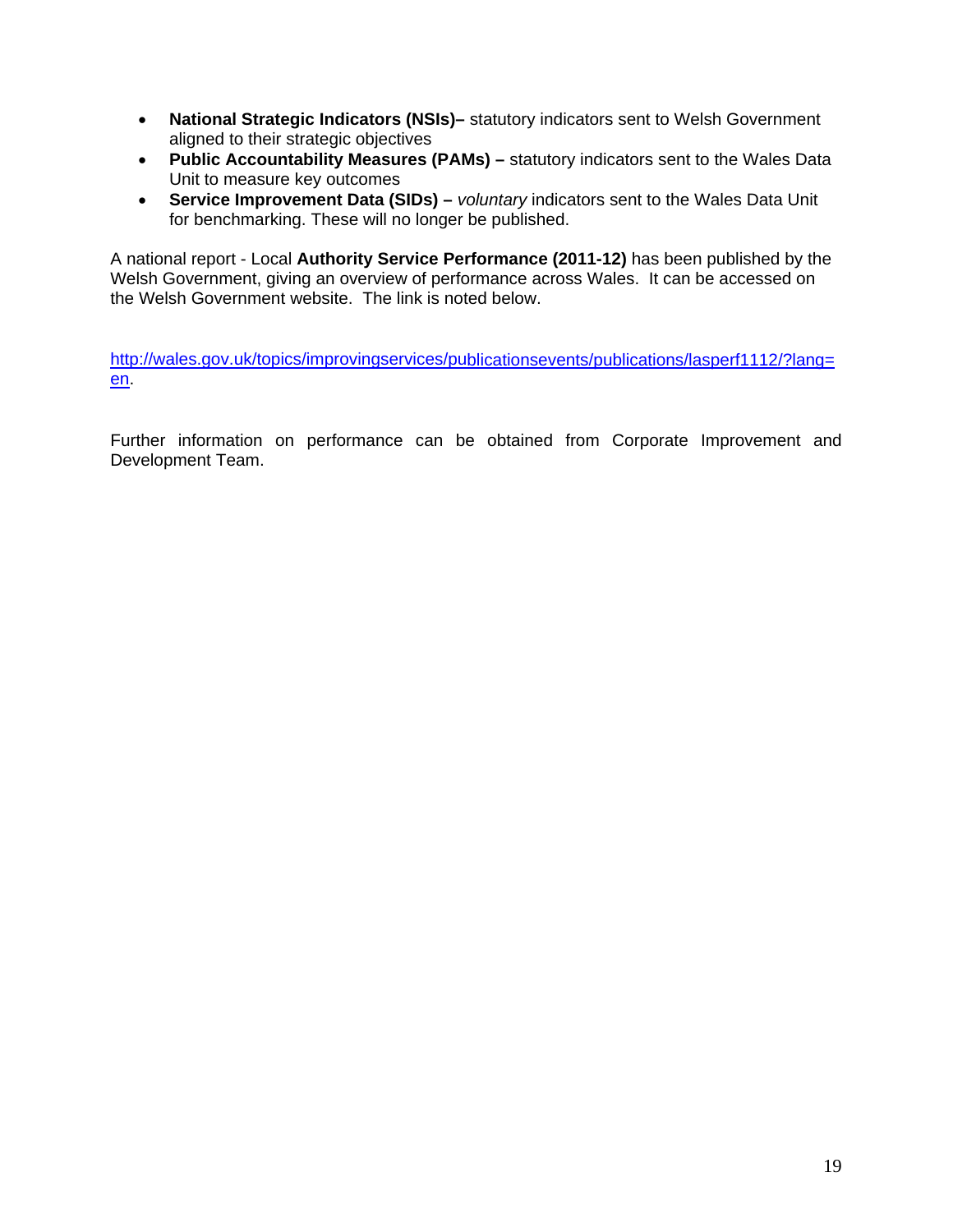#### **Key:**

NSI = Welsh Government National Strategic Indicator

PAM = WLGA Public Accountability Measure

SID = Service Improvement data used for benchmarking

OA = Measure that is part of the Conwy Outcome Agreement with Welsh Government

| Not meeting Objective                                 | Red   |
|-------------------------------------------------------|-------|
| Not met objective, but within<br>acceptable tolerance | Amber |
| Met Objective                                         | Green |

#### **Poor Performers** - **National Strategic Indicators**

| PI reference:                                                                                                                                                                                                           | 11/12 | 12/13  | 12/13    | <b>PI</b>          | <b>Commentary</b>                                                                                                                                                                                                                                                                                                                                                                                                                                                                                                                                                                             |
|-------------------------------------------------------------------------------------------------------------------------------------------------------------------------------------------------------------------------|-------|--------|----------|--------------------|-----------------------------------------------------------------------------------------------------------------------------------------------------------------------------------------------------------------------------------------------------------------------------------------------------------------------------------------------------------------------------------------------------------------------------------------------------------------------------------------------------------------------------------------------------------------------------------------------|
|                                                                                                                                                                                                                         | year  | target | Year end | <b>Performance</b> |                                                                                                                                                                                                                                                                                                                                                                                                                                                                                                                                                                                               |
|                                                                                                                                                                                                                         | end   |        |          |                    |                                                                                                                                                                                                                                                                                                                                                                                                                                                                                                                                                                                               |
| PSR/004: The percentage of private<br>sector dwellings that had been vacant<br>for more than 6 months at 1 April that<br>were returned to occupation during<br>the year through direct action by the<br>local authority | 50    | 50     | 39       | <b>Red</b>         | Outturn performance in 2012/2013 is lower than that recorded<br>for 2011/2012. This is not unexpected, due to the time being<br>re-directed on the Houses into homes loans scheme which was<br>introduced part way through the recording period.                                                                                                                                                                                                                                                                                                                                              |
| LCL001: The number of visits to<br>Public Libraries during the year, per<br>1,000 population                                                                                                                            | 5,803 | 5,700  | 5,173    | <b>Red</b>         | Our largest service points as well as the Mobile Library have<br>experienced a small reduction in visits. We are reviewing our<br>opening hours to better meet customer demand, and increase<br>outreach activity and engagement with communities.<br>For virtual visitors, changes to the CCBC web site to satisfy the<br>EU Cookies Directive at the end of May 2012 has had a<br>dramatic impact on the statistics resulting in a drop of up to<br>75%. The web team have now changed their policy which<br>should see figures increase again. Virtual visits make up 13%<br>of the total. |
| LCS002: The number of visits to local<br>authority sport and leisure centres<br>during the year per 1,000 population<br>where the visitor will be participating<br>in physical activity                                 | 9,617 | 9,620  | 7,523    | <b>Red</b>         | The drop can be attributed to the introduction of a software<br>package application which has produced a more accurate<br>figure than previous years. Also, we have removed school<br>curriculum usage of the facilities in accordance with the WG<br>guidance, which had previously been included in this figure.                                                                                                                                                                                                                                                                            |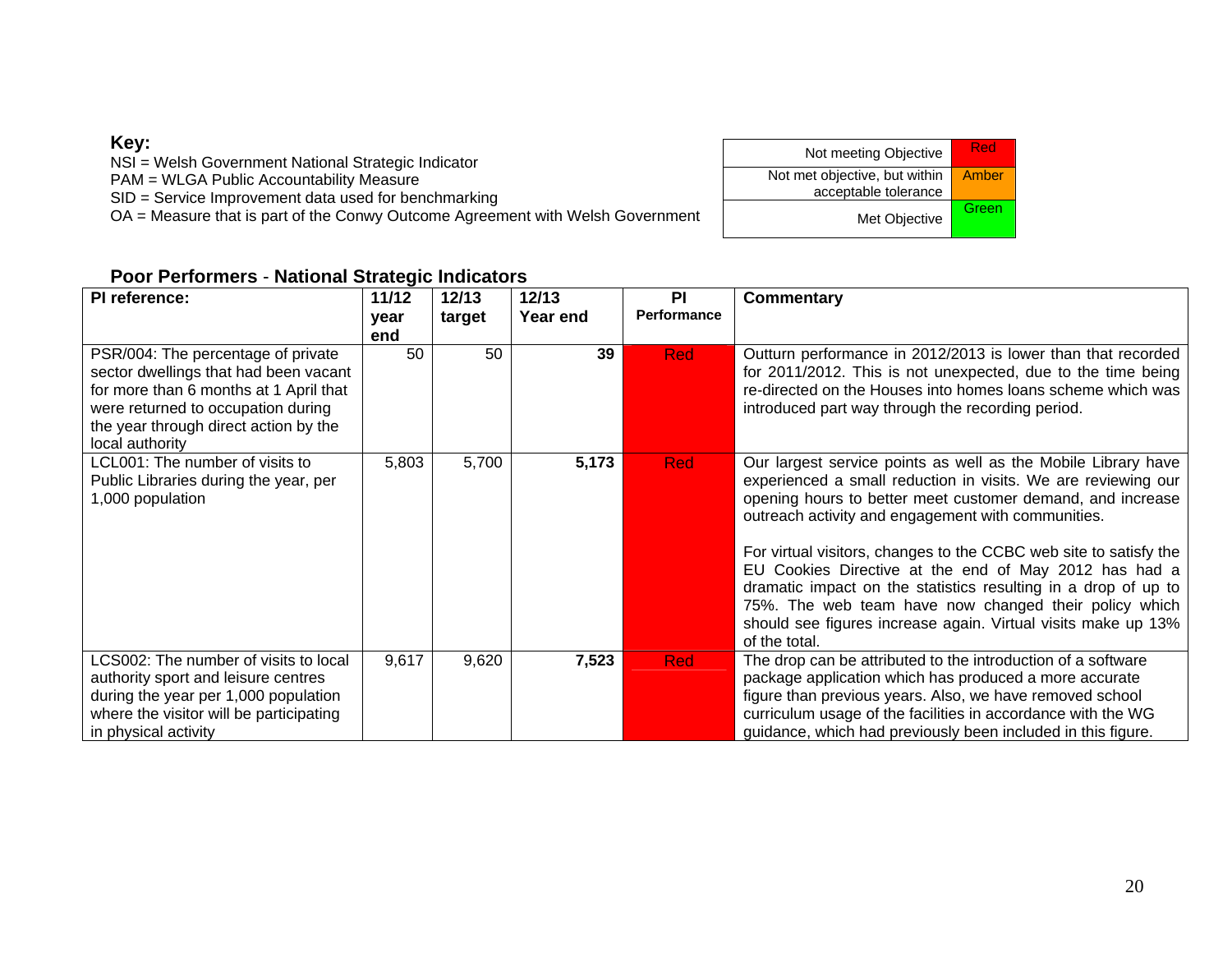| EDU017: % of pupils in Conwy<br>County Borough achieving grade A*<br>to C in GCSE Core Subjects (English<br>or Welsh first language, and Maths)<br>(Also in Corporate Plan) | 49.8% | 53.4% | 49.3% | <b>Red</b> | In 2012, the percentage of pupils achieving the Level 2<br>Threshold decreased slightly by 0.5 percentage points when<br>compared to the previous year's result and missed the target.<br>For 2013 a target of 56.1% has been set as the cohort is<br>stronger compared to the previous year. The stronger cohort<br>and schools have been provided with intervention and support<br>to address improving quality of teaching and learning.                                                                          |
|-----------------------------------------------------------------------------------------------------------------------------------------------------------------------------|-------|-------|-------|------------|----------------------------------------------------------------------------------------------------------------------------------------------------------------------------------------------------------------------------------------------------------------------------------------------------------------------------------------------------------------------------------------------------------------------------------------------------------------------------------------------------------------------|
| SCC/033d: The percentage of young<br>people formerly looked after with<br>whom the authority is in contact at the<br>age of 19                                              | 90.9% | 90.0% | 82.4% |            | The authority was in contact with 14 out of a total of 17 Care<br>Leavers on their 19 <sup>th</sup> birthdays, giving an outturn of 82.4%. All<br>3 Care Leavers who we were not deemed to be in contact with,<br>had returned home to live with parents or extended family in<br>other parts of the UK. Despite numerous efforts and recorded<br>'3-monthly' letters being sent- these young people did no<br>longer wish to be associated with Social Services and were<br>happy in their respective family homes. |

#### **Poor Performers** – **Public Accountability Measures**

| PI reference:                                                                                                                                | 11/12<br>year<br>end | 12/13<br>target | 12/13<br>Year end | ΡI<br><b>Performance</b> | Commentary                                                                                                                                                                                                                                                                                                                                                                                                                                                                                                                                                                                                                                                                                                                                                                                     |
|----------------------------------------------------------------------------------------------------------------------------------------------|----------------------|-----------------|-------------------|--------------------------|------------------------------------------------------------------------------------------------------------------------------------------------------------------------------------------------------------------------------------------------------------------------------------------------------------------------------------------------------------------------------------------------------------------------------------------------------------------------------------------------------------------------------------------------------------------------------------------------------------------------------------------------------------------------------------------------------------------------------------------------------------------------------------------------|
| SCC/025: The percentage of statutory<br>visits to looked after children due in<br>the year that took place in accordance<br>with regulations | 83.9%                | 90.0%           | 76.8%             | <b>Red</b>               | There are a number of factors which have impacted on the<br>performance this year: in some circumstances we have missed<br>out on the required timescale by only a few days; however, in<br>other circumstances there appears to have been some<br>confusion in 16/17 year-old homelessness cases, which should<br>be dealt with under Section 20 (Children Act 1989), and treated<br>as 'Looked After' by the Local Authority. Another area of<br>practice which needs to be addressed is the timely recording of<br>the Statutory Visits. It appears that the visits have actually<br>taken place, but have not been recorded on the PARIS system.<br>These issues have been highlighted to the Head of<br>Service, relevant Operational Managers and an action-plan<br>is being formalised. |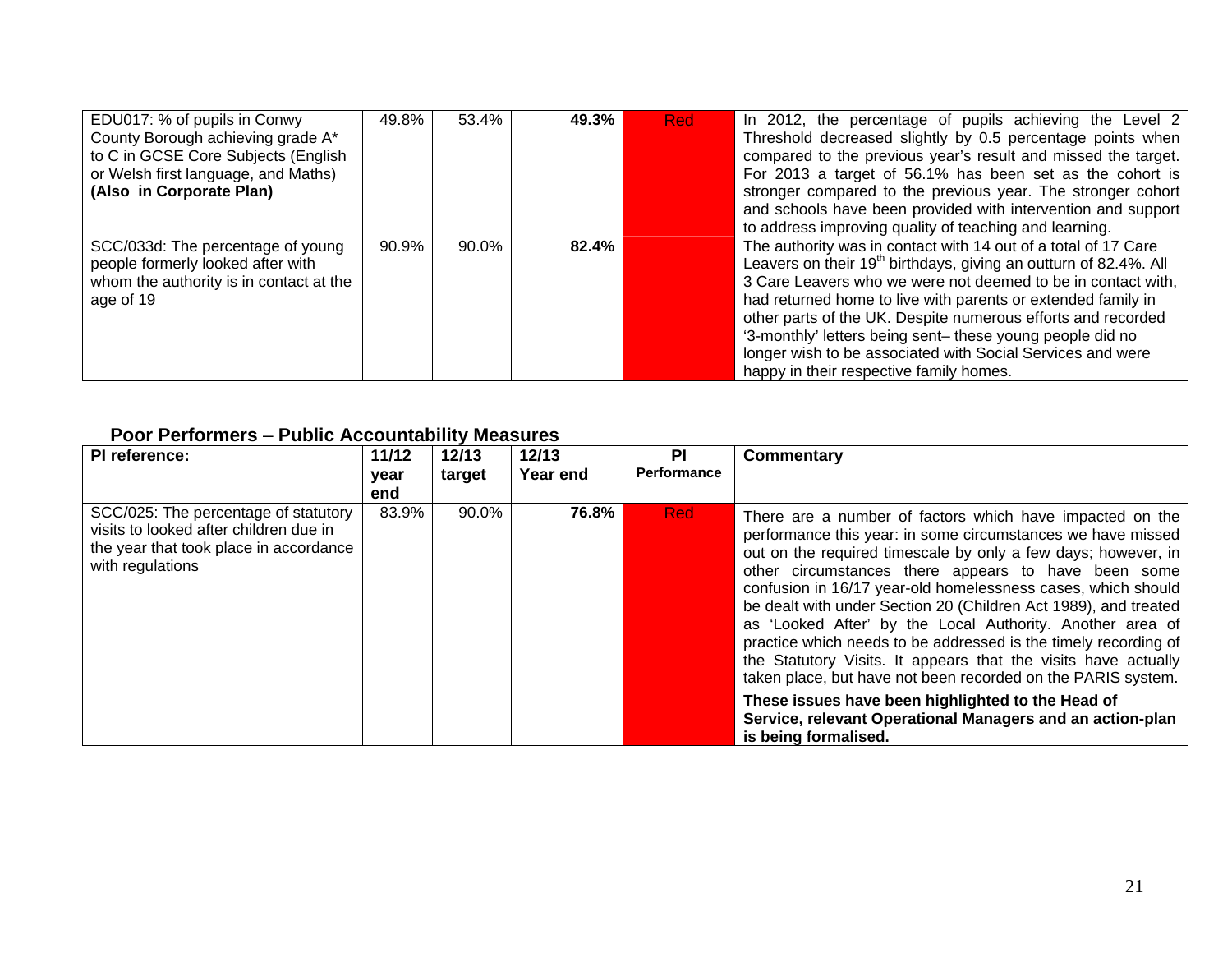#### **Poor Performers – Corporate Plan Measures**

| PI reference:                                                                                                                   | 11/12       | 12/13  | 12/13    | <b>PI</b><br>Performance | <b>Commentary</b>                                                                                                                                                                                                                                                                                                                                                                                                                           |
|---------------------------------------------------------------------------------------------------------------------------------|-------------|--------|----------|--------------------------|---------------------------------------------------------------------------------------------------------------------------------------------------------------------------------------------------------------------------------------------------------------------------------------------------------------------------------------------------------------------------------------------------------------------------------------------|
|                                                                                                                                 | year<br>end | target | Year end |                          |                                                                                                                                                                                                                                                                                                                                                                                                                                             |
| M1.2b: % of vulnerable people who<br>had a positive outcome                                                                     | 100%        | 75%    | 65%      | <b>Red</b>               | This percentage is lower than expected due to: changes in<br>definitions of the grant funding outcomes, the number of<br>individuals that we have been working with that have been<br>moved by the DWP over to the governments Work Programme<br>and a larger number of individuals than expected that have for<br>one reason or another left the programme early.                                                                          |
| M1.5: % of pupils in Conwy County<br>Borough achieving grade A* to C in<br>GCSE Core Subjects (English/Welsh,<br>Maths)         | 49.8%       | 53.4%  | 49.3%    | <b>Red</b>               | In 2012, the percentage of pupils achieving the Level 2<br>Threshold decreased slightly by 0.5 percentage points when<br>compared to the previous year's result and missed the target.<br>For 2013 a target of 56.1% has been set as the cohort is<br>stronger compared to the previous year. The stronger cohort<br>and schools have been provided with intervention and support<br>to address improving quality of teaching and learning. |
| M3.6: Number of private sector<br>dwellings that had been vacant for<br>more than 6 months which were<br>returned to occupation | 50          | 50     | 39       | <b>Red</b>               | Outturn performance in 2012/2013 is lower than that recorded<br>for 2011/2012. This is due to the time being re-directed on the<br>Houses into homes loans scheme which was introduced part<br>way through the recording period.                                                                                                                                                                                                            |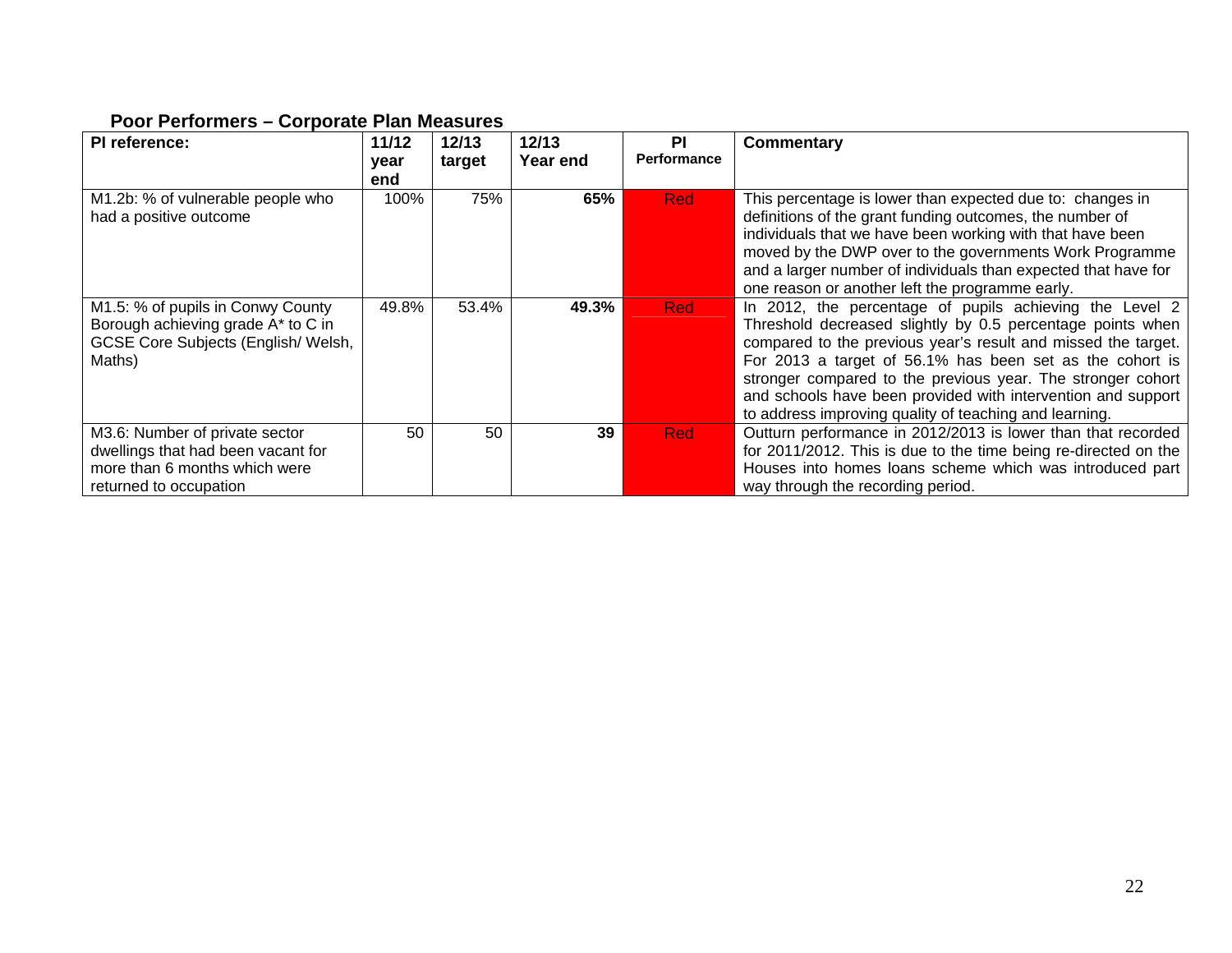| M6.5: % reduction in carbon dioxide<br>emissions by Conwy County Borough<br>Council | 7.09% | 10% | 2.98% | <b>Red</b> | The aim is to reduce the carbon dioxide emissions by 25%<br>between 2010/11 and 2015/16. The first year saw a very mild<br>winter and a 7% reduction in emissions but the colder weather<br>last winter has meant that the target has been missed.<br>A number of projects within the Carbon Management Plan did<br>not commence on time, which meant the targets were not met.<br>These projects have now been assigned teams to deliver and<br>will be up and running soon. However, offices have seen a<br>15% decrease in consumption when compared to the baseline<br>year. The lighting upgrade project has been a contributing<br>factor in this decrease.<br>Street Lighting consumption has increased slightly compared<br>to the baseline year. This is as a result of an audit, which<br>identified an increase in the lamp wattage, and therefore an<br>increase in energy usage.<br>Note: The year end figure for 11/12 has been amended as the<br>data used is now based on the Carbon Management Plan<br>rather than the Carbon Reduction Commitment data, therefore<br>this data now includes, Buildings, Street lighting, Fleet<br>(commercial vehicles), and Business mileage rather than just<br>buildings. |
|-------------------------------------------------------------------------------------|-------|-----|-------|------------|--------------------------------------------------------------------------------------------------------------------------------------------------------------------------------------------------------------------------------------------------------------------------------------------------------------------------------------------------------------------------------------------------------------------------------------------------------------------------------------------------------------------------------------------------------------------------------------------------------------------------------------------------------------------------------------------------------------------------------------------------------------------------------------------------------------------------------------------------------------------------------------------------------------------------------------------------------------------------------------------------------------------------------------------------------------------------------------------------------------------------------------------------------------------------------------------------------------------------------|
| M7.2: No. of youth service events to<br>promote Welsh Culture                       | 36    | 39  | 19    | <b>Red</b> | It is accepted that the current performance is well below target<br>and needs to improve. Grant funding has been set aside for<br>13/14 and 14/15 to improve performance and we will be<br>approaching our partners to help deliver on this PI.                                                                                                                                                                                                                                                                                                                                                                                                                                                                                                                                                                                                                                                                                                                                                                                                                                                                                                                                                                                |
| M8.3b: No of compliments received                                                   | 591   | 689 | 538   | <b>Red</b> | The current performance is well below the anticipated target.<br>Given the current performance, it is felt that the published<br>target for 2013/14 is no longer achievable. A new target is<br>suggested to see a 5% increase on the current performance in<br>2013/14 and a further 5% increase in 2014/15. More work<br>needs to be done to ensure services record compliments<br>received.                                                                                                                                                                                                                                                                                                                                                                                                                                                                                                                                                                                                                                                                                                                                                                                                                                 |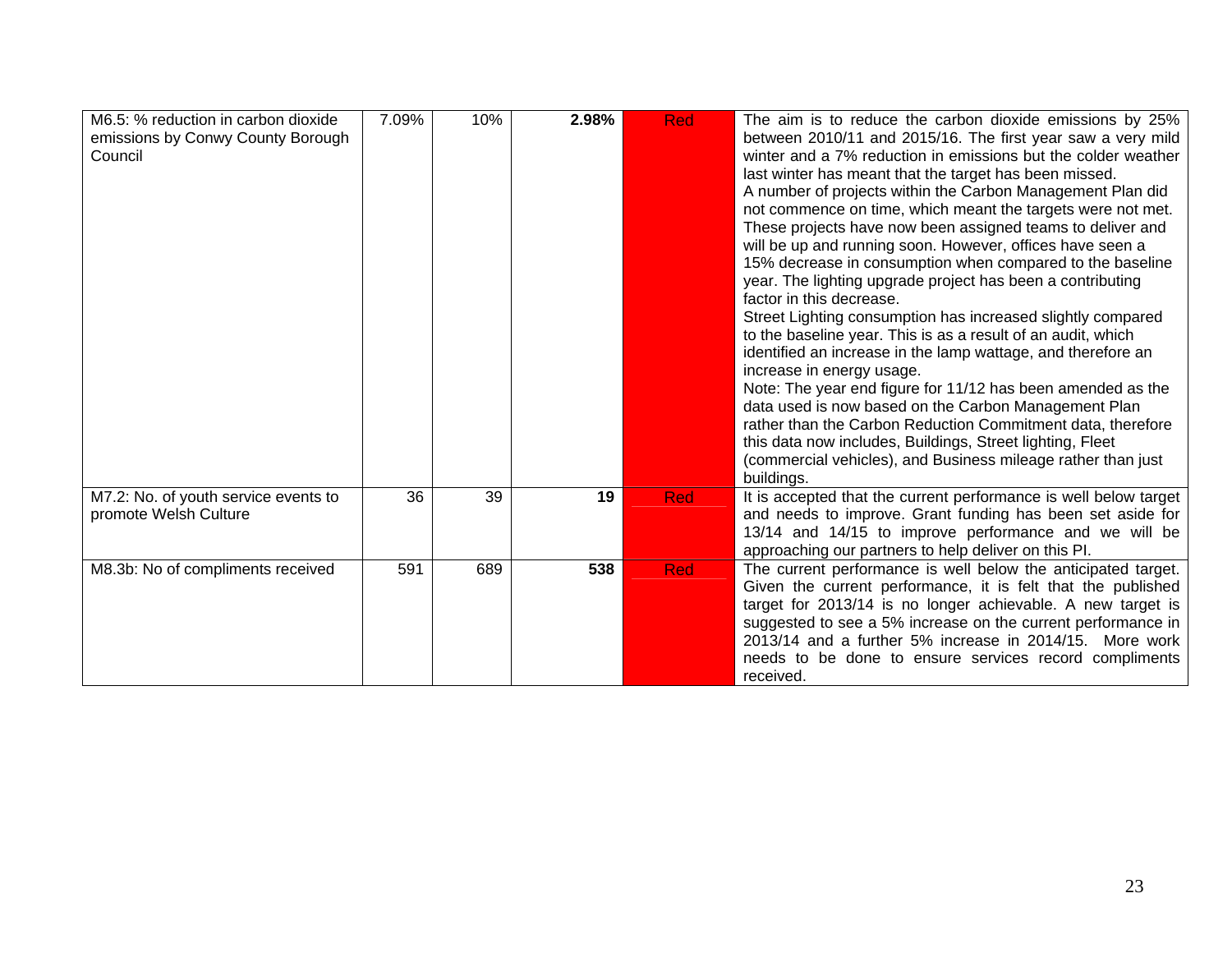| M8.5: % of users of our website who<br>are satisfied with the website | 70% | 70% | 64.6% | <b>Red</b> | A new collection method has resulted in a greater number of<br>responses to the satisfaction survey, but a decrease in the<br>performance. Because of the new method the figure is no<br>longer comparable to previous years. The PI result was<br>actually lower at the mid year point, but improved in the second<br>half of the year as the service continue to respond to customer<br>feedback. |
|-----------------------------------------------------------------------|-----|-----|-------|------------|-----------------------------------------------------------------------------------------------------------------------------------------------------------------------------------------------------------------------------------------------------------------------------------------------------------------------------------------------------------------------------------------------------|
|                                                                       |     |     |       |            | The service have noted that an absence of an accurate on line<br>booking system for leisure services was responsible for a<br>number of dissatisfied users and a project has now started to<br>address this issue.                                                                                                                                                                                  |

#### **Poor Performers – Other Poor Performers**

| PI reference:                                                                                                                                                                                      | 11/12       | 12/13       | 12/13    | <b>PI</b>   | <b>Commentary</b>                                                                                                                                                                                                                                                                                                                                        |
|----------------------------------------------------------------------------------------------------------------------------------------------------------------------------------------------------|-------------|-------------|----------|-------------|----------------------------------------------------------------------------------------------------------------------------------------------------------------------------------------------------------------------------------------------------------------------------------------------------------------------------------------------------------|
|                                                                                                                                                                                                    | year<br>end | target      | Year end | Performance |                                                                                                                                                                                                                                                                                                                                                          |
| HHA 002: The average number of<br>working days between homeless<br>presentation and discharge of duty for<br>households found to be statutorily<br>homeless                                        | 202<br>days | 125<br>days | 265 days | <b>Red</b>  | Higher levels of discharge (+19%) have meant more time in<br>temporary accommodation. The team have worked hard to<br>increase the numbers of cases where duty is discharged.                                                                                                                                                                            |
| PPN008ii: The percentage of new<br>businesses identified which were<br>subject to a risk assessment visit or<br>returned a self-assessment<br>questionnaire during the year, for<br>Food Hygiene   | 89.4%       | 90.0%       | 77.3%    | <b>Red</b>  | The decrease in performance is due to a lack of focus on this<br>indicator, the number of new businesses is also lower. It was<br>noted at the 2013-14 target setting meeting that this PI is<br>important to Conwy and poor performance is not acceptable.<br>There is an Action against the service to put measures in place<br>to improve performance |
| PPN008iii: The percentage of new<br>businesses identified which were<br>subject to a risk assessment visit or<br>returned a self-assessment<br>questionnaire during the year, for<br>Animal Health | 66.7%       | 90.0%       | 71.4%    | <b>Red</b>  | See above                                                                                                                                                                                                                                                                                                                                                |
| BCT004: Percentage of building<br>control 'full plan' applications checked<br>within 15 working days during the<br>year                                                                            | 85.4%       | 90.0%       | 76.6%    | <b>Red</b>  | There has been deterioration in the level of performance<br>against this Performance Measure. During the year staff were<br>involved with introducing Electronic Document<br>heavily<br>Management into the service. This may have reduced the time<br>available to deal with cases.                                                                     |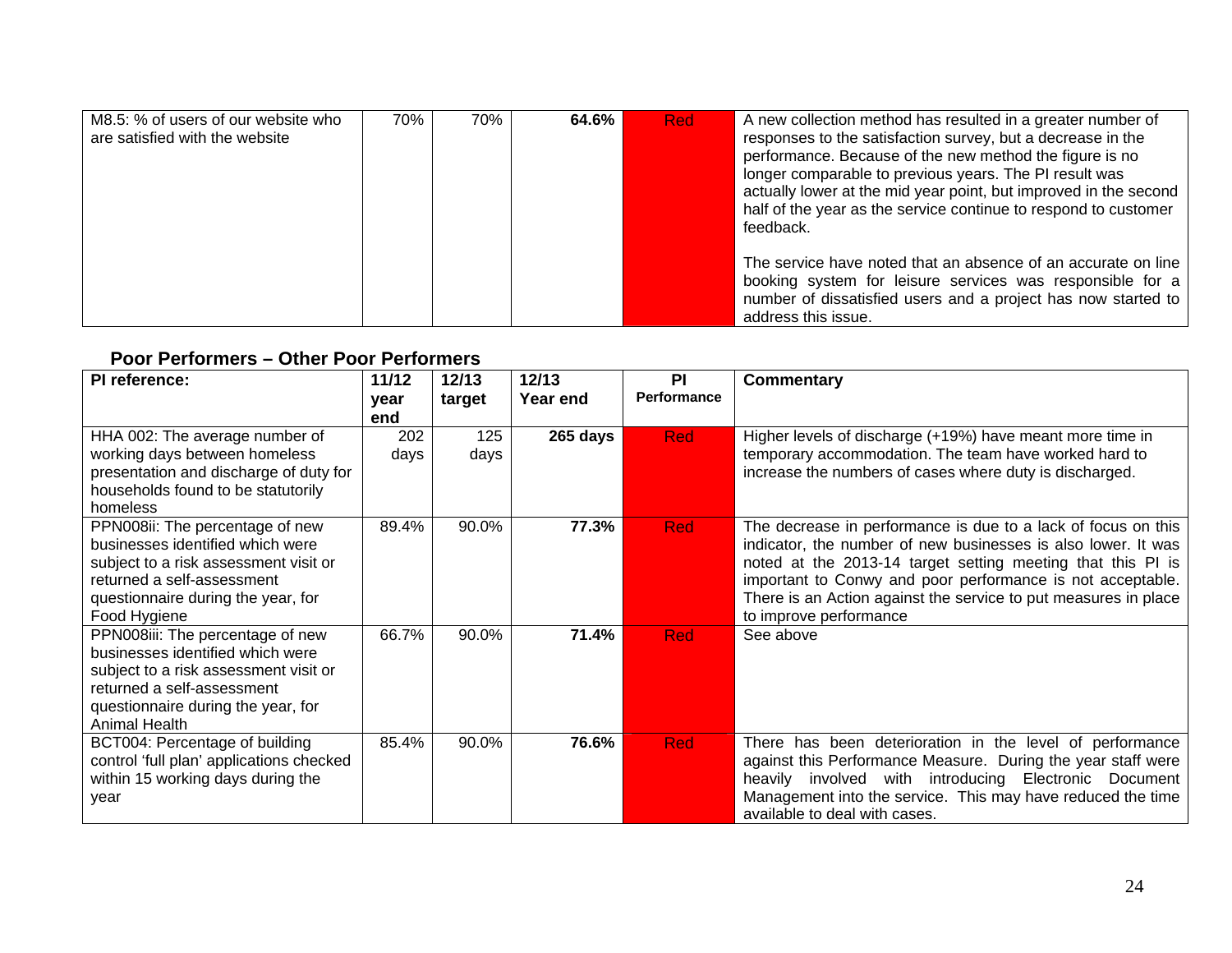## **Significantly Improved Performance - National Strategic Indicators**

| PI reference                                                                                              | 11/12<br><b>Year End</b> | 12/13<br><b>Target</b> | 12/13 Year<br><b>End</b> | PI<br><b>Performance</b> |
|-----------------------------------------------------------------------------------------------------------|--------------------------|------------------------|--------------------------|--------------------------|
| PSR002: The average number of calendar days<br>taken to deliver a Disabled Facilities Grant (Also<br>PAM) | 180 days                 | 200 days               | 153 days                 | Green                    |
| SCC/037: External qualification scores for looked<br>after children NSI                                   | 151                      | 130                    | 258                      | Green                    |

#### **Significantly Improved Performance - Public Accountability Measures**

| PI reference                                                                                              | 11/12<br><b>Year End</b> | 12/13<br><b>Target</b> | 12/13 Year<br>End | PI<br><b>Performance</b> |
|-----------------------------------------------------------------------------------------------------------|--------------------------|------------------------|-------------------|--------------------------|
| PSR002: The average number of calendar days<br>taken to deliver a Disabled Facilities Grant (Also<br>NSI) | 180 days                 | 200 days               | 153 days          | <b>Green</b>             |
| SCC/001a): First placements that began with a care<br>plan in place                                       | 68.6%                    | 80%                    | 84.8%             | Green                    |

#### **Significantly Improved Performance - Outcome Agreement Measures**

| PI reference                                                                        | 11/12           | 12/13  | 12/13 Year | РI                 |
|-------------------------------------------------------------------------------------|-----------------|--------|------------|--------------------|
|                                                                                     | <b>Year End</b> | Target | <b>End</b> | <b>Performance</b> |
| <b>OA-ENE-Q-M8</b> % of graffiti removed within 4 working<br>days of being reported | 90.5%           | 89.0%  | 100.0%     | Greenl             |

#### **Significantly Improved Performance - Corporate Plan Measures**

| <b>PI</b> reference                                                                       | 11/12           | 12/13         | 12/13 Year |                    |
|-------------------------------------------------------------------------------------------|-----------------|---------------|------------|--------------------|
|                                                                                           | <b>Year End</b> | <b>Target</b> | <b>End</b> | <b>Performance</b> |
| M7.1a: % of pupils achieving Level 4 or above for<br>Welsh Second Language at Key Stage 2 | 58.8%           | 63.0%         | 68.7%      | <b>Green</b>       |
| M1.3: Number of work placements offered by Conwy<br><b>County Borough Council</b>         | 166             | 170           | 256        | <b>Green</b>       |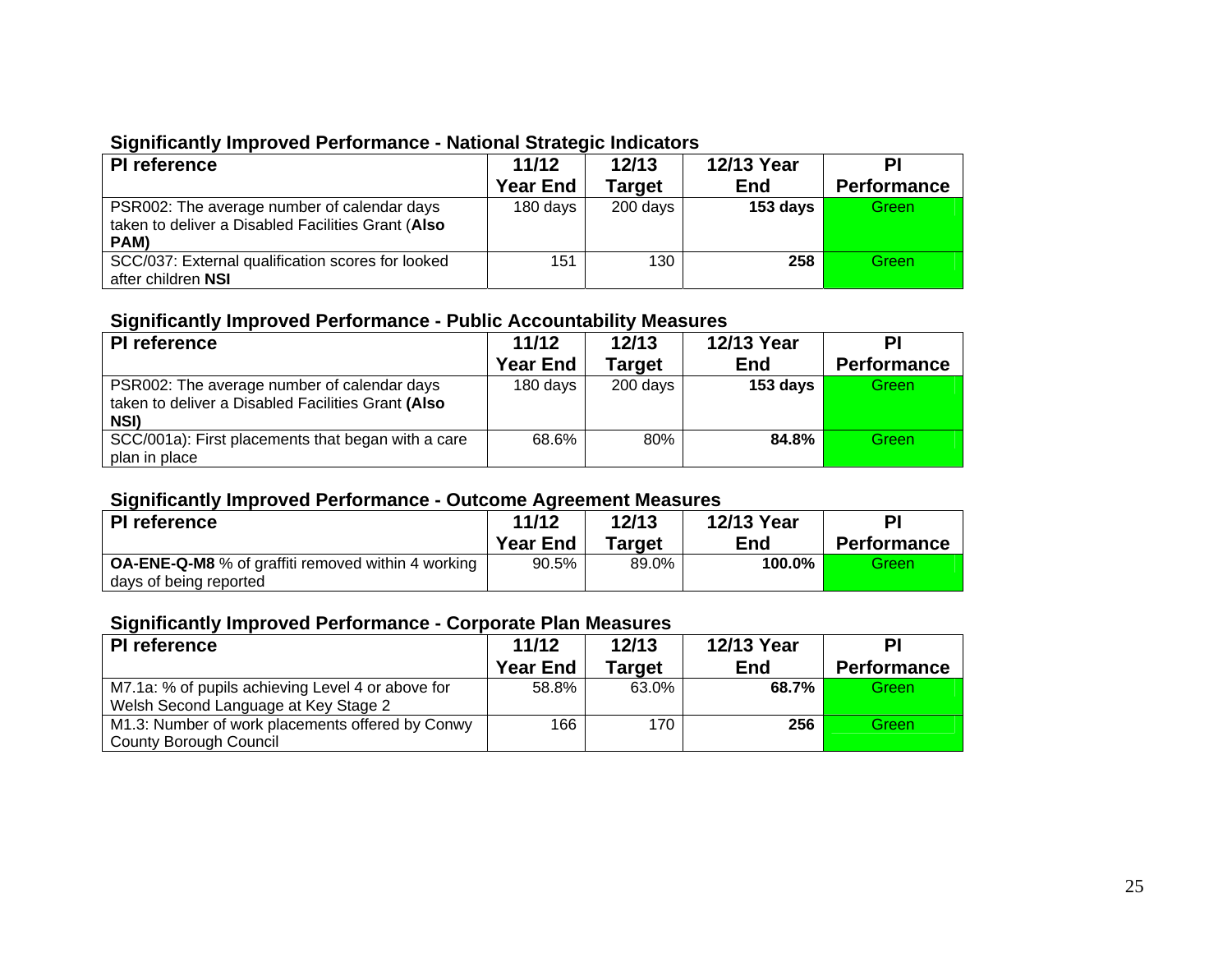#### **6.0 Regulatory Activity**

Please refer to Annual report 2012 – 2013

#### **7.0 Improving Conwy 2012**

The Elected Members and Staff self assessment process, Improving Conwy, replaced the Six Key Themes, and Corporate Assessment and Improvement (CAIP) 9 Key Themes self assessment process. Participation feedback from the process has been very positive. The recommendations were presented to Cabinet in February 2013. In order to allow services time to progress the recommendations, an update was not requested in the May Service Performance Reviews. A mid year progress report will be provided in September 2013 and will be presented to Cabinet in October 2013.

#### **8.0 Summary of Service Position Statements**

The table below gives a précis of the key successes and areas of improvement for individual services. Further details may be obtained by reading the **Service Position Statements** which can be obtained from either the service or the Corporate Improvement and Development Team.

#### **8.1 IT**

| Key Issues / Areas of further work                                                                      | <b>Positive Progress</b>                                                         |
|---------------------------------------------------------------------------------------------------------|----------------------------------------------------------------------------------|
| 1. The ICT Strategy is drafted and in the process of                                                    | 7. The Service has been awarded the SOCITM IT                                    |
| being presented for consultation to SMT in                                                              | Service award 2012.                                                              |
| September. Feedback from the recently                                                                   | 8. The service has had a positive WAO report,                                    |
| completed external IT review will be incorporated                                                       | customer satisfaction response and the website                                   |
| into the Strategy.                                                                                      | has been rated in the top 4 in North Wales.                                      |
| 2. Now tracking capacity through a spreadsheet and                                                      | 9. The service retention schedule has been                                       |
| checking on 'pinch points'. Work is prioritised                                                         | reviewed as has the email retention schedule                                     |
| through management team meetings.                                                                       | 10. The service is contributing to the information                               |
| 3. The service is development a communication plan                                                      | management strategy and has developed an                                         |
| on work progression and regular reports on                                                              | information management asset register.                                           |
| performance and progress will be presented to                                                           | 11. Work has taken place to benchmark and review                                 |
| scrutiny and overview committees.                                                                       | performance on the IT service desk.                                              |
| 4. The service will consider the development of drop<br>in clinics/ top tips/ IT sessions at the middle | 12. All PDRs prompt staff to ensure they pursue the<br>best deals from suppliers |
| manager forum.                                                                                          | 13. The service has re evaluated the 'cookies'                                   |
| 5. The service will consider methods income                                                             | regulations to implied consent, to address the                                   |
| generation and the commercial viability of the                                                          | impact this was having on statistics.                                            |
| service.                                                                                                |                                                                                  |
| 6. The service is preparing for the necessary                                                           |                                                                                  |
| upgrades for Microsoft Office XP and Outlook                                                            |                                                                                  |
| owing to the cessation of the current license in                                                        |                                                                                  |
| 2012. Change management and training will be                                                            |                                                                                  |
| factored into this project.                                                                             |                                                                                  |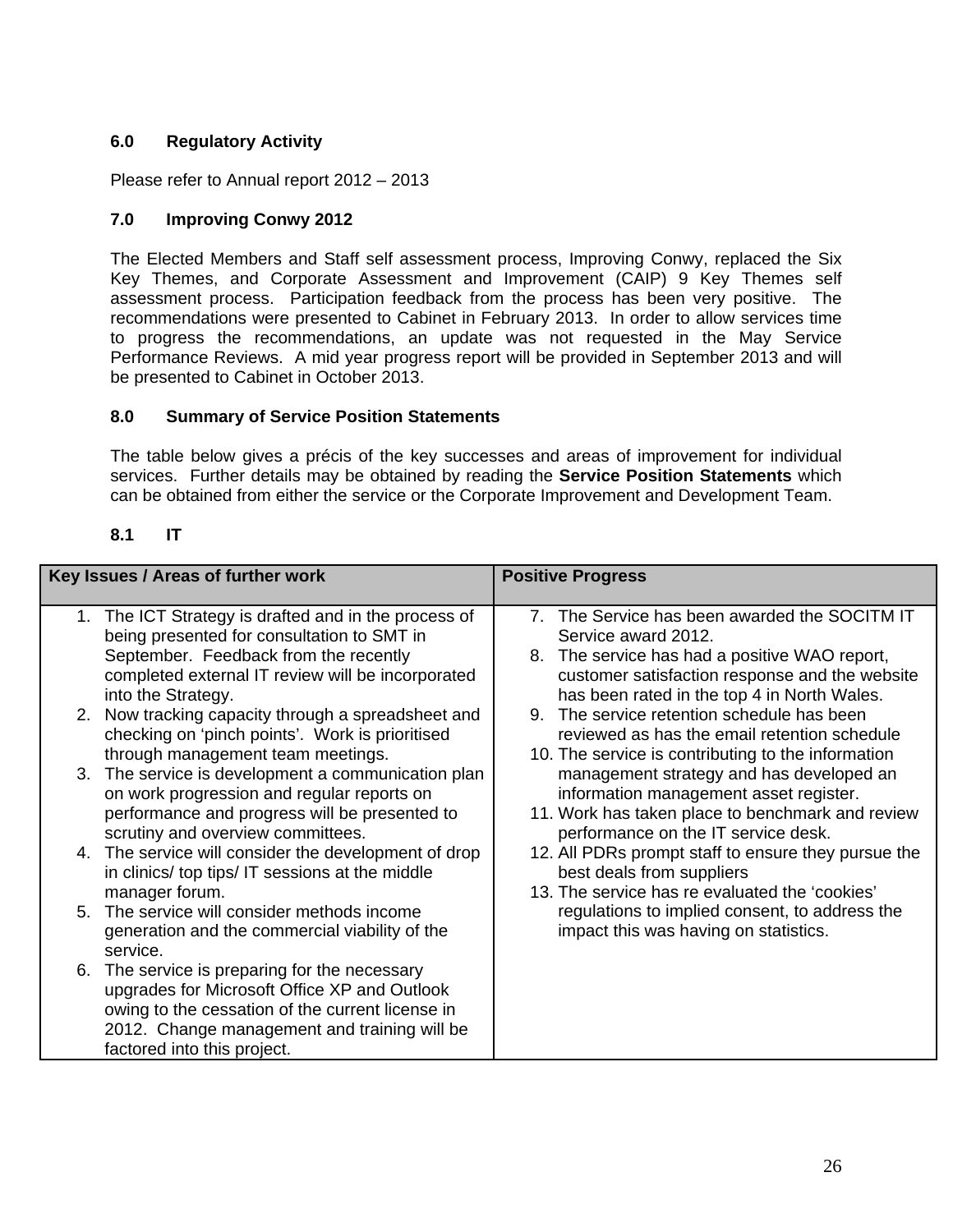# **8.2 Corporate Human Resources**

| Key Issues / Areas of further work                                                                                                                                                                                                                                                                                                                      |    | <b>Positive Progress</b>                                                                                                                                                                                                                                                                                    |
|---------------------------------------------------------------------------------------------------------------------------------------------------------------------------------------------------------------------------------------------------------------------------------------------------------------------------------------------------------|----|-------------------------------------------------------------------------------------------------------------------------------------------------------------------------------------------------------------------------------------------------------------------------------------------------------------|
|                                                                                                                                                                                                                                                                                                                                                         |    |                                                                                                                                                                                                                                                                                                             |
| There are capacity issues within the team owing to<br>1.<br>collaboration and organisational change. This will<br>potentially further exacerbated if services retract. A<br>report is going to Execs to debate what can be done<br>to address this. There is a need for line managers to<br>manage problems at an early point to prevent<br>escalation. | 8. | 5. The service has received positive feedback from<br>their customer survey.<br>6. A middle manager forum is now in place<br>Guides are now in place for apprenticeships and<br>work experience.<br>iTrent went live in March 2013. Phase 2 to<br>introduce e payslips, web recruitment and electronic      |
| 2. PDR validation work is taking place to assess the<br>quality of PDRs undertaken. The roll out of the new<br>PDR process will be complete by August.                                                                                                                                                                                                  |    | travel forms are now in progress.<br>9. The green car scheme for staff is now live.<br>10. A Conwy Change Management Training course has                                                                                                                                                                    |
| 3. Work is ongoing to improve recruitment to the Cwmni<br>Prentis scheme. The LSB workforce development<br>group are working to dispel the myths of modern<br>apprenticeships.                                                                                                                                                                          |    | been developed with CIDT and was piloted in April.<br>11. The H&S programme has progressed well. There is<br>now improved data available. 173 returns have<br>been received from the 180 sites on the H&S audit.                                                                                            |
| 4. A report on the progress of EIAs will be issued as part<br>of the Annual report on the Strategic Equality Plan.                                                                                                                                                                                                                                      |    | 12. H&S is in the progress of moving onto EDM<br>13. The H&S team now have a training centre in place<br>and are providing training to Gwynedd. Considering<br>ways to draw in income by offering training to<br>external organisations.<br>14. An H&S consultation group has been set up for key<br>sites. |

#### **8.3 Law & Governance Services**

| Key Issues / Areas of further work                                                                                                                                                                          | <b>Positive Progress</b>                                                                                                                                                                  |
|-------------------------------------------------------------------------------------------------------------------------------------------------------------------------------------------------------------|-------------------------------------------------------------------------------------------------------------------------------------------------------------------------------------------|
| 1. An action plan is in place to address the internal<br>audit findings of limited assurance in the<br>Registration Service. Staff have rallied round to<br>address issues                                  | Continuing to generate income by undertaking<br>6.<br>legal work on behalf of other organisations. Now<br>providing a legal service to Ynys Mon and<br>translation work for Denbighshire. |
| 2. The introduction of Welsh Standards is on hold<br>until November 2014.                                                                                                                                   | Negotiated a reduction in Print Unit rent and<br>working with Marketing to market the print unit.                                                                                         |
| 3. ICO action plan is progressing well.                                                                                                                                                                     | Reviewing the corporate use of printers and                                                                                                                                               |
| 4. Currently reviewing the possibility of webcasting<br>committee meetings to improve accessibility.                                                                                                        | considering a central print budget to ensure unit<br>is used and savings are maximised.                                                                                                   |
| 5. The service is reviewing the lack of storage and<br>confidentiality of legal documentation in offices. A<br>case management system is needed and it is<br>hoped the Ynys Mon System will be appropriate. | Liaising with local hotels for opportunities for the<br>8.<br>registration service and improving the marketing<br>of the registration service on the website to<br>increase income.       |

# **8.4 Civil Contingencies**

| Key Issues / Areas of further work |                                                      | <b>Positive Progress</b> |                                                     |  |  |
|------------------------------------|------------------------------------------------------|--------------------------|-----------------------------------------------------|--|--|
|                                    | The service needs to review its approach to Equality |                          | 5. Crisis Management Training in place.             |  |  |
|                                    | Impact Assessments.                                  | 6.                       | Benchmarking with local resilience forum shows      |  |  |
|                                    | The Business Case on civil contingencies             |                          | that the team is working well and the team is often |  |  |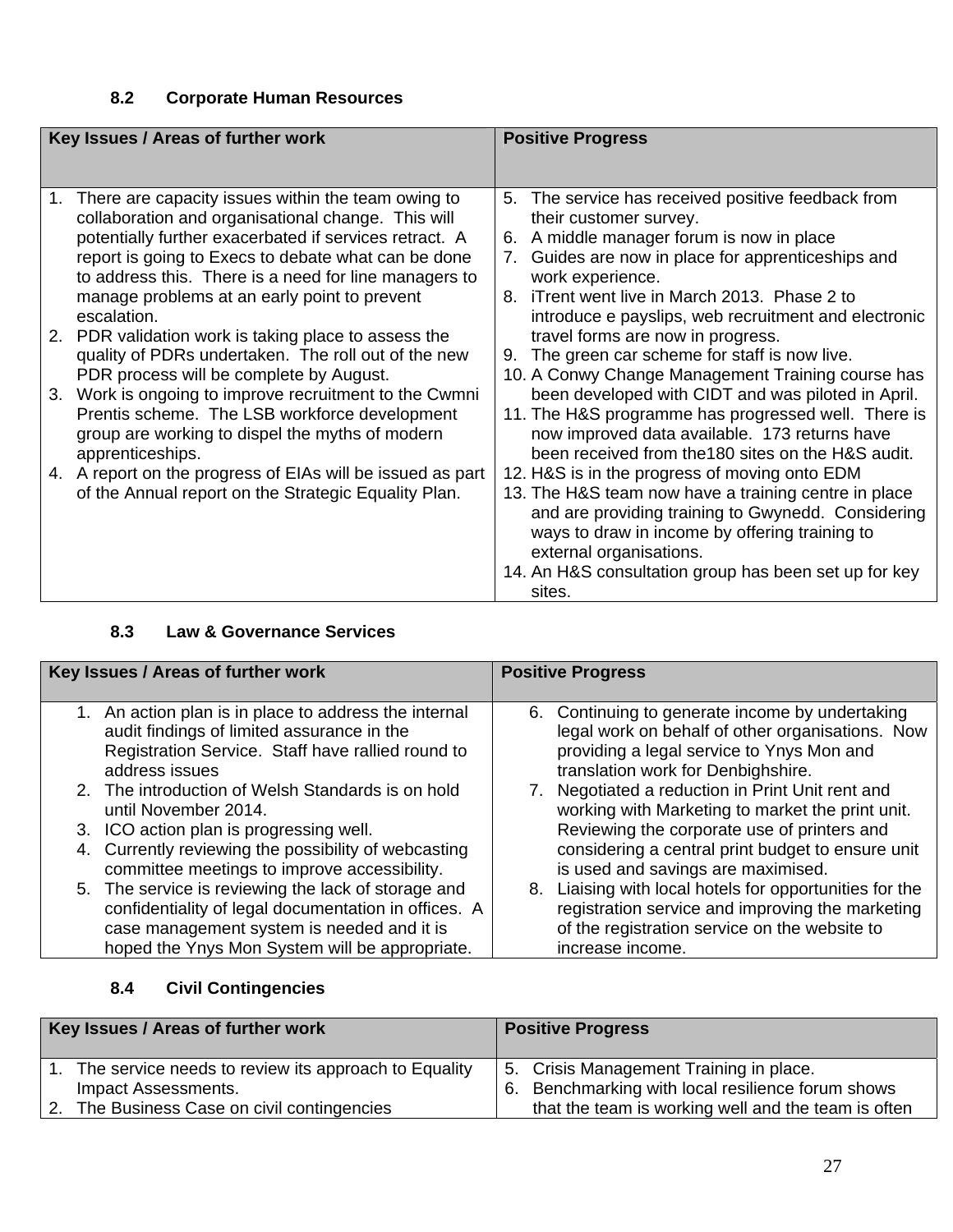| Key Issues / Areas of further work                                                                                                                                                                                                                                                                                                                                                                                                               | <b>Positive Progress</b>                                                                                                                                                                            |
|--------------------------------------------------------------------------------------------------------------------------------------------------------------------------------------------------------------------------------------------------------------------------------------------------------------------------------------------------------------------------------------------------------------------------------------------------|-----------------------------------------------------------------------------------------------------------------------------------------------------------------------------------------------------|
| collaboration has been approved, the service will now<br>work with neighbouring teams to move to<br>implementation.<br>3. The service is submitting a business case for a central<br>grit store- separate from Highways, to support the ice<br>and snow framework.<br>4. The service is monitoring changes in the newly<br>formed Natural Resource Wales to ensure continuity<br>of expertise in relation to targeted flood warning<br>services. | called upon to provide advice to other local<br>authorities.<br>The morfa flood scheme is still in progress with WG<br>$\mathcal{L}$ .<br>and it is hoped it will be completed by December<br>2013. |

# **8.5 Regulatory Services**

|    | Key Issues / Areas of further work                  | <b>Positive Progress</b>                            |
|----|-----------------------------------------------------|-----------------------------------------------------|
|    | 1. The Joint Community Safety Team structure has    | 10. Considerable work has been undertaken to        |
|    | been reviewed to make improvements.                 | engage with staff and to restructure the service.   |
|    |                                                     |                                                     |
|    | 2. The joint approach to addressing overweight      | 11. Despite some negative publicity, the scheme for |
|    | vehicles still needs to be discussed with           | fines for littering and dog fouling has been        |
|    | Highways. Also need to consider if the investment   | implemented. The key measure of success will        |
|    | in the equipment will enable the team to offer the  | be a reduction in offending in hotspot areas.       |
|    | service to other counties.                          | The hotspot list and area officer list will be      |
|    | 3. The planning service restructure is being        | circulated to Elected Members to ensure no          |
|    | considered.                                         | areas have been missed off the list and that        |
| 4. | The Ecoli Report action plan progress is due to be  | Elected Members are aware who to contact.           |
|    | reported to Members. Work on food procurement       | 12. Trading Standards is now refocused in Conwy     |
|    | in other service areas is still outstanding.        | and there is clarity over function. The team is     |
|    | 5. FOI requests are placing a significant burden on | working with other authorities to consider a        |
|    | the service. Ways to address this such as EDM or    | regional forward work plan.                         |
|    | publication on the Web needs to be considered.      | 13. EDM is live in Planning and Building regulation |
|    | 6. Need to ensure that feedback is given to         | and is showing positive improvements.               |
|    |                                                     |                                                     |
|    | complainants so they are aware that action has      | 14. Considerable improvements made in the           |
|    | been taken.                                         | homelessness team. The team is awaiting a           |
|    | 7. Work being undertaken to improve the Empty       | final version of an audit report which may          |
|    | Homes performance measure.                          | highlight their work as a beacon site.              |
|    | 8. Need to improve the number of PDRs completed.    | 15. Completed a free pilot team building day        |
| 9. | Working to improve PI validation and monitoring of  | courtesy of Liverpool University which was a        |
|    | outstanding inspection recommendations.             | very positive experience.                           |

| Key Issues / Areas of further work                |    | <b>Positive Progress</b>                               |
|---------------------------------------------------|----|--------------------------------------------------------|
| 1. Corporate Governance Training being proposed.  |    | 5. Work to introduce new contract standing orders with |
| 2. Staff are about to commence a CIPFA Governance |    | Denbighshire and Flintshire is near completion         |
| diploma.                                          | 6. | Induction training for Audit Committee completed.      |
| 3. Working to complete the audit of Strategic     | 7. | An audit Committee FWP is now in place and the         |
| Partnerships governance arrangements where CCBC   |    | chair and Vice Chair attended an influential audit     |
| is the lead.                                      |    | CIPFA seminar.                                         |

# **8.6 Internal Audit**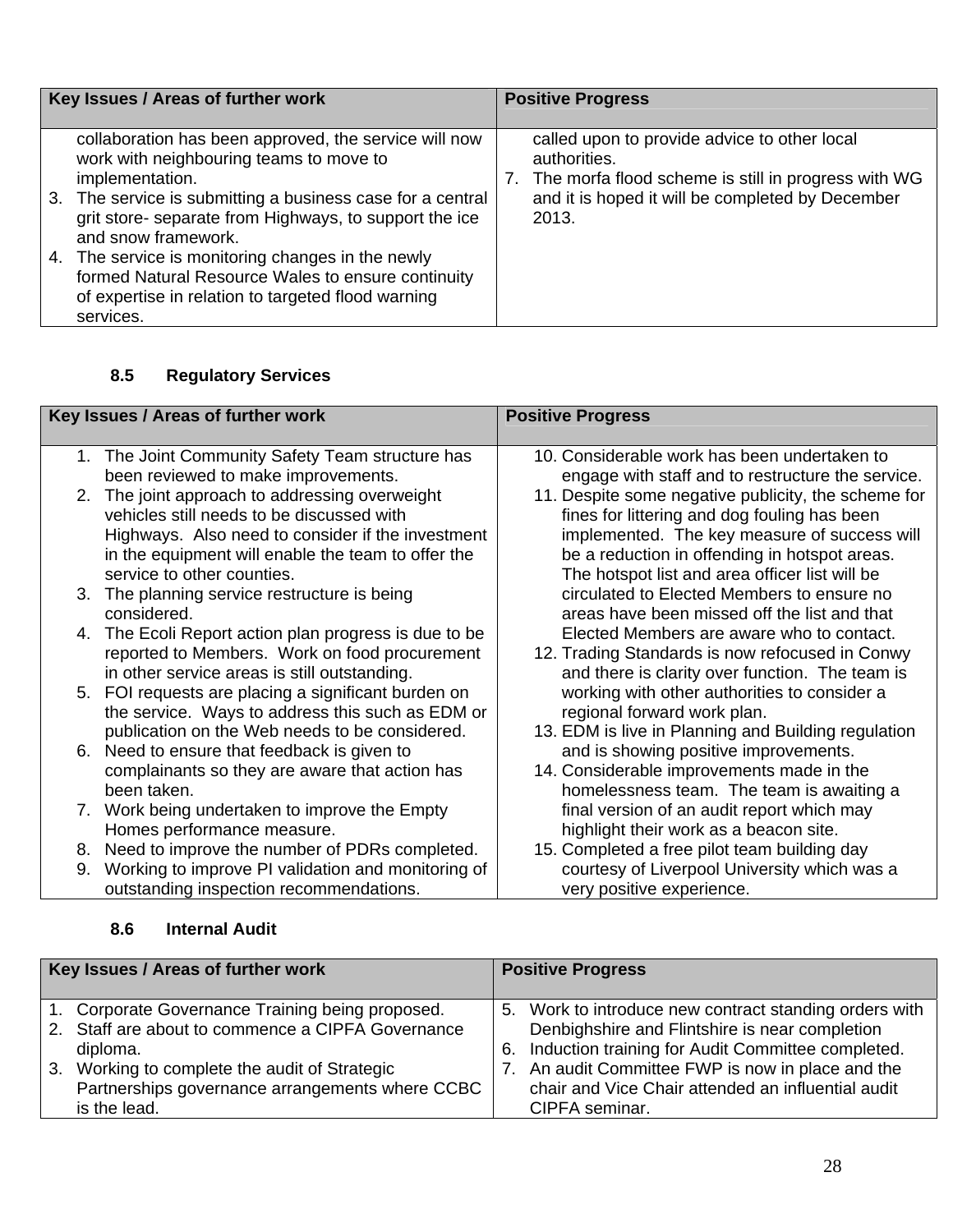| Key Issues / Areas of further work               | <b>Positive Progress</b>                              |
|--------------------------------------------------|-------------------------------------------------------|
| 4. 82.5% of the annual audit plan was completed  | 8. Consultancy support given for control arrangements |
| against a target of 85%. This was owing to the   | for iTrent, and P2P.                                  |
| diversion of staff time to review Home to School | 9. Completion of Annual Governance Statement in       |
| <b>Transport and Forces for Good.</b>            | partnership with CIDT.                                |

#### **8.7 Corporate Improvement and Development**

|          | Key Issues / Areas of further work                                                                                                                                                                                                                                                                                                                                                                                    | <b>Positive Progress</b>                                                                                                                                                                                                                                                                                                                     |  |
|----------|-----------------------------------------------------------------------------------------------------------------------------------------------------------------------------------------------------------------------------------------------------------------------------------------------------------------------------------------------------------------------------------------------------------------------|----------------------------------------------------------------------------------------------------------------------------------------------------------------------------------------------------------------------------------------------------------------------------------------------------------------------------------------------|--|
|          |                                                                                                                                                                                                                                                                                                                                                                                                                       |                                                                                                                                                                                                                                                                                                                                              |  |
| 1.<br>2. | Working to incorporate energy figures in each service area<br>to improve ownership. The figures are in this round of<br>SPRs where applicable and a report is going to scrutiny.<br>Working with Web team to create useful web measures for<br>each service to improve the updating of pages on the<br>website. Partially completed -done the best we can with<br>the technology we have. New CMS should be make this | Working with HR to develop Business Change<br>7.<br>Management Training - Training has taken place in April.<br>Programme structures now in place for Social Services<br>8.<br>Transformation, Business Transformation and Customer<br>Service Programme.<br>Developing 'corporate' work experience programme for<br>9.<br>support services. |  |
|          | more feasible to review out of date pages.<br>3. Plan to continually review the performance review process<br>after each SPR round to ensure 'buy in' in maintained.                                                                                                                                                                                                                                                  | 10. Positive feedback received from Improving Conwy 2012.<br>Follow up report on progress will be reported to Cabinet<br>in September.                                                                                                                                                                                                       |  |
| 4.       | Working to review the frequency of Performance measure<br>reporting.                                                                                                                                                                                                                                                                                                                                                  | 11. Income generation through providing survey service to<br>other organisations.                                                                                                                                                                                                                                                            |  |
| 5.       | Working to implement the new WG Outcome Agreement<br>Framework.                                                                                                                                                                                                                                                                                                                                                       |                                                                                                                                                                                                                                                                                                                                              |  |
| 6.       | Piloting Conwy specific Gateway review techniques to<br>improve quality assurance of projects.                                                                                                                                                                                                                                                                                                                        |                                                                                                                                                                                                                                                                                                                                              |  |

#### **8.8 Finance**

| Key Issues / Areas of further work |                                                                                                                                                                                                                                                              | <b>Positive Progress</b>                                                                                                                                                                                |
|------------------------------------|--------------------------------------------------------------------------------------------------------------------------------------------------------------------------------------------------------------------------------------------------------------|---------------------------------------------------------------------------------------------------------------------------------------------------------------------------------------------------------|
| 2.<br>3.                           | 1. Financial management training needs formalising<br>through governance training and corporate induction.<br>Financial web pages need reviewing.<br>Auto enrolment commences in August 2014. Letters<br>ready to go to all staff not in the pension scheme. | 6. P2 P progressing. Phase 1 (bodlondeb) no live.<br>Financial management handbook circulated to all<br>7.<br>relevant staff.<br>8. Completed review of insurance and created<br>£200,000 efficiencies. |
|                                    | From October 2017 all staff will be auto enrolled and<br>must choose to opt out – the financial implications of<br>this cannot be predicted yet.<br>4. iTrent payroll speed issues being addressed through                                                   | 9. Payroll restructure is completed.<br>10. Budget review groups set up for each service area.<br>11. Medium Term Financial Framework in place.                                                         |
|                                    | 'patches'                                                                                                                                                                                                                                                    | 12. Succession planning in place through increased<br>delegation of tasks to increase knowledge.                                                                                                        |
|                                    | 5. Awaiting the outcome of the LAMs debate to see if<br>the scheme will continue.                                                                                                                                                                            |                                                                                                                                                                                                         |

#### **8.9 Contracts and Procurement**

| Key Issues / Areas of further work                 | <b>Positive Progress</b>                                 |
|----------------------------------------------------|----------------------------------------------------------|
| 1. A service plan is in progress.                  | 7. A contract management forum is in place.              |
| 2. A Procurement Strategy and action plan has been | 8. Work on the 21 <sup>st</sup> Century schools regional |
| drafted and will be approved by March 2014.        | programme is progressing                                 |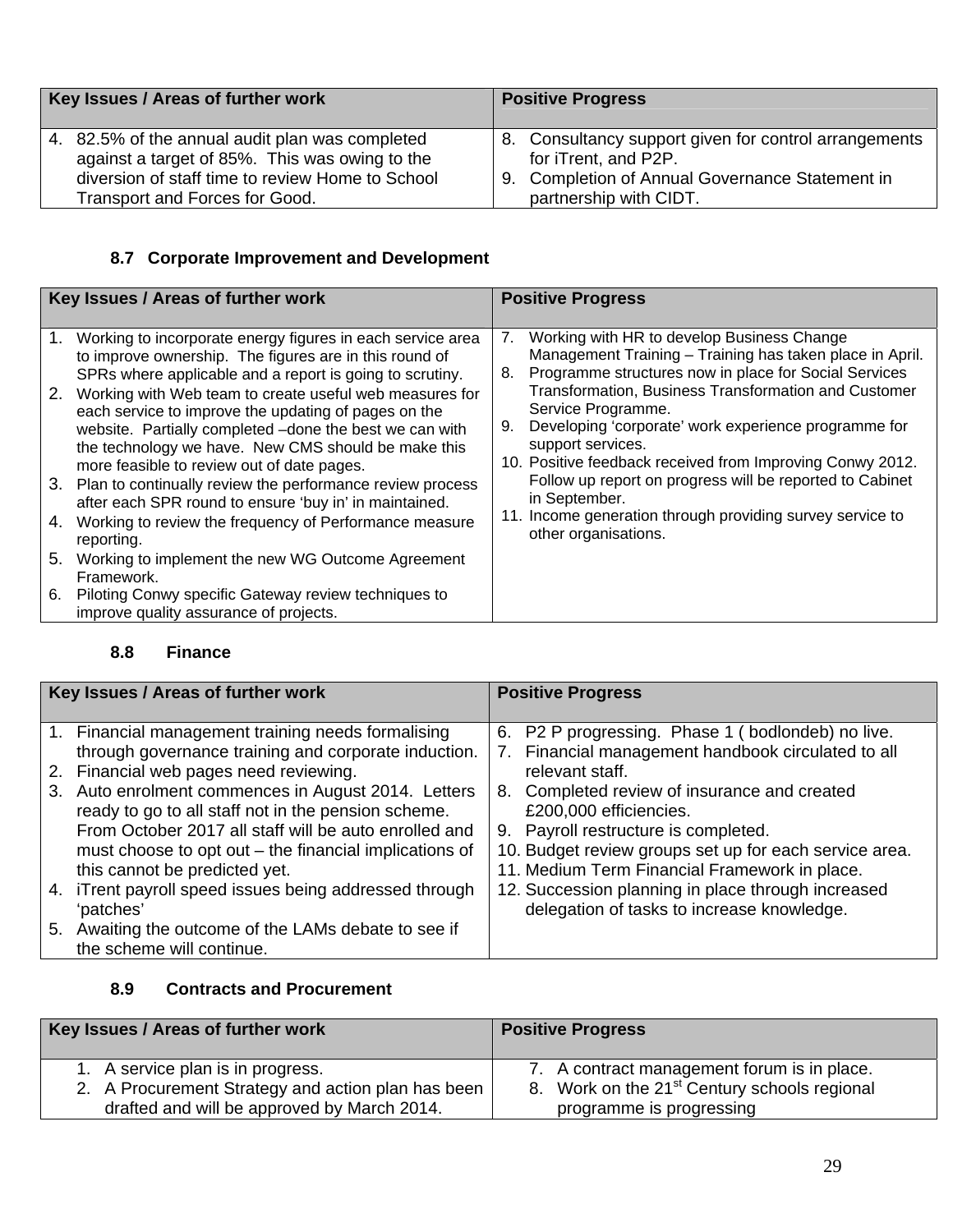| Key Issues / Areas of further work |                                                                                                                                                                                                                                                                                                                                                                                                                                                                                                         | <b>Positive Progress</b>                                                                                                                                                                              |
|------------------------------------|---------------------------------------------------------------------------------------------------------------------------------------------------------------------------------------------------------------------------------------------------------------------------------------------------------------------------------------------------------------------------------------------------------------------------------------------------------------------------------------------------------|-------------------------------------------------------------------------------------------------------------------------------------------------------------------------------------------------------|
| process.                           | 3. Working to develop tendering frameworks and<br>better governance. Currently reviewing Conwy's<br>governance to consider if the review of<br>frameworks should be pulled corporately.<br>4. Bringing together a register of contracts in Conwy<br>and an approved provider list will be produced.<br>5. Reviewing approach to procurement and service<br>requirements - improving the governance<br>6. The collaboration approach to procurement is<br>under review at a regional and national level. | 9. The review of Contract Standing Orders is in<br>progress.<br>10. Considering methods of income generation eg<br>fees for external work<br>11. Working to record and report on savings<br>achieved. |

#### **8.10 Revenue and Benefits**

|    | Key Issues / Areas of further work                                                                                                                                                                              | <b>Positive Progress</b>                                                                                                                                                                    |
|----|-----------------------------------------------------------------------------------------------------------------------------------------------------------------------------------------------------------------|---------------------------------------------------------------------------------------------------------------------------------------------------------------------------------------------|
|    | 1. Need to review the access to the number of library<br>and public pcs - given that universal credit can only<br>be accessed online, and we are promoting more<br>online activity (e-billing for council tax). | 1 <sup>st</sup> April Welfare Reform deadline met and council<br>6.<br>tax reduction scheme implemented and bedroom tax<br>introduced.<br>7. The new discretionary assistance fund (managed |
|    | 2. Reviewing the possibility of introducing electronic<br>council tax information booklets in order to reduce<br>printing costs                                                                                 | by Northgate) which replaced the social fund from 1 <sup>st</sup><br>April 2013 now has free phone number.<br>8. Positive results in benchmark of sundry debtors -                          |
|    | 3. Continue to review and monitor the impact of the<br>welfare reforms on the residents of Conwy                                                                                                                | outstanding debt has reduced and write offs have<br>reduced to the lowest in 6 years.                                                                                                       |
| 4. | Continue to work with partners and various<br>stakeholders and to inform the community about the<br>welfare reform changes - key issue for the 'bedroom                                                         | 9. Take up of council tax e billing and self service is<br>increasing. Housing Benefits clients and landlords<br>are accessing accounts online                                              |
| 5. | tax' is the lack of smaller accommodation to move<br>into.<br>Working to review the IT systems for Welfare Rights                                                                                               | 10. The council tax reduction scheme ad discretionary<br>housing payment has been equality impact<br>assessed.                                                                              |
|    | and Financial Assessment Officers - if this can be<br>achieved more financial savings could be achieved.                                                                                                        | 11. Monthly meetings are held with staff regarding<br>welfare reform                                                                                                                        |
|    |                                                                                                                                                                                                                 | 12, The welfare rights team have identified £5,276,284<br>benefit gains for their clients.                                                                                                  |

**8.11 Highways and Infrastructure** (Year end service plan completed but no SPR took place owing to ERF restructure. A service plan is being developed by the new management team.)

| Key Issues / Areas of further work | <b>Positive Progress</b> |
|------------------------------------|--------------------------|
|                                    |                          |

**8.12 Property Management & Asset Service** (Year end service plan completed but no SPR took place owing to ERF restructure. A service plan is being developed by the new management team.)

| Key Issues / Areas of further work | <b>Positive Progress</b> |
|------------------------------------|--------------------------|
|                                    |                          |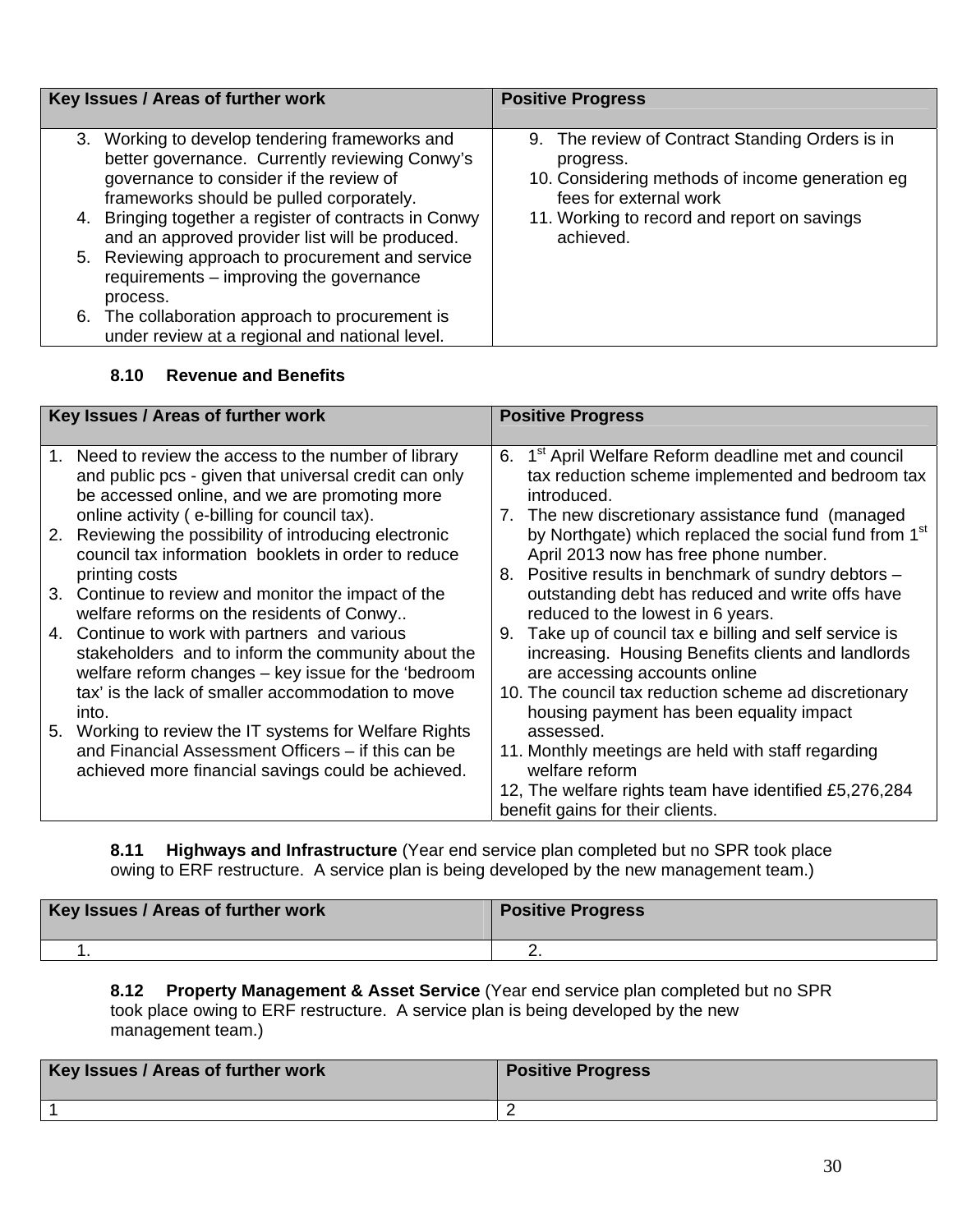**8.13 Environmental and Technical Services** (Year end service plan completed but no SPR took place owing to ERF restructure. A service plan is being developed by the new management team.)

| Key Issues / Areas of further work | <b>Positive Progress</b> |
|------------------------------------|--------------------------|
|                                    | <u>.</u>                 |

#### **8.14 Community Development Services**

| Key Issues / Areas of further work |                                                                                                  | <b>Positive Progress</b>                                                                                 |
|------------------------------------|--------------------------------------------------------------------------------------------------|----------------------------------------------------------------------------------------------------------|
|                                    | 1. The service need to separate the operation of the<br>leisure centre from Eirias event centre. | Eirias Board established and regular meetings held<br>9.<br>with VC and marketing to share equipment and |
|                                    | 2. Working to review and establish base budgets for                                              | procurement.                                                                                             |
|                                    | Eirias.                                                                                          | 10. Debriefings are held with clients after all events.                                                  |
| 3.                                 | Working to get a system to deliver commercial<br>catering. Need to improve food and beverage     | 11. Ticketing system for Eirias moving from WRU to VC<br>except for U20 games)                           |
|                                    | arrangements in order to make a profit.                                                          | 12. Working with Tourist Information Centres to market                                                   |
|                                    | 4. The service will develop a business case proforma for                                         | Eirias.                                                                                                  |
|                                    | special events to assess the cost and benefit to the                                             | 13. EIA Community impact assessments have been                                                           |
|                                    | local economy                                                                                    | completed. Modernising Libraries have shown how                                                          |
| 5.                                 | A customer satisfaction form will be issued to all room                                          | they amended their strategy on the basis of the                                                          |
|                                    | bookings at Eirias to learn from customer feedback                                               | EIA.                                                                                                     |
| 6.                                 | Option appraisal for Civic Hall completed. There are<br>H&S and DDA issues.                      | 14. Work to implement online booking for leisure<br>services is due to commence.                         |
|                                    |                                                                                                  |                                                                                                          |
|                                    | 7. The service is reviewing the timely management of<br>performance information.                 | 15. Sickness levels have reduced & 80% of pdrs have<br>been completed.                                   |
| 8.                                 | Work has commenced to develop an Arts Strategy in                                                | 16. The Bay of colwyn Business Network is working                                                        |
|                                    | conjunction with Venue Cymru.                                                                    | well and held a successful 1940s festival. Other                                                         |
|                                    |                                                                                                  | business led events include the airshow, Conwy                                                           |
|                                    |                                                                                                  | Pirate Show and the Extravaganza.                                                                        |
|                                    |                                                                                                  | 17. A skills strategic programme is now in place.                                                        |

#### **8.15 Theatres and Conference Centre**

| Key Issues / Areas of further work |                                                                                                      | <b>Positive Progress</b>                                                                            |
|------------------------------------|------------------------------------------------------------------------------------------------------|-----------------------------------------------------------------------------------------------------|
|                                    | 1. Working to swap VC car park lights to LED                                                         | 11. Sickness rates in the service have decreased.                                                   |
|                                    | 2. Developing a business cased to asses the benefit<br>of solar panels                               | 12. Group PDRs being rolled out for Beverage<br>Assistants.                                         |
|                                    | 3. The number of conference bookings has<br>declined.                                                | 13. Energy saving initiatives continue to have a<br>positive impact on bills and energy rating.     |
|                                    | 4. The service is to produce a report to provide<br>assurance on the pricing structure on a regional | 14. The Service has been nominated and shortlisted<br>for a sustainability award.                   |
|                                    | comparison of venues and food and beverage<br>comparisons with local facilities.                     | 15. Ticket sales have increased, particularly an<br>increase in online bookings, however profit has |
|                                    | 5. Developing a Conwy events offer - as a set of                                                     | declined.                                                                                           |
|                                    | standards to avoid internal competition.                                                             | 16. Joint working in place for all Conwy venues eg                                                  |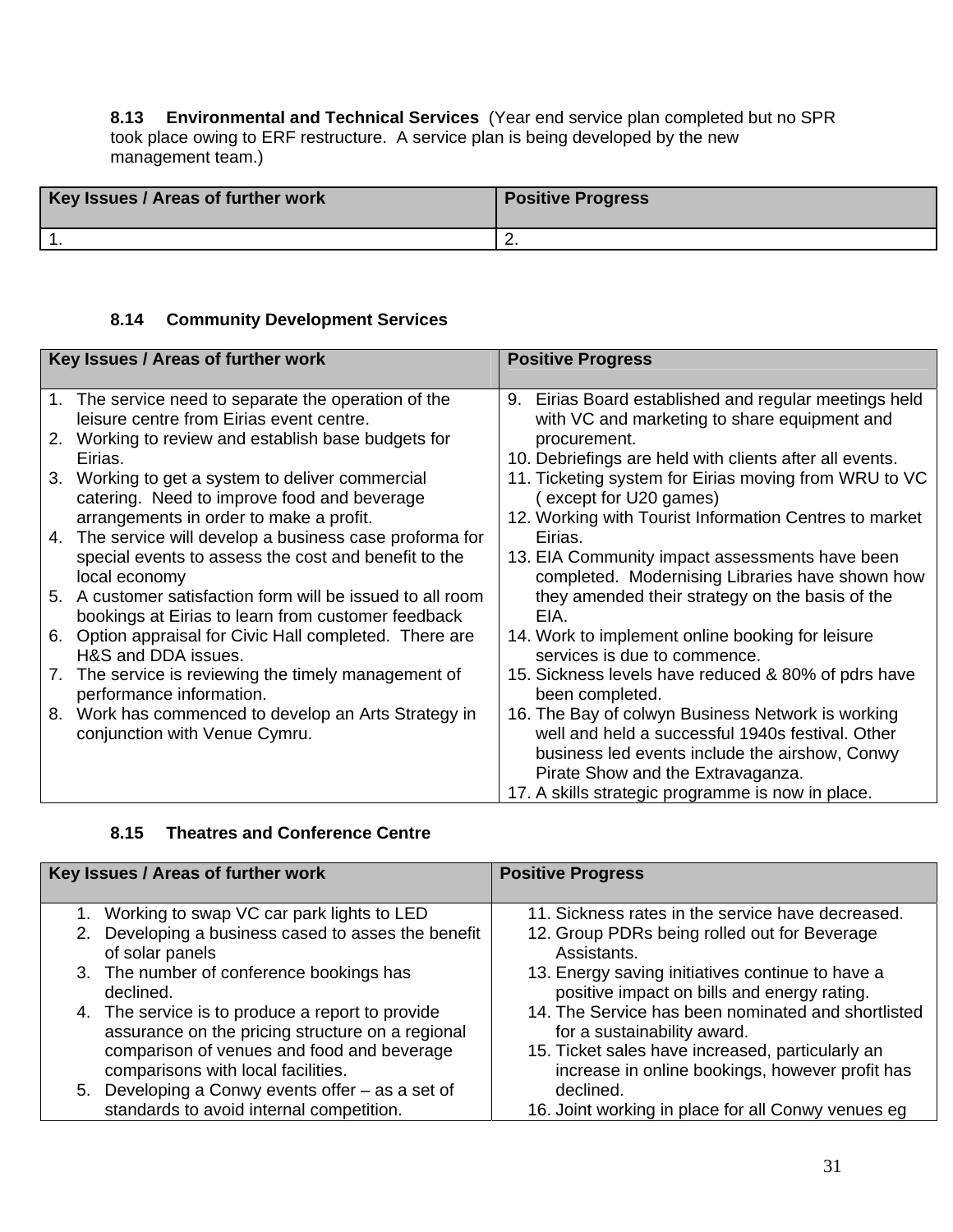| Key Issues / Areas of further work |                                                                                                                                                    | <b>Positive Progress</b>                                                                                                            |
|------------------------------------|----------------------------------------------------------------------------------------------------------------------------------------------------|-------------------------------------------------------------------------------------------------------------------------------------|
| 6.                                 | The service will investigate options to sell their<br>venue expertise as a service.<br>7. Response rates to customer surveys is low $-$ the        | technical support, ticket support, front of house<br>and joint promotion.<br>17. In house catering is starting to make a profit and |
|                                    | service are looking at ways that they can increase<br>the response rate eg asking staff views and                                                  | all produce is locally sourced with the exception<br>of dry foods.                                                                  |
|                                    | making better use of email data that we hold on<br>customers. The service also needs to follow up<br>feedback on organisations that haven't booked | 18. Working in partnership with Ensemble Cymru to<br>increase funding for musical workshops in<br>schools.                          |
|                                    | with Venue Cymru.<br>8. Need to work to address planning issues                                                                                    | 19. Take Part took place in January and over 4500<br>attended. Local artists have confirmed it has                                  |
|                                    | identified through the screening of films.                                                                                                         | increased their bookings. Take Part Extra story                                                                                     |
|                                    | 9. The service will present more regular progress to<br>Elected Members.                                                                           | telling sessions, including welsh language are<br>now taking place.                                                                 |
|                                    | 10. The service needs to ensure it maximises<br>opportunities from the cruiser liners arriving in                                                  | 20. The service is maximising the use of social<br>media and scheduled messages sent out.                                           |
|                                    | Llandudno and to communicate to local<br>businesses what conferences are planned.                                                                  | 21. Film sessions going well in Theatre Colwyn.                                                                                     |

# **8.16 Marketing and communications**

| Key Issues / Areas of further work                     |                                                        | <b>Positive Progress</b>                                |
|--------------------------------------------------------|--------------------------------------------------------|---------------------------------------------------------|
|                                                        |                                                        |                                                         |
| $1_{-}$                                                | Working to complete the Service Plan                   | 13. The service has run Traffic Management and Health   |
| 2.                                                     | Team capacity is now a significant issue and           | and Safety Management training courses for event        |
|                                                        | members of staff have accrued considerable TOIL. A     | organisers.                                             |
|                                                        | report is to be tabled with Executive Group to discuss | 14. Hosted the National Outdoor Events Association      |
|                                                        | this further.                                          | (NOEA) Wales conference in Eirias.                      |
| 3.                                                     | Working with Venue Cymru to consider the joint         | 15. Worked closely with voluntary organisation and      |
|                                                        | appointment of an apprentice.                          | educational establishments and with Venue Cymru         |
|                                                        | 4. A clearer pricing structure for charging of CCBC    | and Eirias to great a pool of event volunteers.         |
|                                                        | services for events is being developed.                | 16. Working closely with the North Wales Events Officer |
|                                                        | 5. A revised Members Protocol will be developed in due | Group to produce a Pan North Wales Event                |
|                                                        | course – it has been delayed owing to capacity.        | Organiser Toolkit.                                      |
| 6.                                                     | Engagement with residents over forthcoming events      | 17. Working together with Venue Cymru and CDS to        |
|                                                        | has been improved following the ombudsman report.      | produce materials that jointly market and promote       |
| 7.                                                     | The Events strategy is scheduled to be completed in    | Council owned assets and promote "Conwy Great           |
|                                                        | November 2013.                                         | Outdoors" assets. Looking for £3000 to fund this.       |
| 8.                                                     | The communication Strategy has been drafted and is     | 18. Sub group has been looking at the way we approach   |
|                                                        | currently being presented for approval.                | securing sponsorship.                                   |
| 9.                                                     | Currently reviewing the need for more storage space    | 19. Survey of the economic impact of events now         |
|                                                        | in liaison with the Asset Manager.                     | regularly used and debrief after each event to review   |
|                                                        | 10. Twitter # being created to support all new events. | event.                                                  |
| 11. Increasing customer feedback through competitions. |                                                        |                                                         |
| 12.                                                    |                                                        |                                                         |

# **8.17 Adult, Children & Families Social Services**

| Key Issues / Areas of further work                | <b>Positive Progress</b>                          |
|---------------------------------------------------|---------------------------------------------------|
| The Mental Health Partnership is ceasing owing to | 13. The service has completed extensive workforce |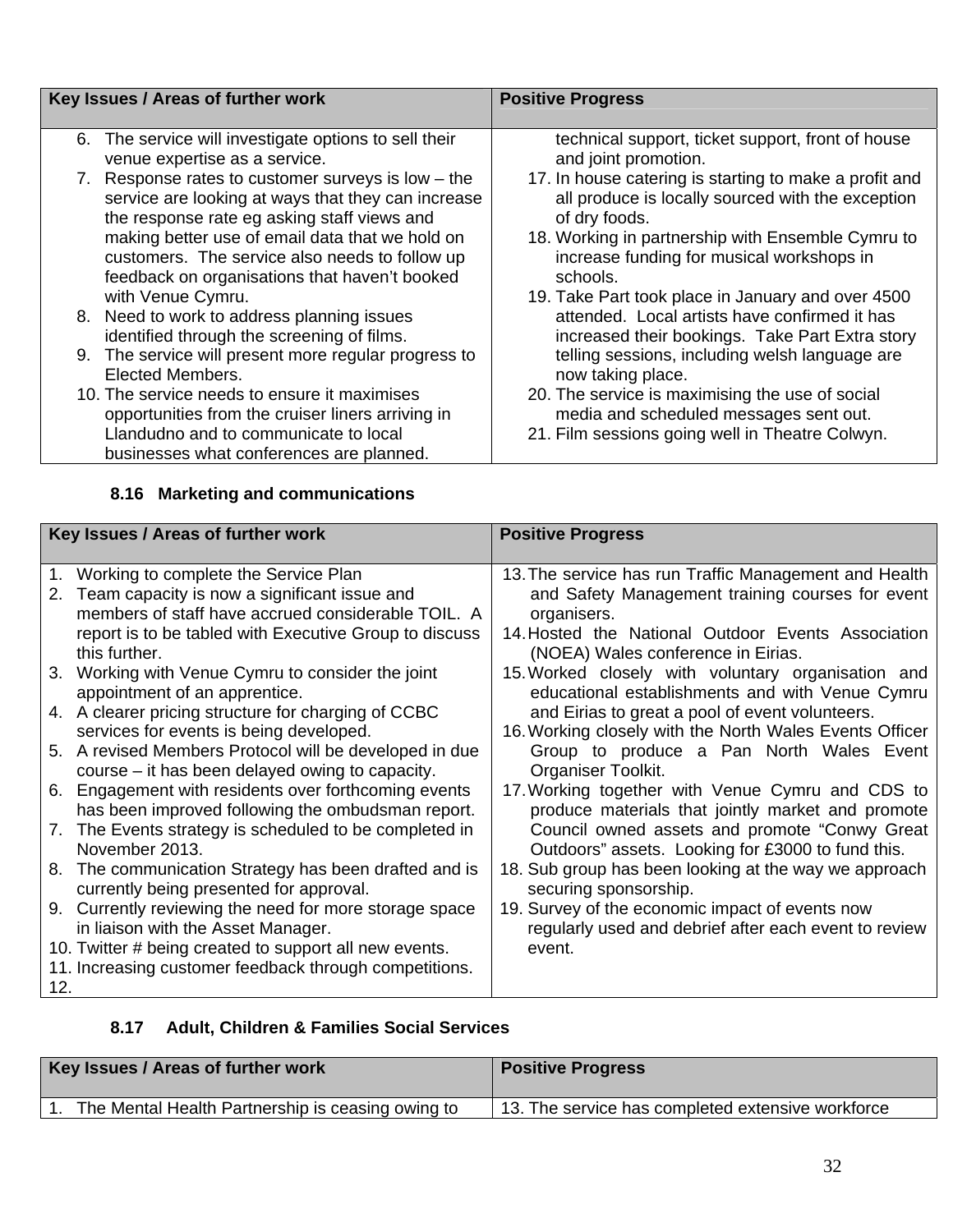|    | Key Issues / Areas of further work                                                                                                                                    | <b>Positive Progress</b>                                                                                                                                       |
|----|-----------------------------------------------------------------------------------------------------------------------------------------------------------------------|----------------------------------------------------------------------------------------------------------------------------------------------------------------|
|    |                                                                                                                                                                       |                                                                                                                                                                |
|    | the changes in Betsi Cadwaladr Health Board. A<br>memorandum of Understanding will be put in place.<br>Performance information on the service has been                | profiling in order to address succession planning<br>and to profile the varying types of contracts.<br>14. The service has been successful in securing a grant |
|    | presented to the regional board, but will be presented<br>to the Council in future.                                                                                   | to support the new requirement to care for 16/17<br>year olds presenting as homeless. The numbers                                                              |
|    | 2. Financial demands on the service remain and this will<br>continue as the demand for Learning Disability and                                                        | are increasing and the emphasis is rehabilitation to<br>return them to their family home if feasible.                                                          |
|    | elderly care services increases.<br>3. A pilot outcome based carers assessment is in                                                                                  | 15. A carers' framework has been developed and a<br>project for young carers has been established in                                                           |
|    | progress and will replace the existing measures in the<br>Corporate Plan.                                                                                             | conjunction with NCH.<br>16. A Strategic Locality Board has been set up with                                                                                   |
|    | 4. A report on enhanced care will be presented to<br>scrutiny in August.                                                                                              | Health colleagues. This is a county wide meeting<br>and has improved communication and relationships                                                           |
| 5. | The Joint Equipment Store collaborative project is still<br>awaiting approval to sign the S33 Agreement owing<br>to accountancy queries, but it is hoped this will be | with Health colleagues.<br>17. The Health and Well Being Strategy is now<br>synchronised with the Health plan and is working                                   |
|    | resolved shortly. An update and lessons learnt from                                                                                                                   | well.                                                                                                                                                          |
| 6. | this project will be presented to scrutiny.<br>The Adoption service is working with the Institute of                                                                  | 18. Intermediate Care is now embedded in localities to<br>prevent dilution of services and Betsi services are                                                  |
|    | Public Care to review the service and to put forward<br>any recommendations. The service has worked well                                                              | working to an SLA to protect Service provision.<br>19. The SS Transformation (GET) is progressing well.                                                        |
|    | but a review of governance is needed as there is too<br>much reliance on good will.                                                                                   | There has been a huge investment in staff<br>engagement and a shift of performance                                                                             |
|    | 7. A report is being developed to consider<br>improvements to agile working for the service -                                                                         | responsibility to operational managers. A quality<br>assurance framework is in place to support this.                                                          |
|    | aiming for paperless service and speed of access to<br>information.                                                                                                   | 20. Quality of life assessments are in place for Extra<br>Care Housing and Llys Elian.                                                                         |
|    | 8. Further work is needed to integrate health and Social<br>Care at Gogarth.                                                                                          | 21. The service finished the financial year within budget.                                                                                                     |
|    | 9. A single point of access working group has been<br>established to look at information sharing with Health.                                                         |                                                                                                                                                                |
|    | 10. The Service as to shift to early intervention and<br>prevention if it is to remain sustainable.                                                                   |                                                                                                                                                                |
|    | 11. The Service is reviewing its charging policy                                                                                                                      |                                                                                                                                                                |
|    | 12. Regular meetings are taking place to review the                                                                                                                   |                                                                                                                                                                |
|    | responsibility to care for 16/17 year olds on remand. A                                                                                                               |                                                                                                                                                                |
|    | protocol has been developed to prevent the need for                                                                                                                   |                                                                                                                                                                |
|    | remand where possible.                                                                                                                                                |                                                                                                                                                                |

# **8.18 Education**

| Key Issues / Areas of further work                | <b>Positive Progress</b>                                 |  |
|---------------------------------------------------|----------------------------------------------------------|--|
| 1. Report being presented in July regarding phase | 7. The regional collaboration – 'GwE' went live on $1st$ |  |
| 2 of primary school modernisation aligned to      | April.                                                   |  |
| WG programme and funding. This will include a     | 8. Positive progress has been made to reduce the         |  |
| possible area school and the amalgamation of      | level of reserves in Schools. Schools must justify       |  |
| primary schools.                                  | their reserves and a time limit to spend is now in       |  |
| 2. Recruitment to headships is still an issue and | place or the funds may be clawed back and                |  |
| has to be balanced with the modernisation         | redistributed to other schools.                          |  |